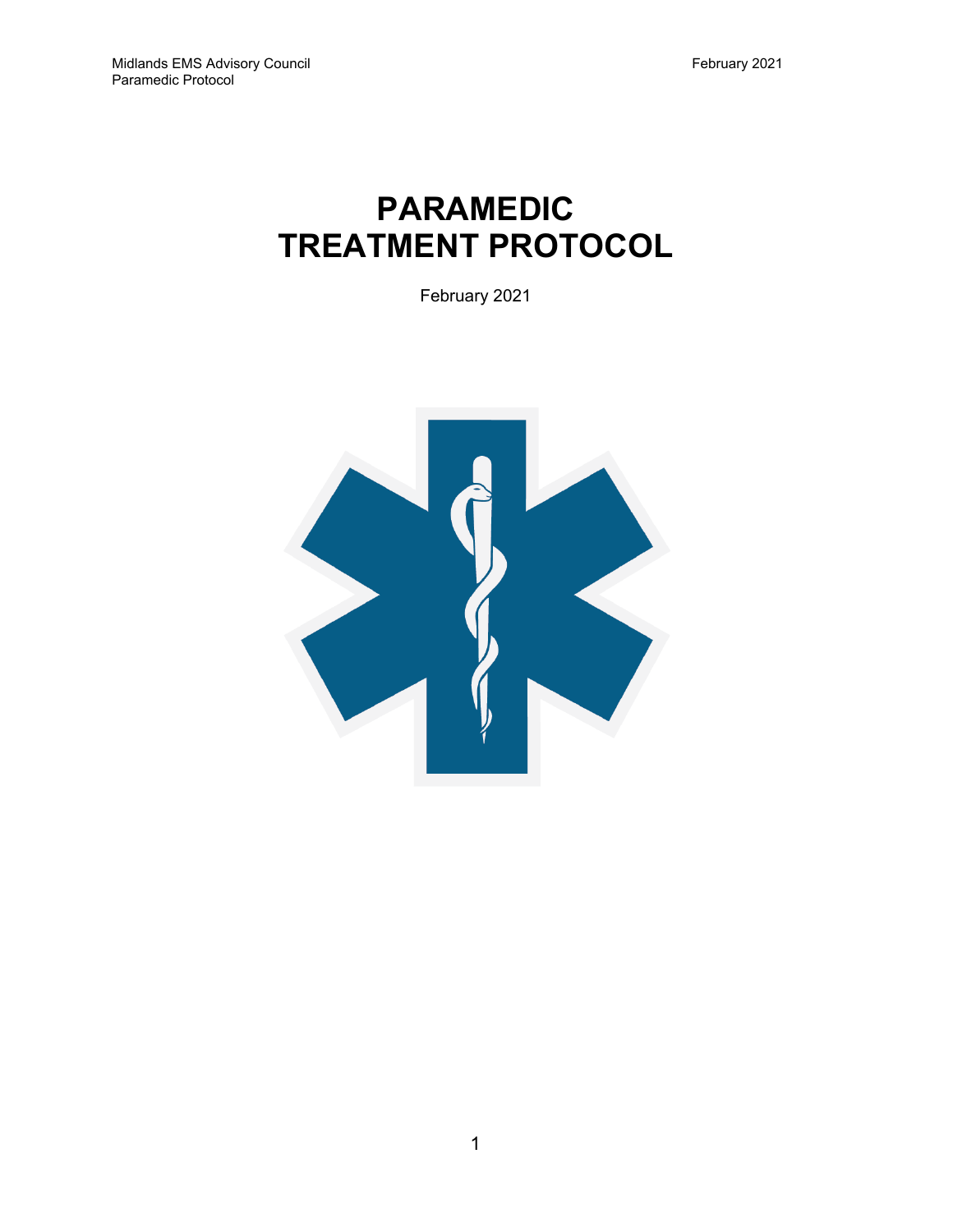#### **PARAMEDIC TREATMENT PROTOCOL Developed By: Midlands EMS Advisory Council**

#### **MIDLANDS EMS ADVISORY COUNCIL**

Carol L. Gupton, BSEMS, NRP, chairperson Tom A. Townsend, NRP, co-chairperson Linda Jensen, MSN RN, CEN,co-chairperson Dr. Ernest, MD, co-chairperson

CHI - Health Children's Hospital & Medical Center Bruce Holcomb, MD, Medical Director Irvington Volunteer Fire and Rescue Department Medics At Home Papillion Fire Department Ft. Calhoun Volunteer Fire and Rescue Department Ponca Hills Volunteer Fire and Rescue Department

Revised 2021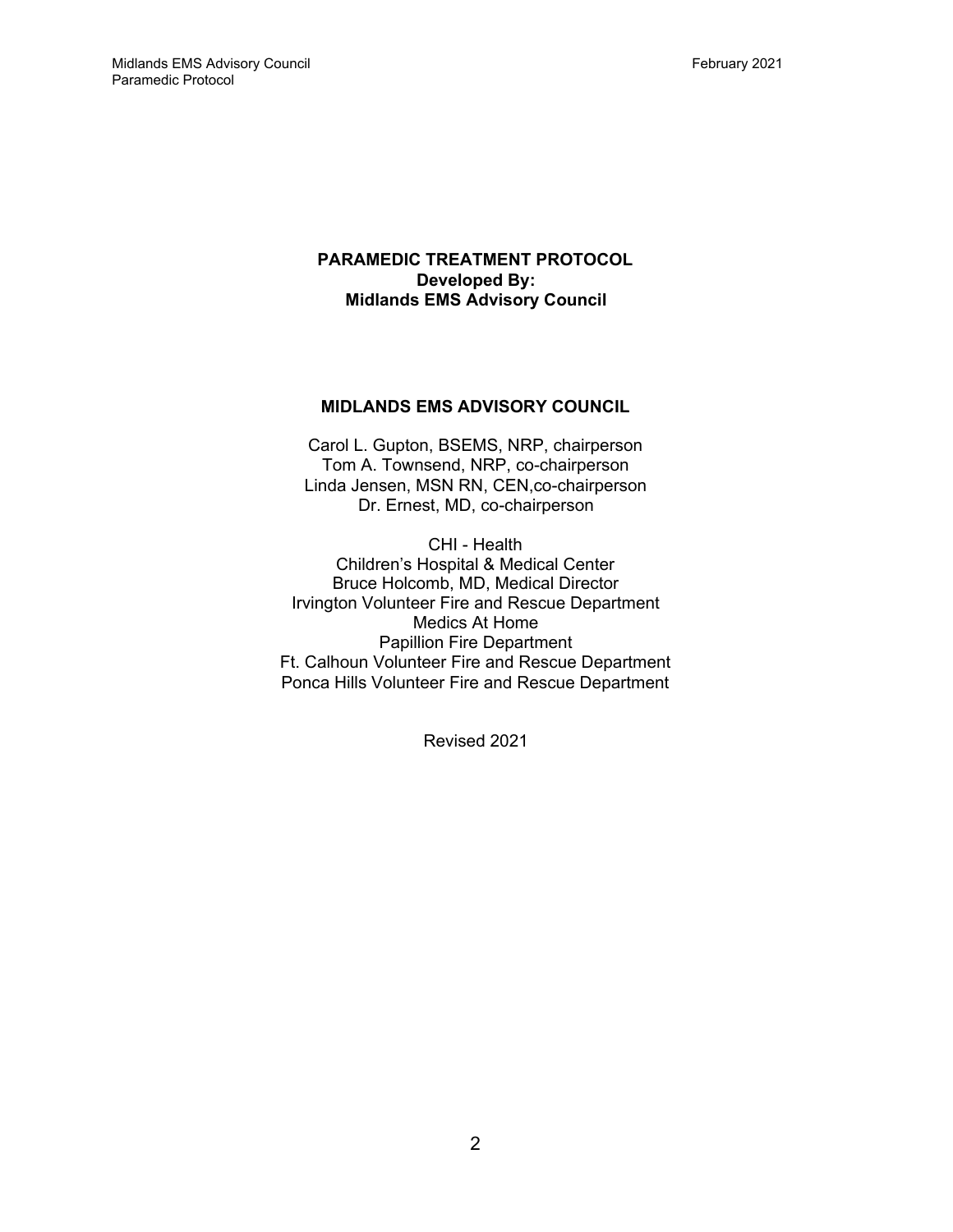| <b>General Operations</b>                                                                                                  |                |
|----------------------------------------------------------------------------------------------------------------------------|----------------|
| Introduction                                                                                                               | 5              |
| <b>Physician Orders &amp; Communications</b><br>Use of this Document                                                       | 5<br>5         |
| Physician on Scene                                                                                                         | 6              |
| <b>DNR Orders &amp; Advanced Directives</b>                                                                                | $\overline{7}$ |
| Code 4 Patients                                                                                                            | 8              |
| <b>Refusal of Care</b>                                                                                                     | 9              |
| Concealed Handgun                                                                                                          | 9              |
| <b>Transport Codes and Transport Guidelines</b>                                                                            | 10             |
| Pediatric Transport Considerations and Pediatric Trauma Patients<br><b>Behavioral Emergencies Transport Considerations</b> | 11<br>12       |
| <b>General Principles</b>                                                                                                  |                |
| Airway/Oxygen/Monitor (AOM)                                                                                                | 13             |
| <b>IV Therapy</b>                                                                                                          | 14             |
| Continuous Positive Airway Pressure - CPAP                                                                                 | 14             |
| <b>Body Substance Isolation</b>                                                                                            | 15             |
| Combative Patients/Physical & Chemical Restraints/Excited Delirium<br>Pain Management (Adult)                              | 15<br>17       |
| Pain Management (Pediatric)                                                                                                | 17             |
| <b>Cardiac Emergencies</b>                                                                                                 |                |
| General Guidelines (Adult Cardiac Arrest)                                                                                  | 18             |
| V-Fib / Pulseless Ventricular Tachycardia                                                                                  | 18             |
| Asystole / Pulseless Electrical Activity - PEA                                                                             | 19             |
| Return of Spontaneous Circulation (ROSC)                                                                                   | 19             |
| <b>Bradycardias</b><br>Ventricular Tachycardia with a Pulse (Stable & Unstable)                                            | 20<br>21       |
| PSVT (Stable & Unstable)                                                                                                   | 22             |
| Atrial Fibrillation / Atrial Flutter with RVR                                                                              | 23             |
| Chest Pain / Suspected Cardiac Event                                                                                       | 24             |
| Pulmonary Edema (hypertensive / normotensive                                                                               | 24             |
| Cardiogenic Shock                                                                                                          | 25             |
| <b>Trauma Emergencies</b>                                                                                                  |                |
| General Trauma Management                                                                                                  | 26             |
| Head Injuries<br><b>Chest Injuries</b>                                                                                     | 28<br>28       |
| Abdominal Injuries                                                                                                         | 29             |
| <b>Burns</b>                                                                                                               | 29             |
| Eye Injuries                                                                                                               | 30             |
| <b>Snake Bite</b>                                                                                                          | 30             |
| Crush Syndrome<br><b>Taser Probe Removal</b>                                                                               | 31<br>31       |
| Trauma Center Candidate Criteria                                                                                           | 32             |
| <b>Trauma Center Rotation for MCI</b>                                                                                      | 33             |
|                                                                                                                            |                |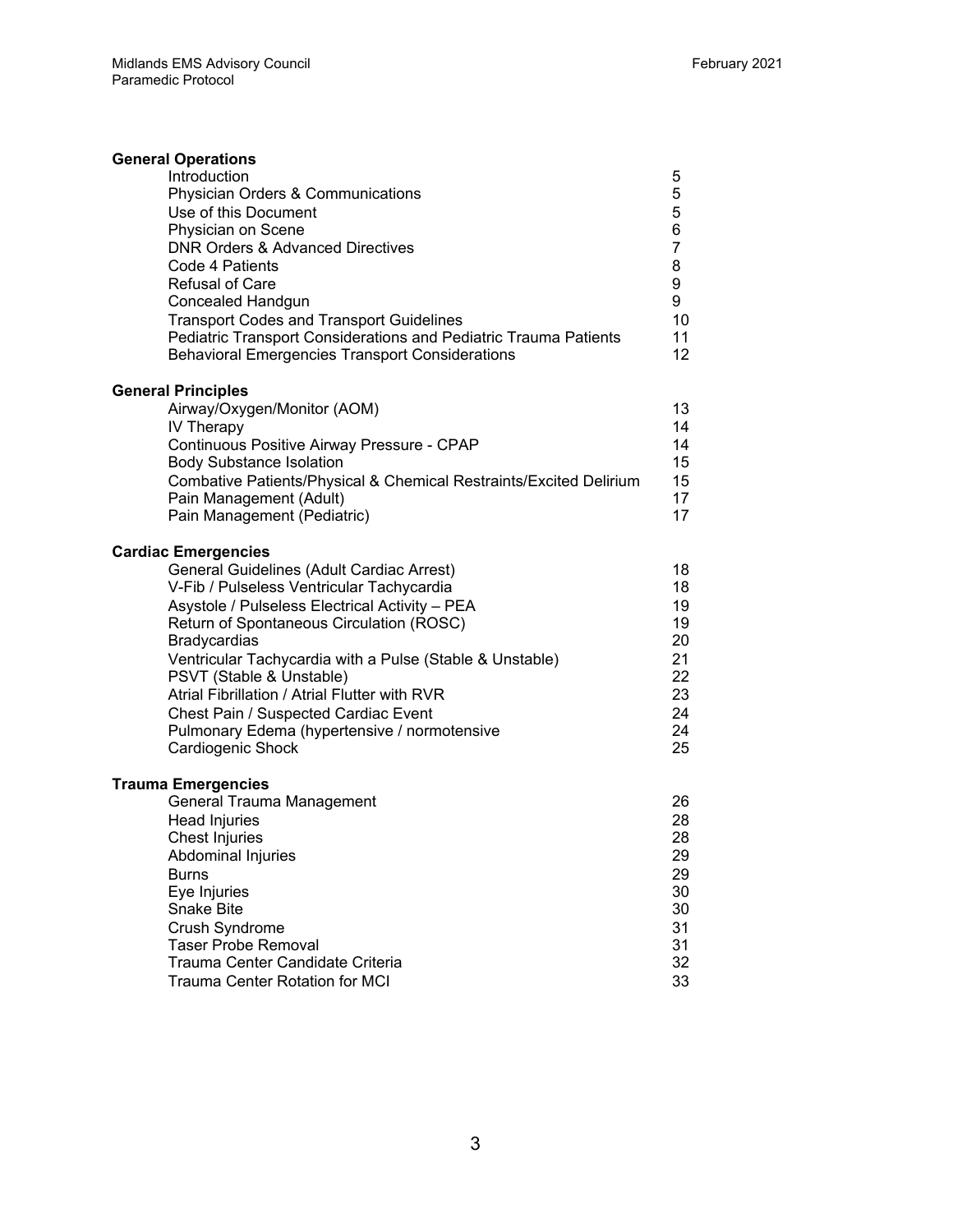| <b>Medical Emergencies</b>                            |    |
|-------------------------------------------------------|----|
| <b>Upper Airway Obstruction</b>                       | 34 |
| Altered Mental Status with History of Diabetes        | 34 |
| Hyperglycemia with Signs of Dehydration               | 34 |
| <b>Altered Mental Status Excluding Exposure</b>       | 34 |
| Seizure Disorder                                      | 35 |
| <b>Difficulty Breathing</b>                           |    |
| Acute Allergic Reaction / Anaphylaxis                 | 36 |
| Asthma                                                | 37 |
| <b>COPD</b>                                           | 37 |
| Hypothermia and Hyperthermia (Exposure)               | 38 |
| Poisonings / Overdoses                                |    |
| <b>Ingested Poisons</b>                               | 39 |
| <b>TCA Overdose</b>                                   | 39 |
| <b>Toxic Inhalation</b>                               | 40 |
| <b>Stroke</b>                                         | 41 |
| <b>Stroke Scales</b>                                  | 42 |
| Nausea and/or Vomiting                                | 43 |
| <b>Obstetrics / Gynecologic Emergencies</b>           |    |
| <b>Imminent Delivery</b>                              | 44 |
| <b>Neonatal Care</b>                                  | 44 |
| <b>Childbirth Complications</b>                       | 45 |
| Postpartum Hemorrhage                                 | 46 |
| Pre-Eclampsia / Eclampsia                             | 46 |
| <b>Pediatrics</b>                                     |    |
| <b>General Guidelines</b>                             | 47 |
| Airway Management & Oxygen Therapy                    | 47 |
| IV & IO Therapy                                       | 47 |
| General Guidelines (Pediatric Cardiac Arrest)         | 48 |
| <b>Pediatric Cardiac Arrest</b>                       |    |
| V-Fib / Pulseless Ventricular Tachycardia             | 48 |
| Asystole / PEA                                        | 49 |
| Pediatric General Cardiac Dysrhythmia                 | 49 |
| Bradycardia                                           | 50 |
| Ventricular Tachycardia With a Pulse                  | 51 |
| <b>PSVT</b>                                           | 52 |
| <b>Difficulty Breathing</b>                           |    |
| Wheezing (Asthma / Bronchiolitis)                     | 53 |
| Croup / Epiglottitis                                  | 53 |
| <b>Acute Allergic Reaction</b>                        | 54 |
| <b>Upper Airway Obstruction</b>                       | 54 |
| <b>Seizures</b>                                       | 55 |
| <b>Altered Mental Status</b>                          | 56 |
| <b>Appendix A Special Considerations</b>              |    |
| <b>RSI</b>                                            | 57 |
| Nerve Agent / Organophosphate Poisoning               | 62 |
| Mark 1 Kits, DuoDotes, Valium Auto Injectors, AtroPen | 62 |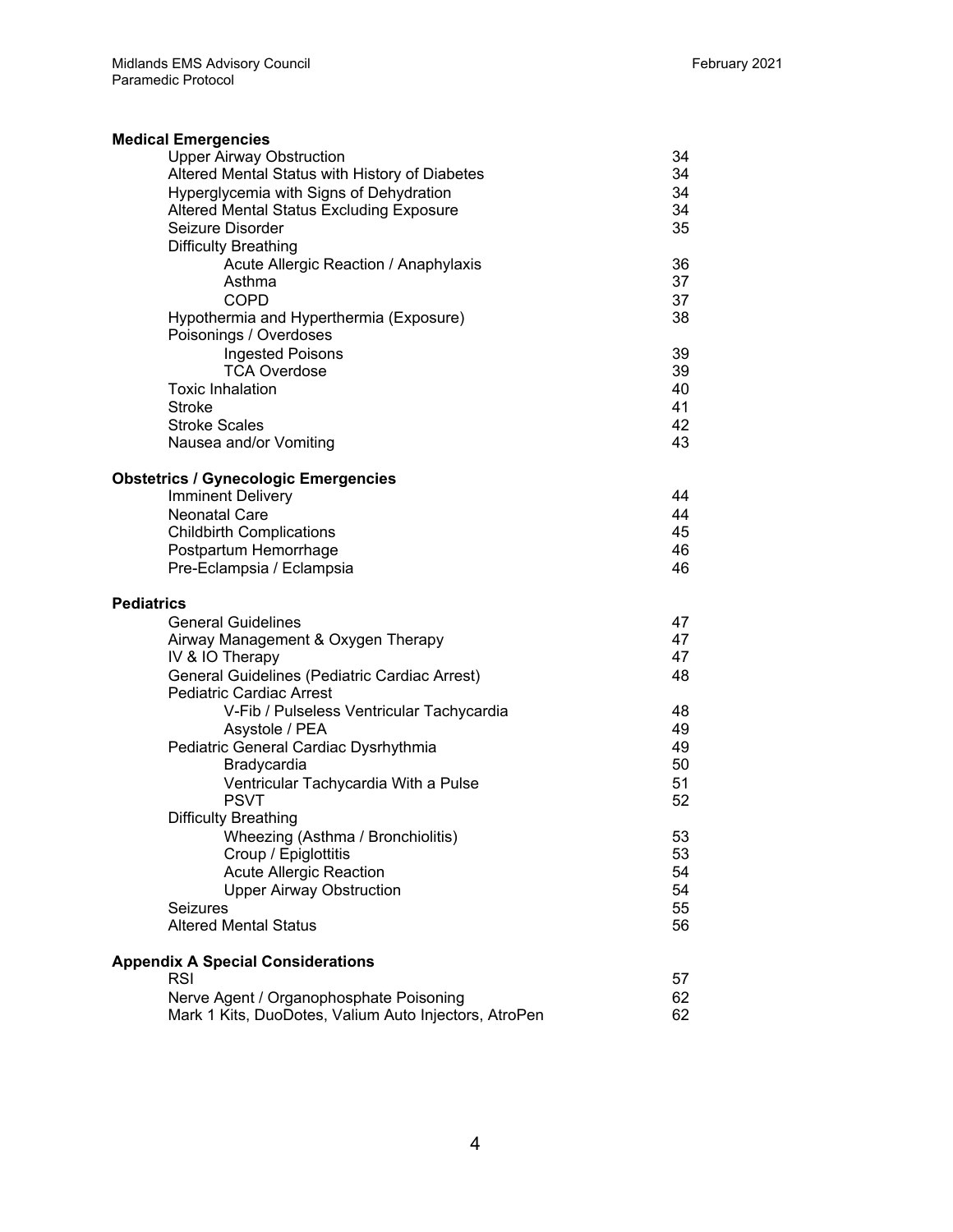# **Part I. GENERAL OPERATIONS**

#### **A. Introduction**

The Midlands EMS Advisory Council publishes this document as a guideline to assist medical directors of EMS service programs in development of treatment protocols. The Physician Medical Director (PMD) has the responsibility to accept or modify this document to fit their service program as well as educating EMS personnel in the use, content and rationale of each protocol.

The PMD is responsible for assuring the accuracy of the medical information in any protocol used in their service program as well as maintaining a quality assurance program to monitor protocol compliance.

In the development of this protocol, consideration was given to the current Nebraska Emergency Medical Services Model Protocols developed by the State of Nebraska EMS Board. Protocols should be approved, signed and dated by the individual service's physician medical director prior to implementation.

All treatments and procedures performed by the EMS provider must be authorized by their service's PMD. It is highly suggested that the PMD review the medications included in this protocol and the section titled *"Special Considerations"* before adopting these protocols as presented. PMD's and EMS services have the option of revising this document, while ensuring all treatments and procedures are within the scope of practice of the service and provider.

# **B. Physician Orders & Communications**

This entire protocol is a standing order. Direct communication to an ER or Medical Direction is not required prior to performing any protocol action. EMS providers may contact the receiving facility or Medical Direction for further direction or confirmation of orders whenever the situation warrants.

# **C. Use of this Document**

This document is designed to be used by ALS level service programs, as a guide when field treatment is directed by a physician, and by physician designated surrogates when directing field treatment.

- 1. This document utilizes current American Heart Association BLS, ACLS and PALS guidelines. In addition, current PHTLS guidelines are used when referring to trauma situations. Any updates or changes to these guidelines will be adopted and implemented as they occur, with the review and signoff of the PMD for the service.
- 2. At least one Paramedic, or ALS provider as approved by the Medical Director, must be present on all runs governed by these protocols.
- 3. The following medications are included in this protocol: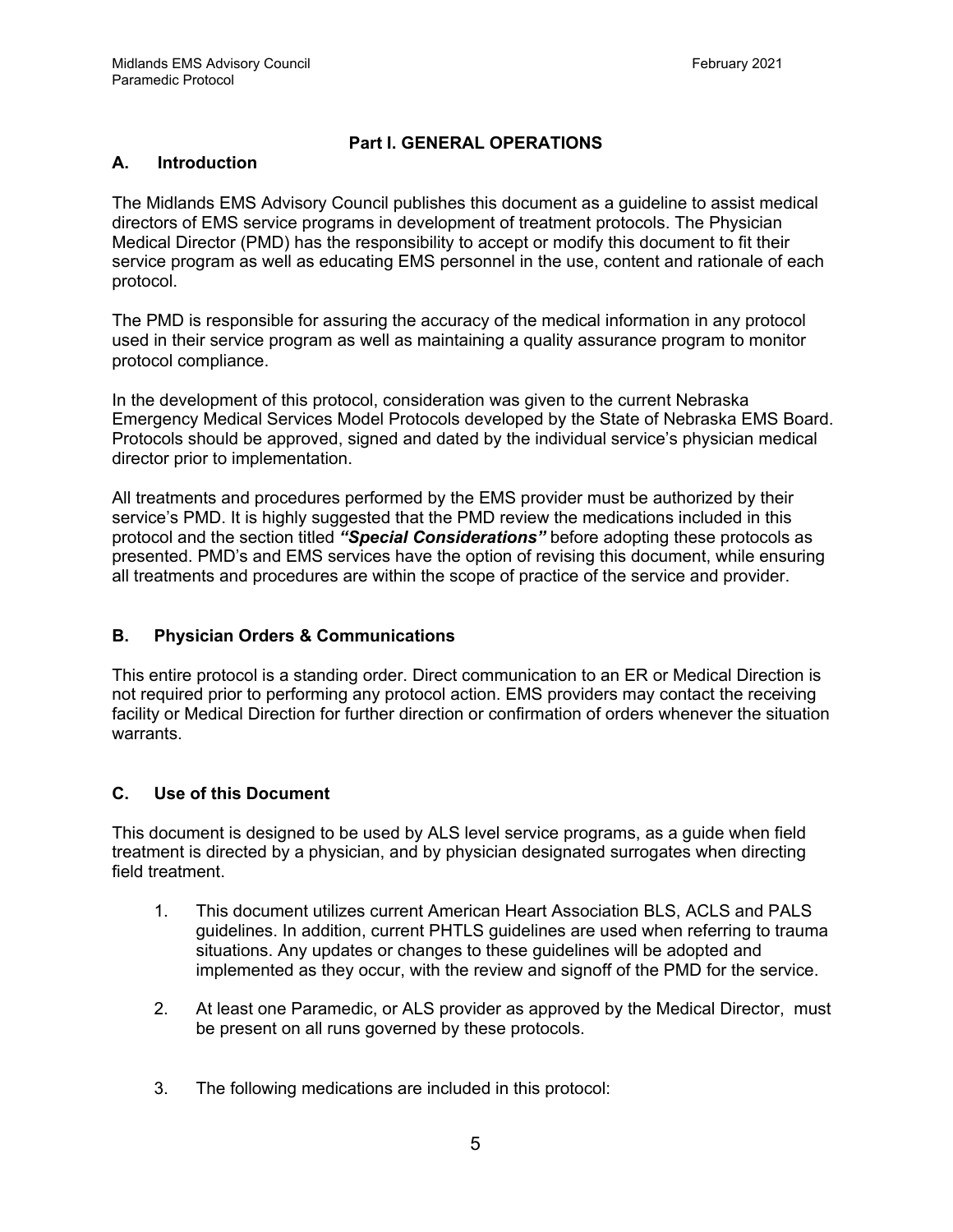| Adenosine<br>Albuterol<br>Amiodarone<br>Aspirin (chewable baby aspirin)<br>Ativan<br>Atropine<br>Benadryl<br>Calicum Chloride<br>Cardizem<br>Cyano Kit<br><b>Dilaudid</b><br>DuoDote<br>$D_{10}$ W<br>$D_{50}$ W<br>Dopamine | Glucagon<br>Ipratropium Bromide<br>Ketamine<br>Lidocaine<br>Magnesium Sulfate<br>Morphine Sulfate<br>Narcan<br>Nitroglycerine SL or spray<br>Racemic Epinephrine<br>Sodium Bicarbonate<br>Solu-Medrol<br>Toradol<br>Valium<br>Versed<br>Zofran<br><b>RSI Meds</b> |
|------------------------------------------------------------------------------------------------------------------------------------------------------------------------------------------------------------------------------|-------------------------------------------------------------------------------------------------------------------------------------------------------------------------------------------------------------------------------------------------------------------|
| Epinephrine                                                                                                                                                                                                                  | Note: For all pediatric medication dosages, the                                                                                                                                                                                                                   |
| Fentanyl                                                                                                                                                                                                                     | maximum not to exceed the adult dose.                                                                                                                                                                                                                             |

#### **D. Physician on Scene**

When a physician is present on the scene and desires to direct patient care, paramedic personnel should:

- 1. Inform the physician that if the physician directs the run, the physician must accompany the patient to the hospital.
- 2. Inform the physician at the onset of the run that paramedic personnel have strict legal guidelines and established protocols and they may not exceed those guidelines or protocols.
- 3. Inform the physician that any procedure outside of these legal guidelines must be carried out by the physician.
- 4. Paramedic personnel have the right and obligation at any time there is gross deviation from the accepted protocol to contact the receiving hospital for further instruction. The physician on the scene should be informed if contact with the hospital is being made.
- 5. If possible, it may be advisable to contact the receiving hospital via landline or cellular phone and have the receiving hospital physician speak directly to the physician at the scene.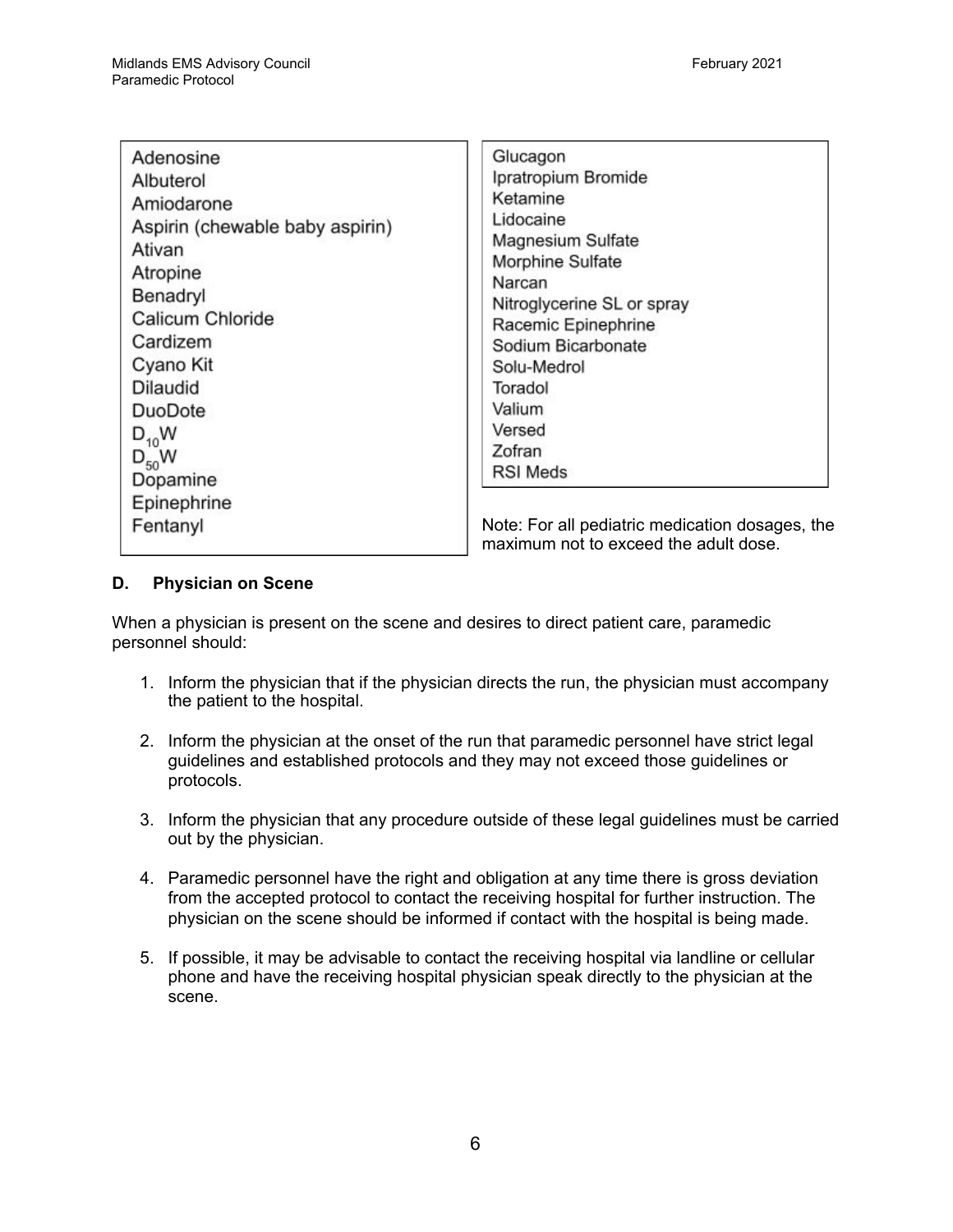#### **E. Do Not Resuscitate (DNR) and Advanced Directives** (Adopted from Nebraska EMS Model Protocols)

A DNR is a written order by a physician that a patient should not be resuscitated or have CPR performed. A DNR must be signed by a physician and have the patient's name.

When confronted with a patient with a DNR and the patient has no pulse, agonal breathing or no respirations the Provider may honor the DNR and not initiate resuscitation efforts.

When confronted with a patient with a DNR and the patient is nearing death the Provider may provide comfort care including supplemental oxygen and pain management. The patient may be transported at the request of the patient, patient's family, patient's physician or medical control.

When confronted with a patient with a DNR and the patient is NOT nearing death the Provider may provide the care as directed within these protocols.

Advanced directives are documents that state the patient's wishes should certain events occur. These documents may be in the form of a "Living Will". Some of these documents may be of such a length and complexity that the OOHECP may not be able to determine the wishes of the patient for the situation encountered. In these cases, resuscitation efforts should be initiated unless the sign(s) of obvious death are present. If possible, the document should be transported with the patient to the hospital.

#### FAMILY OBJECTIONS TO DNR – ADVANCED DIRECTIVES

In a situation where the family objects to a DNR order or an Advanced Directive the Provider should initiate resuscitation efforts unless sign(s) of obvious death are present.

Provider ETHICAL OBJECTION

Any Provider with an ethical objection to following a DNR or Advanced Directive must inform his/her service prior to responding to these types of situations. These individuals should avoid response to these types of calls whenever possible.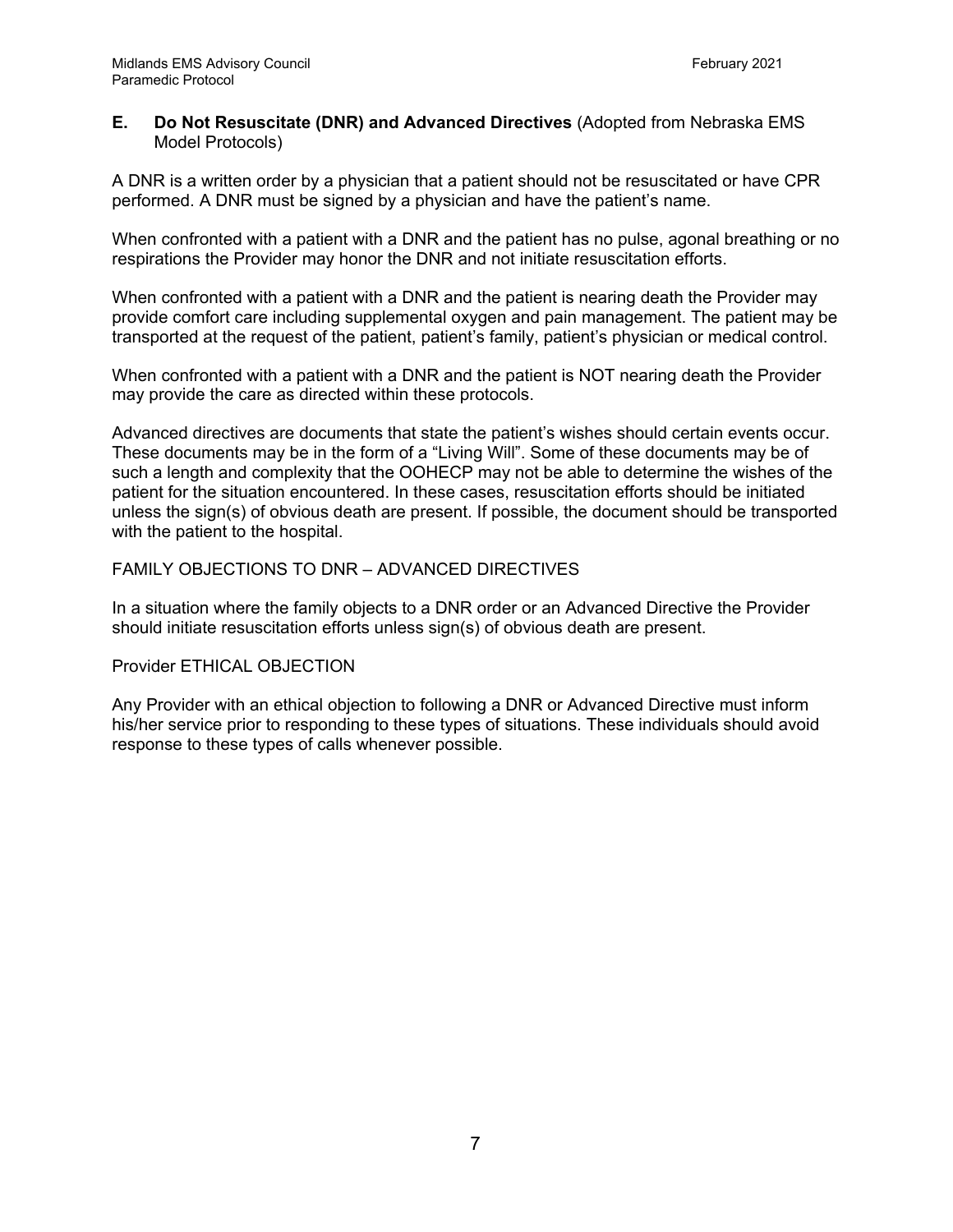# **F. Code 4 Patients**

Situations may occur where CPR has been initiated on an obviously deceased patient prior to the arrival of EMS. If the patient meets code 4 criteria, the EMS provider may discontinue CPR or may choose not to initiate CPR.

A Code 4 patient is identified if he/she is described by one of the following categories:

- 1. No pulse AND
- 2. No spontaneous respirations AND
- 3. Pupils fixed and dilated AND
- 4. One of more of the following:
- Patient with obvious lethal injury trauma cardiac arrest with injuries incompatible with life (i.e. massive blood loss, displacement of brain tissue, decapitation)
- Wrinkled cornea
- Rigor mortis
- Postmortem lividity
- Decomposition
- Valid DNR form
- Physician authorization

Paramedic shall obtain and document a 10 second ECG rhythm strip demonstrating asystole.

**NOTE**: Care should be taken to rule out hypothermia, acute alcoholic intoxication, and drug overdose.

In certain circumstances due to family situation, scene safety (due to crowds etc.) patients who are otherwise Code 99 may be removed from the scene and transported for the safety of the paramedics and concerns of the family.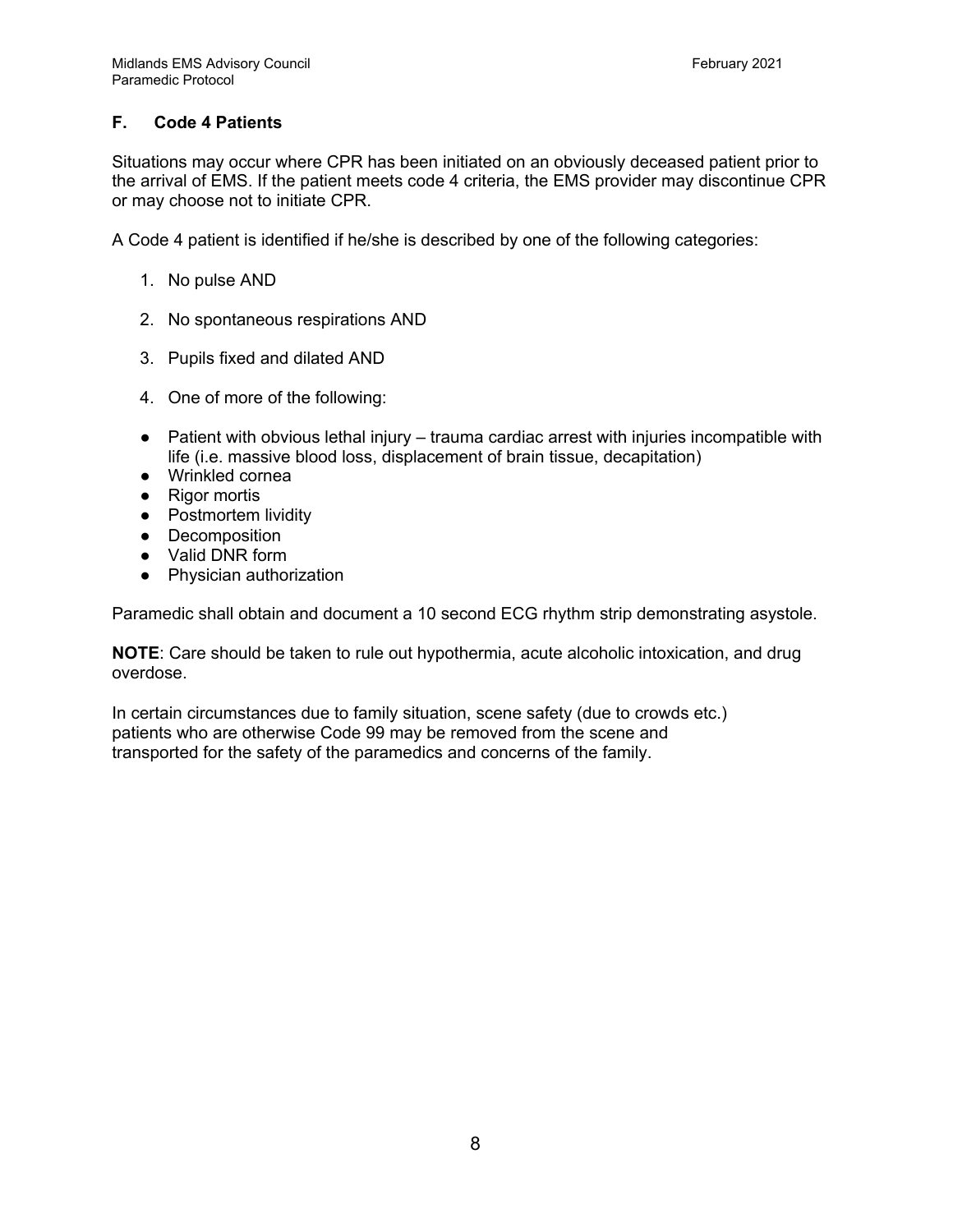# **G. Refusal of Care**

- 1. Adults
	- a. An adult is an individual 19 years old or older or who is or has been married (NEB REV STAT §43-2101). A competent adult can refuse medical services and/or transportation to a health care facility.
	- b. A legal guardian can consent to or refuse medical services and/or transportation to a health care facility for an incompetent adult.
	- c. A person appointed as a Health Care Power of Attorney can consent or refuse consent for medical services and/or transportation to a health care facility for the incompetent adult named in the power of attorney.
- 2. Minors
	- a. A minor is an individual under 19 years of age that has never been married. In the absence of suspected abuse and/or neglect, a parent or legal guardian can consent or refuse consent on behalf of a minor, for medical services and/or transportation to a healthcare facility.
- 3. Documentation
	- a. All consents or refusals of consents for medical treatment and/or transportation must be documented in the patient care report. When possible, these should be signed and dated by the patient or other individual authorized to give or refuse consent. All refusals to sign a consent or refusal of consent must be documented in the patient care report or other appropriate record(s).

# **H. Concealed Handgun**

The Nebraska Concealed Handgun Permit Act allows certain individuals to obtain a permit to carry a concealed handgun. The rules and regulations necessary to carry out the act are listed in Title 272 Chapter 21.

The Service/Provider's best action when confronted with a situation in which a patient has a concealed weapon is to have law enforcement take possession of the weapon. When this is not possible the weapon should be secured until it can be turned over to law enforcement. If transporting to a hospital, security at the facility should be notified and may take over possession of the weapon.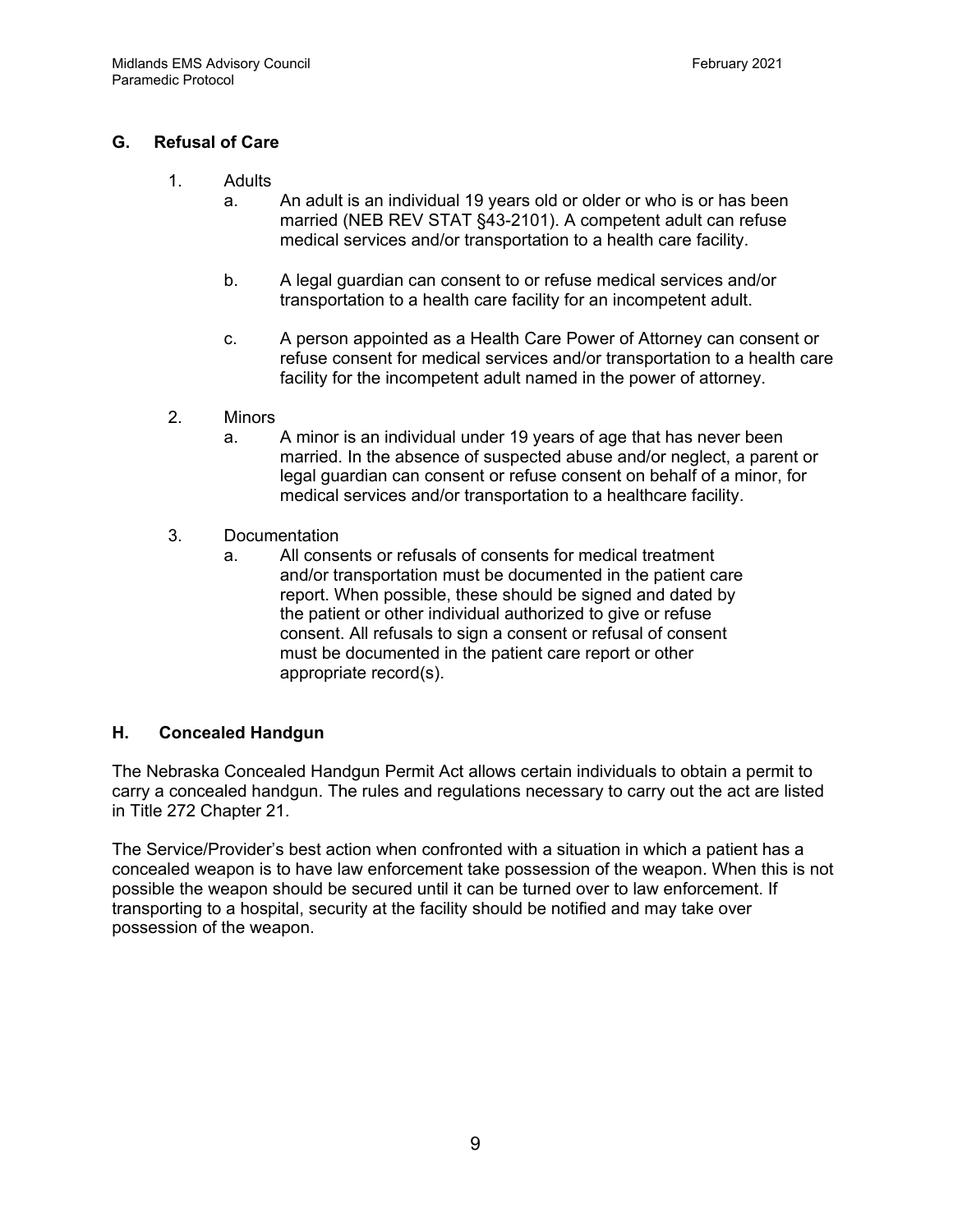# **I. Transport Codes and Transport Guidelines**

| Code 1        | Minimal or no apparent disease or injury. Patient transported for<br>examination                                                                                                                                                                                                                                                                                                                |
|---------------|-------------------------------------------------------------------------------------------------------------------------------------------------------------------------------------------------------------------------------------------------------------------------------------------------------------------------------------------------------------------------------------------------|
| Code 2        | Obvious illness or injury, not a serious injury or illness but needs<br>medical attention                                                                                                                                                                                                                                                                                                       |
| Code 2 TCC    | Trauma patient with an obvious injury but doesn't clearly meet the<br>criteria for a Code 3. Enough questionable signs, symptoms or MOI<br>exist to warrant the expertise of the Trauma Center                                                                                                                                                                                                  |
| Code 3        | Apparent serious injury or illness needing immediate medical<br>attention                                                                                                                                                                                                                                                                                                                       |
| Code 3 STEMI  | Patient has been identified as having ST segment elevation<br>myocardial infarction (STEMI Alert). All STEMI patients are to be<br>transported Code 3 to the closest hospital with available PCI.                                                                                                                                                                                               |
| Code 3 STROKE | Patient has been identified as having a stroke (STROKE Alert).<br>Stroke patients are to be transported directly to an appropriate<br>certified Comprehensive Stroke Center, within acceptable transport<br>time. If no CSC meets criteria, transport to nearest Endovascular<br>therapy center, or closest appropriate Stroke center (acute Stroke<br>ready hospital or primary Stroke center) |
| Code 3 TCC    | Trauma patient with an actual or potential life or limb threatening<br>injury                                                                                                                                                                                                                                                                                                                   |
| Code 99       | Life threatening situation, CPR in progress                                                                                                                                                                                                                                                                                                                                                     |
| Code 4        | Dead patient                                                                                                                                                                                                                                                                                                                                                                                    |
| Code 5        | For suspected SIDS patients, (patient meets criteria for Code 4,<br>transport is for the family/bystanders). CPR only (basic life support).                                                                                                                                                                                                                                                     |

**TCC (Trauma Center Candidate)** - The patient will be transported directly to a Trauma Center. See Trauma Center Candidate Criteria Protocol.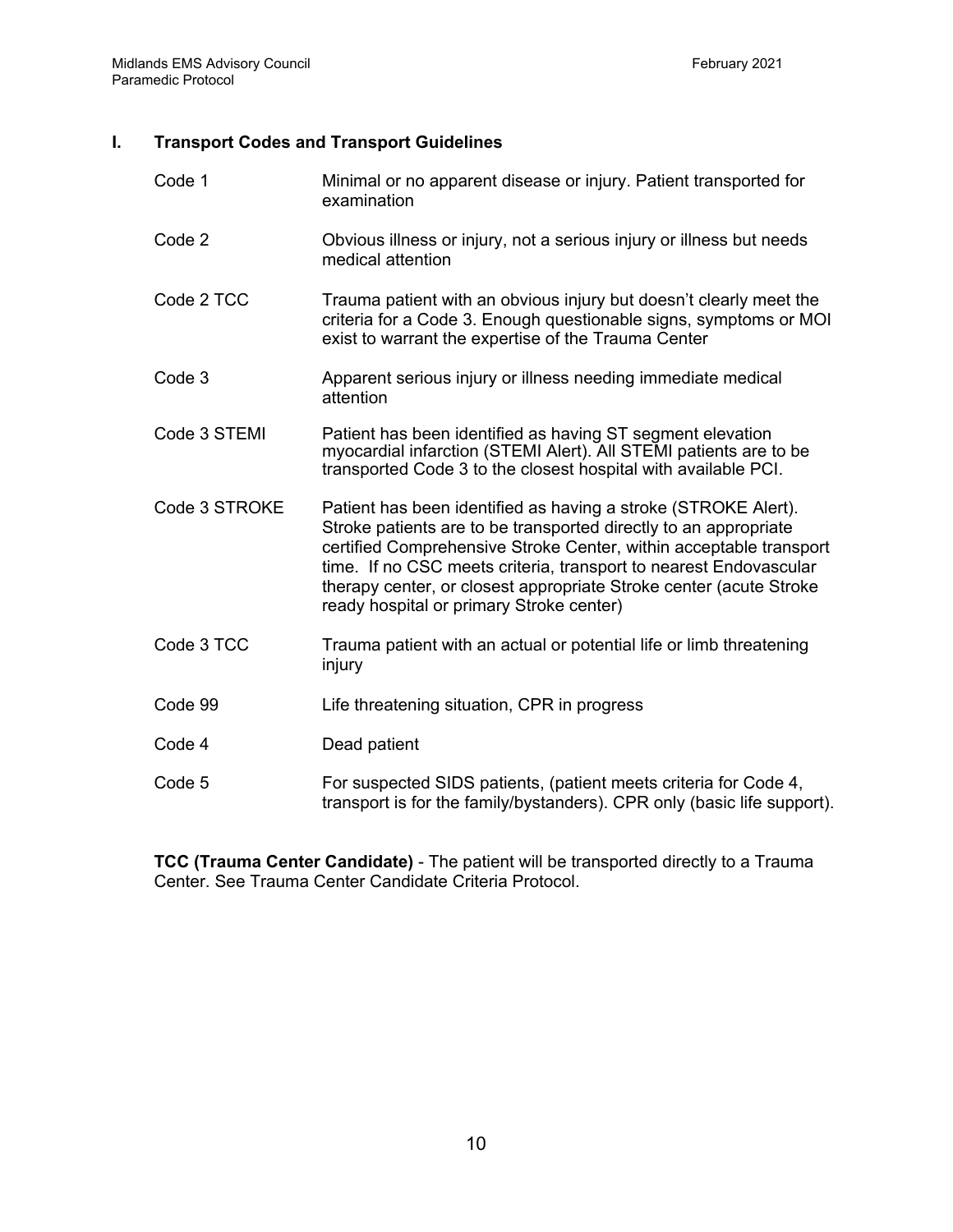# **Pediatric Transport Considerations**

A pediatric patient is a patient up to and including 15 years of age

Code 3 *medical* pediatric patients should be transported to the closest hospital for stabilization.

If the receiving hospital diverts a Code 3 medical (non-trauma) pediatric patient, the patient should be transported to Children's Hospital or Nebraska Medical Center Omaha.

# **Pediatric Trauma Patients**

Leaders at Nebraska Medicine, CHI Health and Children's Hospital and Medical Center recently met and re-signed an agreement established in 2014, specifying guidelines for pediatric trauma patients (defined as individuals younger than 15 years of age).

#### **Under the agreement:**

#### **Nebraska Medical Center is open at all times to accept traumatically injured children meeting the following criteria:**

Traumatically injured children who require major, immediate resuscitation

- Code 99 (Traumatic Cardiac Arrest)
- Hemodynamic instability or poor perfusion
- Respiratory compromise, including the need to maintain airway and intubation
- Neurologic compromise GSC < or = 13 or deteriorating status
- Traumatic amputations
- Significant vascular injuries
- High risk mechanisms: example: ejection or gunshot wounds
- Unstable pelvic fractures
- Spinal cord injuries or paralysis

# **Both Nebraska Medical Center and Children's Hospital would be open at all times to accept pediatric trauma patients meeting the following criteria:**

Traumatically injured children who do not require major immediate resuscitation

- Hemodynamically stable
- GCS greater than 13
- Low mechanisms of injury
- Victims of asphyxiation: example drowning

Adult trauma patients will continue to be treated at both Nebraska Medical Center and CHI Creighton Medical Center Bergan Mercy. When a pediatric patient and an adult relative both need trauma care, both patients would be brought to Nebraska Medical Center to avoid separating the family.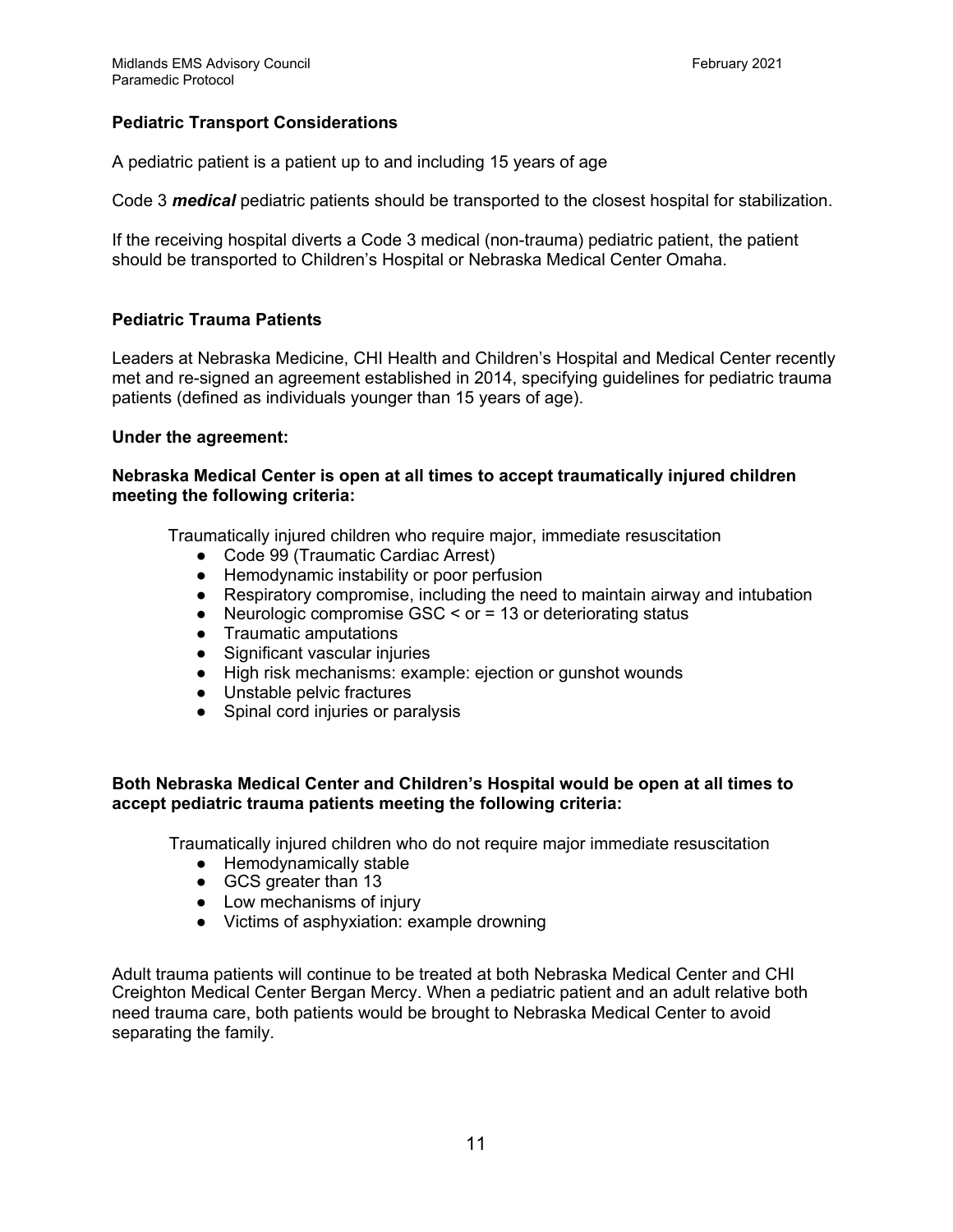# **Behavioral Emergencies Transport Considerations**

- A patient with a behavioral emergency should be transported to the closest hospital.
- Patients who are rational and present no risk to the EMS providers or to themselves may be transported to hospital of choice.
- ALWAYS consider a medical etiology for a behavioral emergency.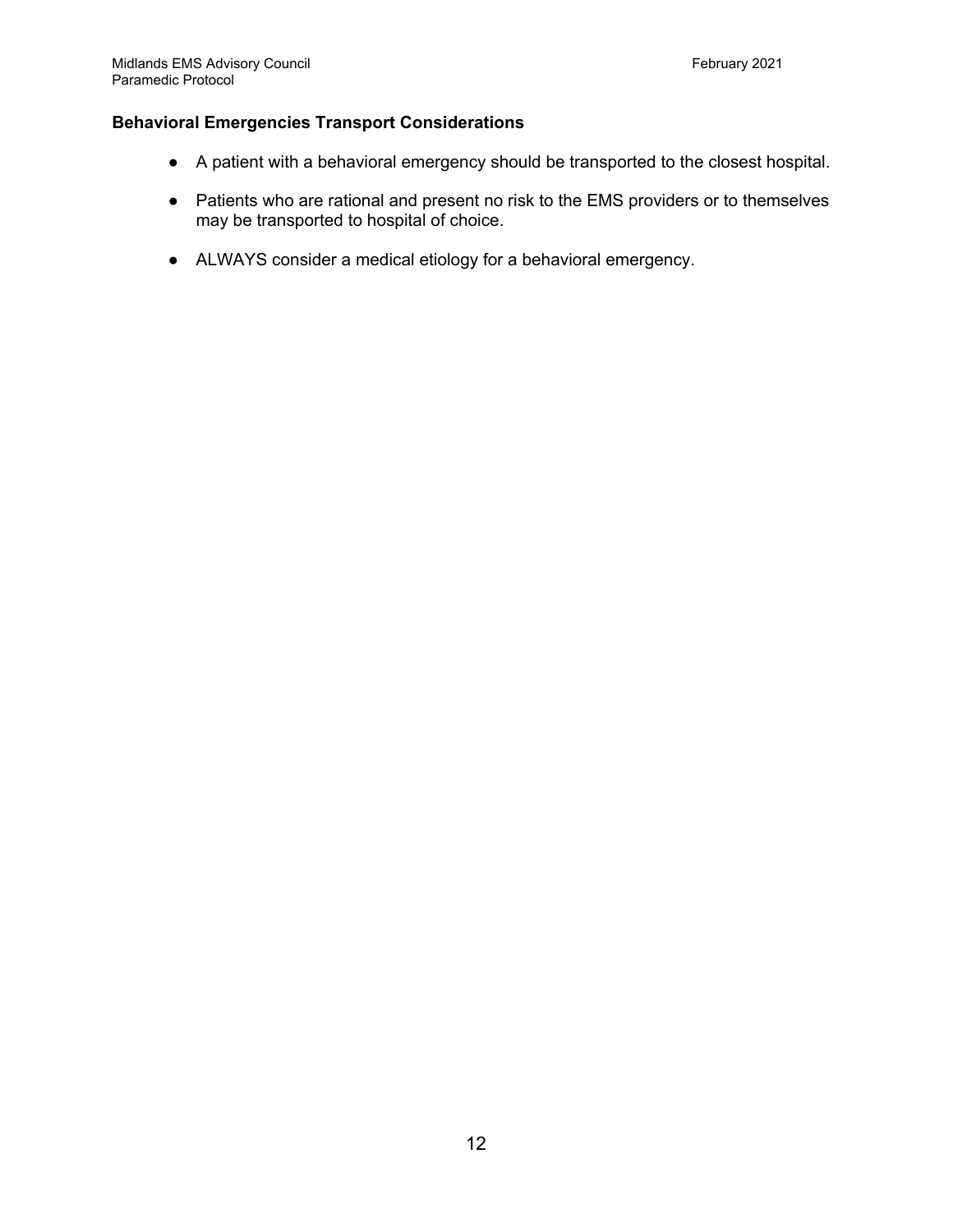# **Part II. GENERAL PRINCIPLES**

# **A. Airway/Oxygen/Monitor (AOM)**

The following guidelines for airway, oxygen and monitor are common and can be applied to all patients.

- 1. A patent airway with adequate oxygenation and ventilation are essential for all patients with medical or traumatic conditions. Paramedics are expected to maintain a patent airway and provide appropriate supplemental oxygenation based on patient assessment.
- 2. If ventilations are adequate, consider a nasal cannula at 2-6 L/min or non-rebreather mask at 10-15 L/min.
- 3. If pulse oximetry is used, adjust oxygen delivery devices and flow to maintain oxygen saturation 94% to 99% and  $ETCO<sub>2</sub>$  at 35-40 mmHg.
- 4. If ventilations are inadequate, assist ventilations with BVM and 100% oxygen advanced airway management may be required.
- 5. Consider assisting ventilations in those patients whose respiratory status does not improve after receiving oxygen by a non-rebreather mask.
- 6. Use the trauma intubation method with patients who have suspected compromised cervical spines.
- 7. Confirm endotracheal tube placement by observing for chest rise and fall and by verifying the presence of lung sounds and the absence of epigastric sounds by auscultation with a stethoscope. The use of ETCO2 (capnography) is highly recommended.
- 8. Consider immobilizing the head with a c-collar to prevent head movement during transport when a patient has an advanced airway, commercial securing devices are recommended.
- 9. If unable to intubate after two attempts, consider alternate airway management methods as directed by the Medical Director such as BVM ventilation or a supraglottic advanced airway (iGel, King Airway).
- 10. RSI (Rapid Sequence Induction) is an advanced airway management technique that requires specialized training and authorization by the EMS Agency's PMD. (See RSI Appendix for general guidelines)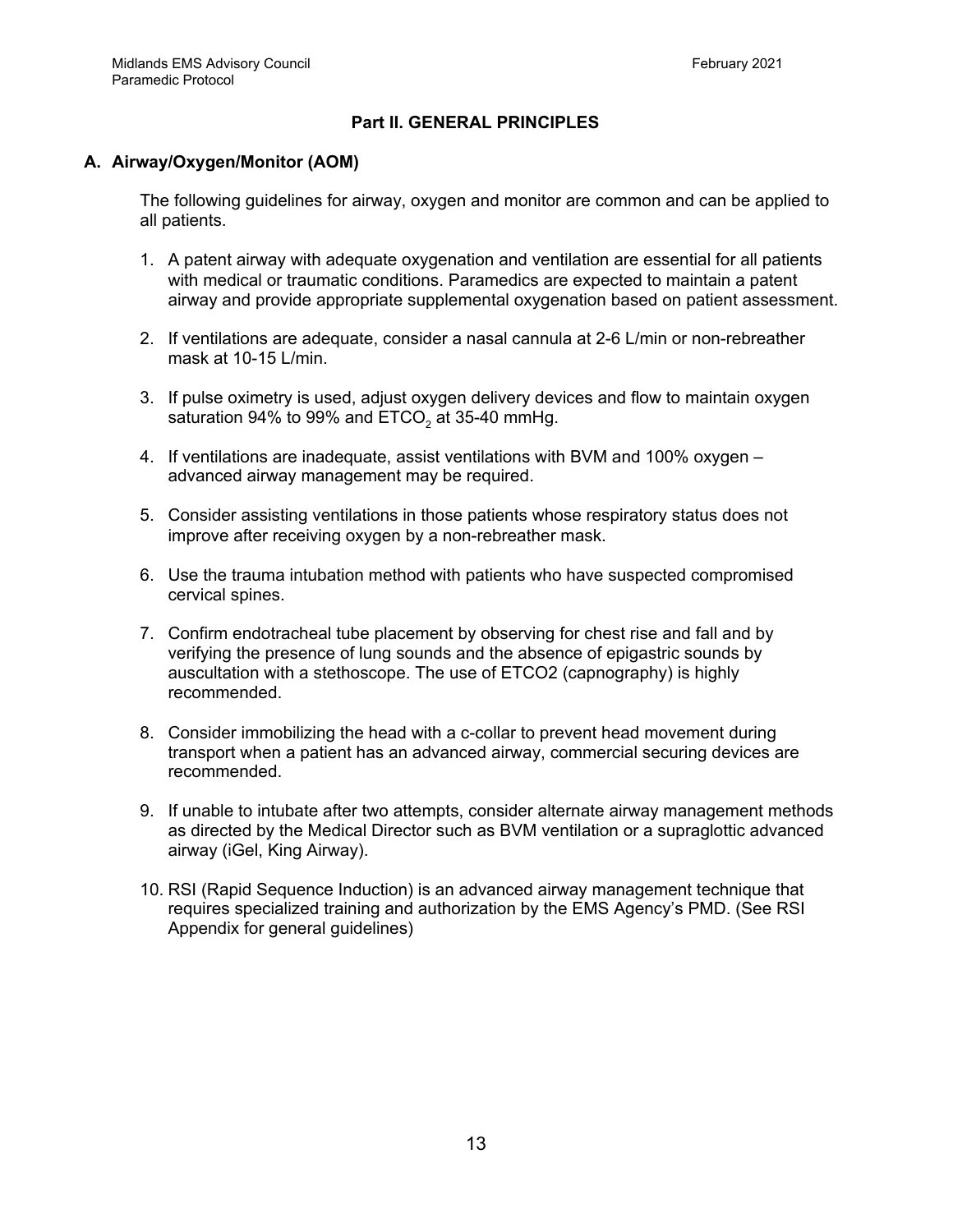# **B. IV Therapy**

- 1. All IV insertions refer to peripheral IV's (extremities and external jugular vein), including saline locks and intraosseous (IO) lines.
- 2. For trauma patients, IVs should be started enroute to the hospital, except when there is an unavoidable delay such as prolonged extrication time. Use warmed IV fluids (if available) and trauma patient is not hyperthermic.
- 3. Large bore IVs refer to #14 or #16 IV catheters infuse at rate as indicated by pulse and blood pressure.
- 4. This protocol permits 2 attempts per patient for IV insertion.
- 5. Pre-existing Venous Access Devices (VAD) may be used in emergency situations.
- 6. Titrate IV fluid resuscitation to a BP of 80-90 systolic.
- 7. Blood and blood products may be administered by a paramedic with the service's Physician Medical Director's approval.

# **C. Continuous Positive Airway Pressure - CPAP**

#### **Indications:**

Any adult patient presenting in respiratory distress, able to follow commands, with the ability to maintain a patent airway and adequate mask seal displaying findings in the medical history or assessment suggestive of any of the following conditions:

- 1. COPD
- 2. CHF
- 3. Asthma
- 4. Pulmonary edema
- 5. Pneumonia
- 6. Near drowning

If systolic blood pressure greater than 100 mmHg and patient is not tolerating CPAP mask, confirm intolerance/agitation is not a result of hypoxia or that the patient needs to be intubated and then, consider sedation with any of the following:

Versed  $1 - 2$  mg IV / IN or 5-10 mg MAD Valium  $2 - 5$  mg IV, or Ativan  $1 - 2$  mg IV or  $2 - 4$  mg IM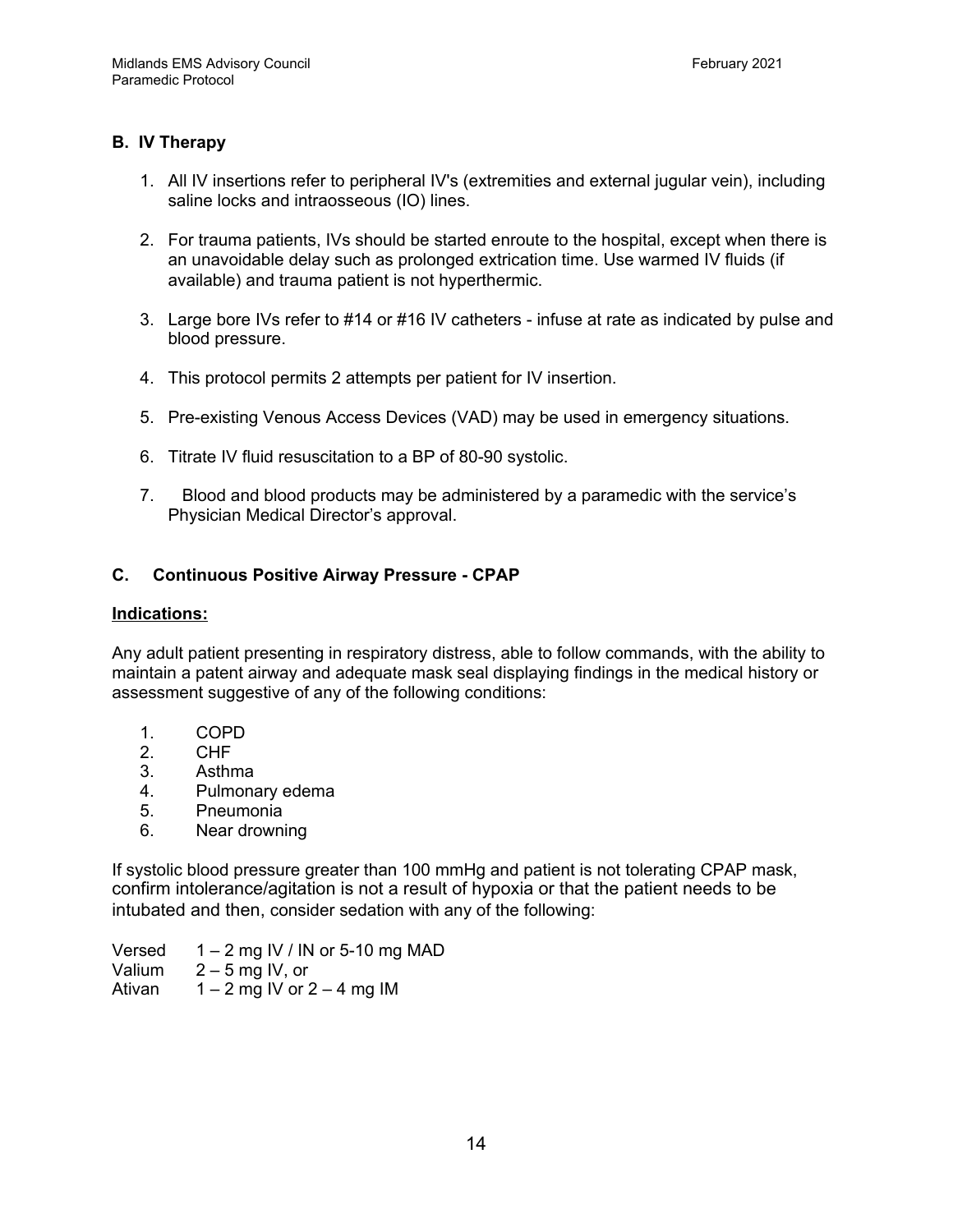# **D. Body Substance Isolation**

Personal Protective Equipment (PPE) items used to provide protection for the EMS providers should be readily available.

In many incidences, the EMS provider will not have enough information about the patient and therefore is to follow a universal precautions standard with the use of body substance isolation (BSI) for all patient contact in which exposure to blood and/or body fluids may occur. Where an airborne pathogen (disease) is suspected the EMS Provider should don a N95 mask or higher form of respiratory protection and consider placing a surgical mask on the patient.

Protective eyewear is strongly encouraged.

# **E. Combative Patients / Physical & Chemical Restraints / Excited Delirium Syndrome**

- Give clear explanations and directions.
- Contact Law Enforcement
- Consider physical or chemical restraint

# **Physical Restraining:**

- Supine only to transport or stabilization device Use Self Adhering Bandage or Commercial Restraint Device
- Restrain One Arm Above Head If injury or limited range of motion, restrain at patient's side
- Restrain Second Arm at Side
- Restrain with a Minimum of 3 Straps
- One Across Upper Chest One Across Waist One Across Lower Thigh Just Above Knees

Consider Use of Commercially Available Spit Hood

Handcuffs Are Only to be Applied by Law Enforcement and Generally Should Be Avoided

#### **DO NOT:**

Restrain patient prone or "Hog Tie" Patient and Place Prone

Place Gauze or Tape Over or In Mouth

"Sandwich" Patient between Stabilization Devices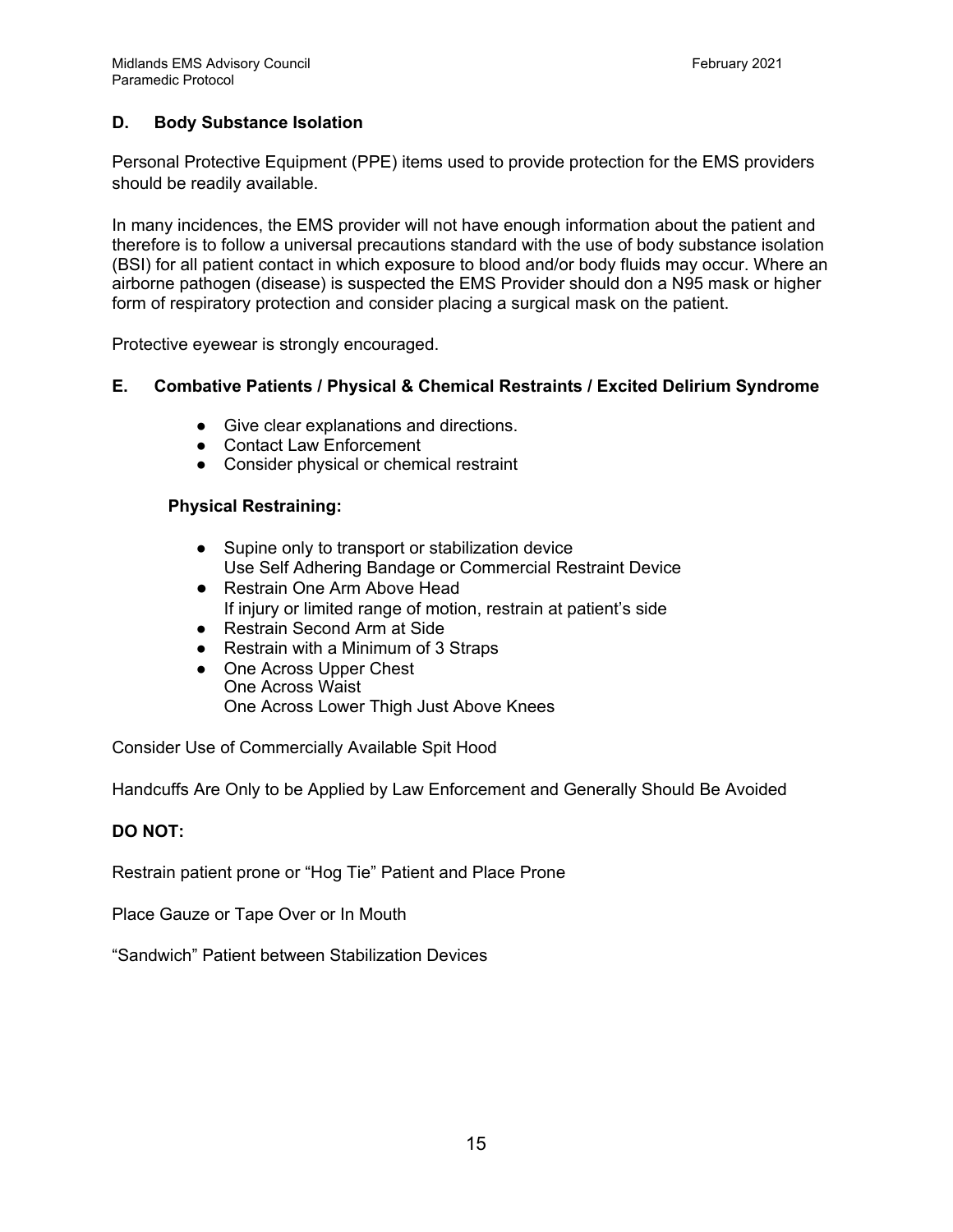# **Chemical Restraint / Excited Delirium Syndrome**

SEVERE ANXIETY OR AGITATION PATIENT ACTIONS CAUSE THREAT TO SELF OR OTHERS AND / OR patient is truly out of control and has a potential life-threatening medical emergency they will have some or all the following symptoms: paranoia, disorientation, hyper-aggression, hallucination, tachycardia, increased strength, hyperthermia.

If suspected excited delirium syndrome of severe anxiety or agitation causes threat to self or others, consider the following choices:

- Ketamine 2-4 mg/kg IM (max of 500 mg)
- Versed 2.5mg 5mg IV push slow titrated to response (maximum dose 15mg), or 2.5mg -5mg IM or 10mg IN
- Valium 0.5 mg to 1 mg IV/IO/MAD
- Ativan  $1 2$  mg IV or  $2 4$  mg IM (may repeat)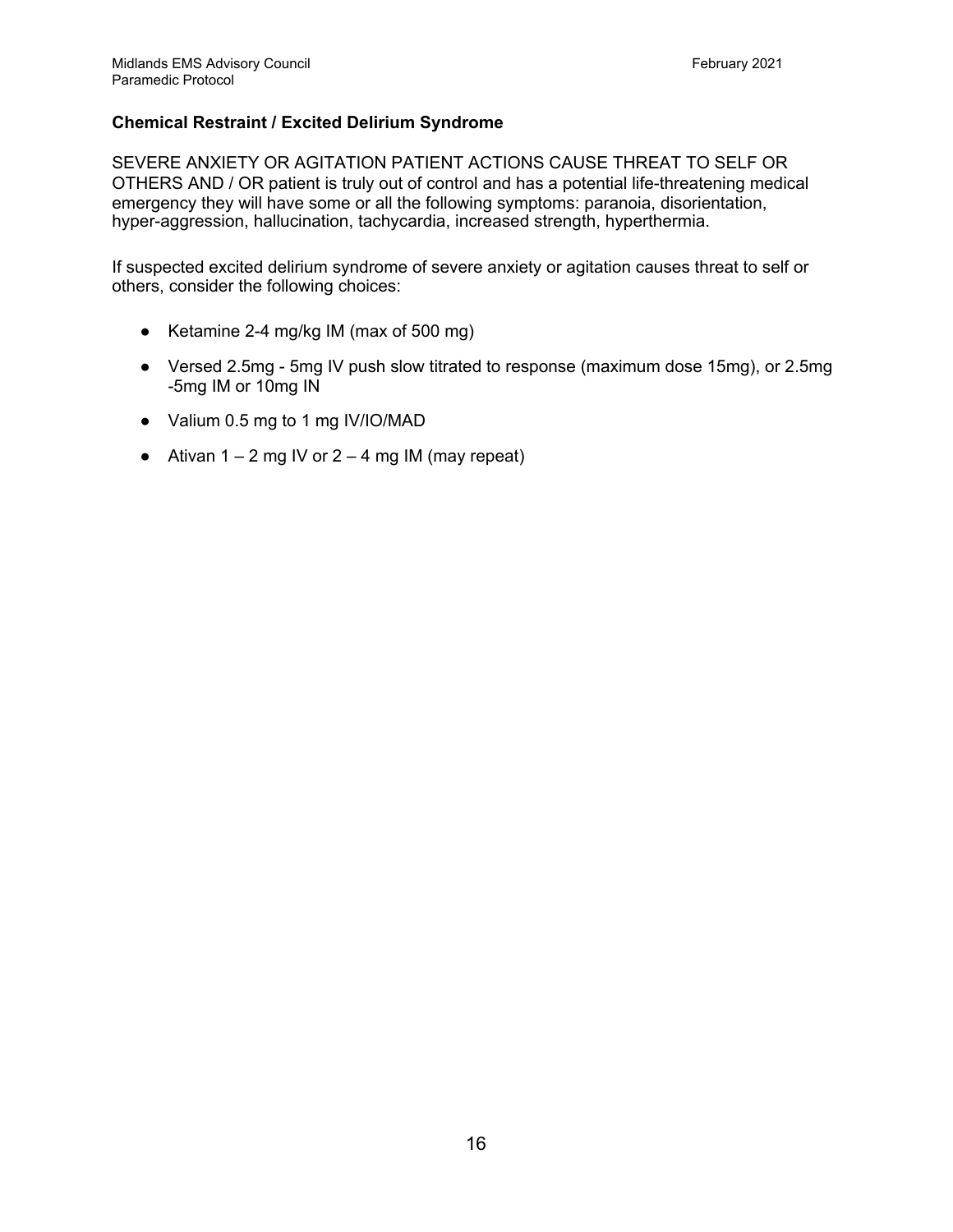# **F. Adult Pain Management Non-Cardiac - (Severe Pain Ranked as ≥ 7 on 0 - 10 Scale)**

Systolic BP > 90 mmHg

Fentanyl 25-100 mcg IV/IO/IM/MAD Morphine Sulfate 2-5 mg IV/IO/IM/MAD Toradol 15-30 mg IV or IM

For severe pain not controlled by narcotics consider:

Ketamine 0.25 mg/kg IV / IO / IM

Approximate doses based on patient weight/size:

Small – 15 mg / Medium – 20 mg / Large – 25 mg

- Reassess pain scale and vital signs, repeat every 5 minutes as necessary if no response or pain remains severe.
- If respiratory depression occurs, begin BVM ventilations and administer Narcan 2.0 mg IV push
- If hypotension develops, administer Narcan 2.0 mg IV push, followed by a fluid bolus, titrate to vital signs. Narcan may be repeated.

#### **G. Pain Management - Pediatric Criteria Severe Pain**

1. Systolic BP appropriate for age

Fentanyl 1-2 mcg/kg IV/IO/IM/MAD Ketamine 0.25 mg/kg IV / IO / IM Toradol 0.5 mg / kg IV or IM

Consider Morphine Sulfate 0.1 mg/kg to a maximum of 2 mg increments IV/IO/IM/MAD

Reassess pain scale and vital signs, repeat every 5 minutes as necessary if no response or pain remains severe

- 2. If respiratory depression occurs, begin BVM ventilations and administer Narcan 0.4 2.0 mg IV push
- 3. If hypotension develops, administer Narcan 0.4 2.0 mg IV push, followed by a fluid bolus – titrate to vital signs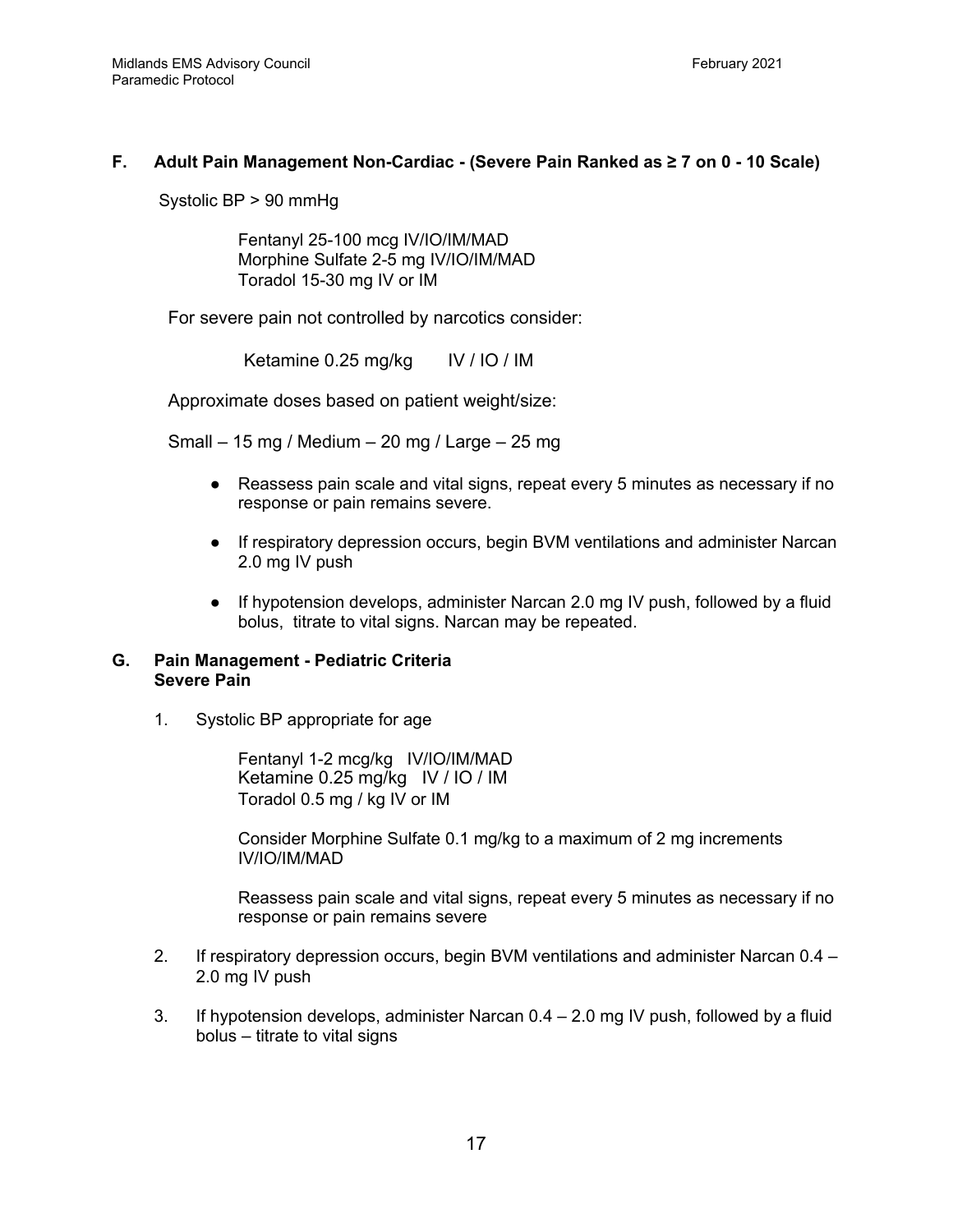# **Part III. CARDIAC EMERGENCIES – Adult**

Start High Quality CPR (100-120 compressions/minute at least 2 inches but not more than 2.4 inches & allow complete chest recoil) – attach monitor/defibrillator and may apply oxygen

Follow manufacturer recommendation (biphasic 120-120J depending on brand, monophasic 360J)

# **A. Ventricular Fibrillation (VF) and Pulseless Ventricular Tachycardia (pVT)**

**Shock** 

- 1. Perform 2 minutes of CPR and obtain IV / IO access
- 2. Administer Epinephrine 1 mg (1:10,000) IV / IO continue to administer during CPR, every 3 to 5 mins
- 3. Shock and perform 2 minutes of CPR
- 4. Consider supraglottic advanced airway or endotracheal intubation with capnography. Once advanced airway in place, ventilate 1 breath every 6 seconds with continuous chest compressions
- 5. Shock and perform 2 minutes of CPR
- 6. Administer Amiodarone 300 mg IV / IO, may repeat once in 3–5 minutes at 150 mg IV / IO push

#### *OR*

Lidocaine  $1 - 1.5$  mg / kg IV / IO, may repeat in 3-5 minutes at 0.5 mg to 0.75 mg / kg IV / IO push (max dose of 3 mg / kg

- 7. Continue the shock, 2 minutes of CPR and medication administration cycle if patient still in VF of pVT
- 8. Treat reversible causes
- 9. Consider Mag Sulfate (50%) 1 2 gm IV / IO (For torsades de pointes or suspected hypomagnesemia)
- 10. Consider Sodium Bicarb 1 mEq / kg IV / IO (For suspected hyperkalemia, TCA overdose or metabolic acidosis)
- 11. If pulse restored, see Return of Spontaneous Circulation (ROSC) protocol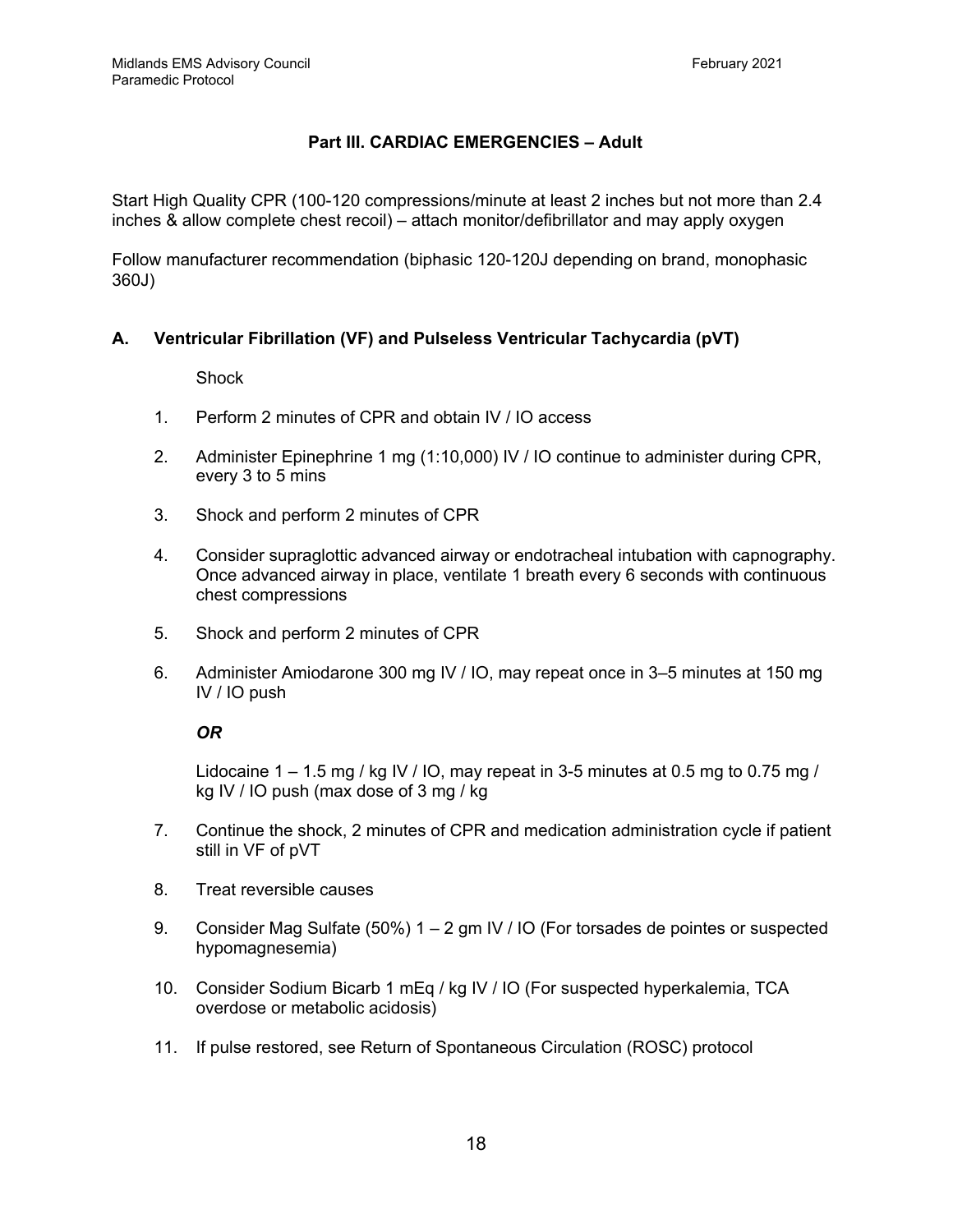# **B. Asystole / PEA**

- 1. Perform 2 minutes of CPR and obtain IV / IO access
- 2. Administer Epinephrine 1 mg (1:10,000) IV / IO continue to administer during CPR, every 3 to 5 mins
- 3. Consider supraglottic advanced airway or endotracheal intubation with capnography. Once advanced airway in place, ventilate 1 breath every 6 seconds with continuous chest compressions
- 4. Continue to deliver the 2-minute cycle of CPR and medication administration if patient remains in Asystole/PEA
- 5. Treat reversible causes
- 6. Consider Sodium Bicarb 1 mEq / kg IV / IO (For suspected hyperkalemia, TCA overdose or metabolic acidosis)
- 7. If pulse restored, see Return of Spontaneous Circulation (ROSC) protocol

#### **C. Return of Spontaneous Circulation (ROSC)**

- 1. If the patient regains a pulse (ROSC), reassess airway and breathing and support as needed.
- 2. Maintain ventilation rate at 10 breaths per minute.
- 3. Do not hyperventilate.
- 4. Goal maintain  $ETCO<sub>2</sub>$  at 35-40 mmHg.
- 5. Titrate oxygen saturation to 92% to 98%.
	- If BP < 90 systolic, consider fluid bolus of 1 L to 2 L of NS
- 6. Consider Dopamine drip @ 5-20 mcg / kg / min or Epinephrine drip @ 2 to 10 mcg / min – titrate to BP of 100 systolic
- 7. Acquire and transmit 12-lead ECG. If STEMI present or unstable cardiogenic shock, transport to PCI capable hospital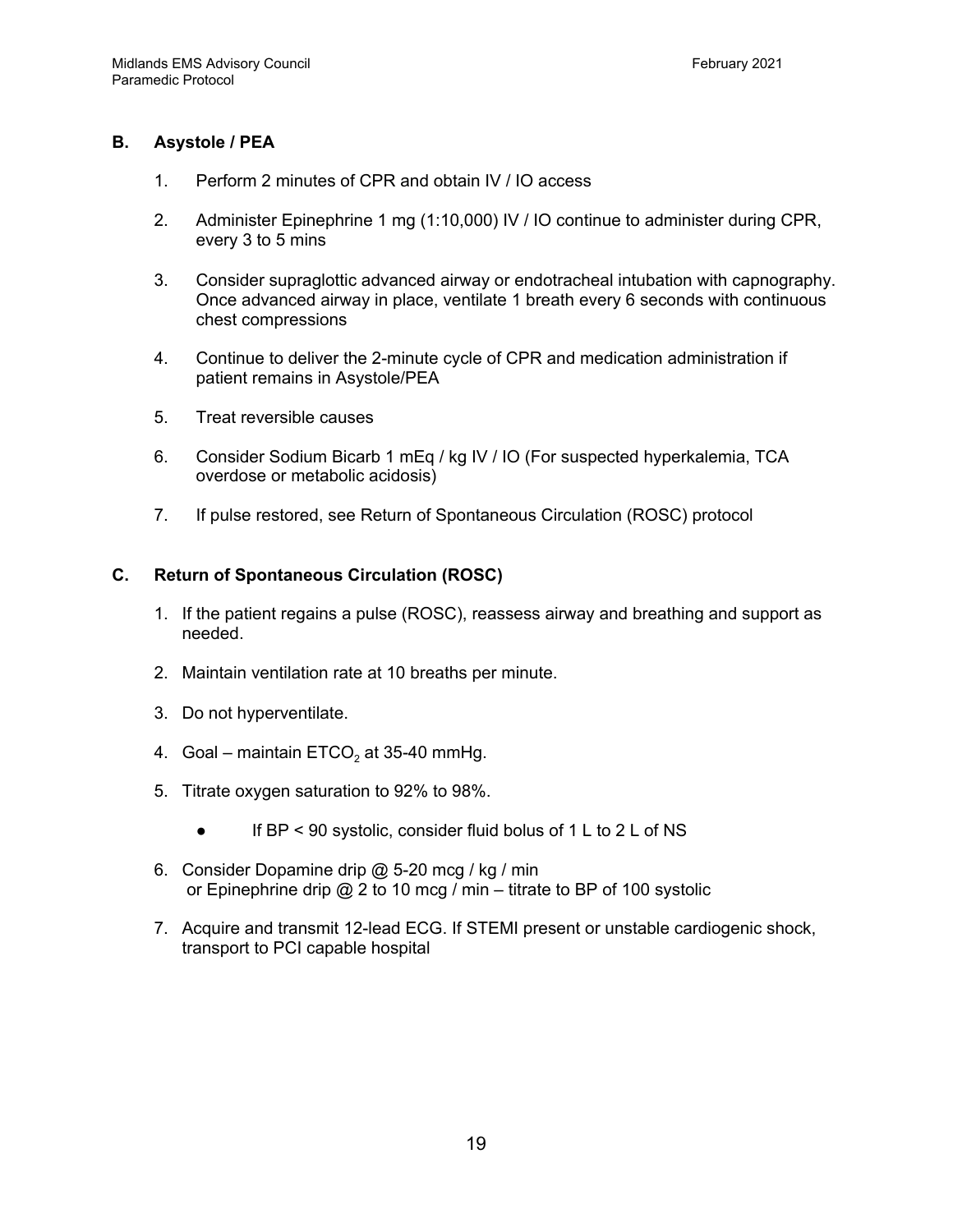# **D. Bradycardias** - For heart rates below 60 beats per minute

#### **STABLE**

Transport and OBSERVE

**UNSTABLE (Verify serious signs / symptoms are due to the slow rate):** go directly to transcutaneous pacing (TCP) or infusions.

- Give Atropine 1.0 mg IV push
- Repeat every 3 to 5 minutes as needed up to maximum dose of 3 mg  $(0.04 \text{mg/kg})$

If no response and pacer is available, may begin transcutaneous pacing (TCP)

- Initiate pacing in demand mode. Start at a rate of 60-70 beats per minute. Adjust milliamps upward as needed to achieve capture. May consider increasing the rate to a maximum of 100 beats per minute to obtain a BP of 100 mmHg systolic.
- Consider patient comfort as milliamps are increased. If pacing is successful (capture is established and BP improves), consider mild sedation for discomfort related to pacing with one of the following (depending on availability):

Valium 5 mg slow IV push to a maximum of 10 mg Versed 1 – 2 mg slow IV / IN or 5 mg IM or 5-10 mg MAD Ativan 1 – 2 mg IV may repeat

• Consider Dopamine drip  $\omega$  5-20 mcg / kg / min or Epinephrine drip @ 2 to 10 mcg / min – titrate to BP of 100 systolic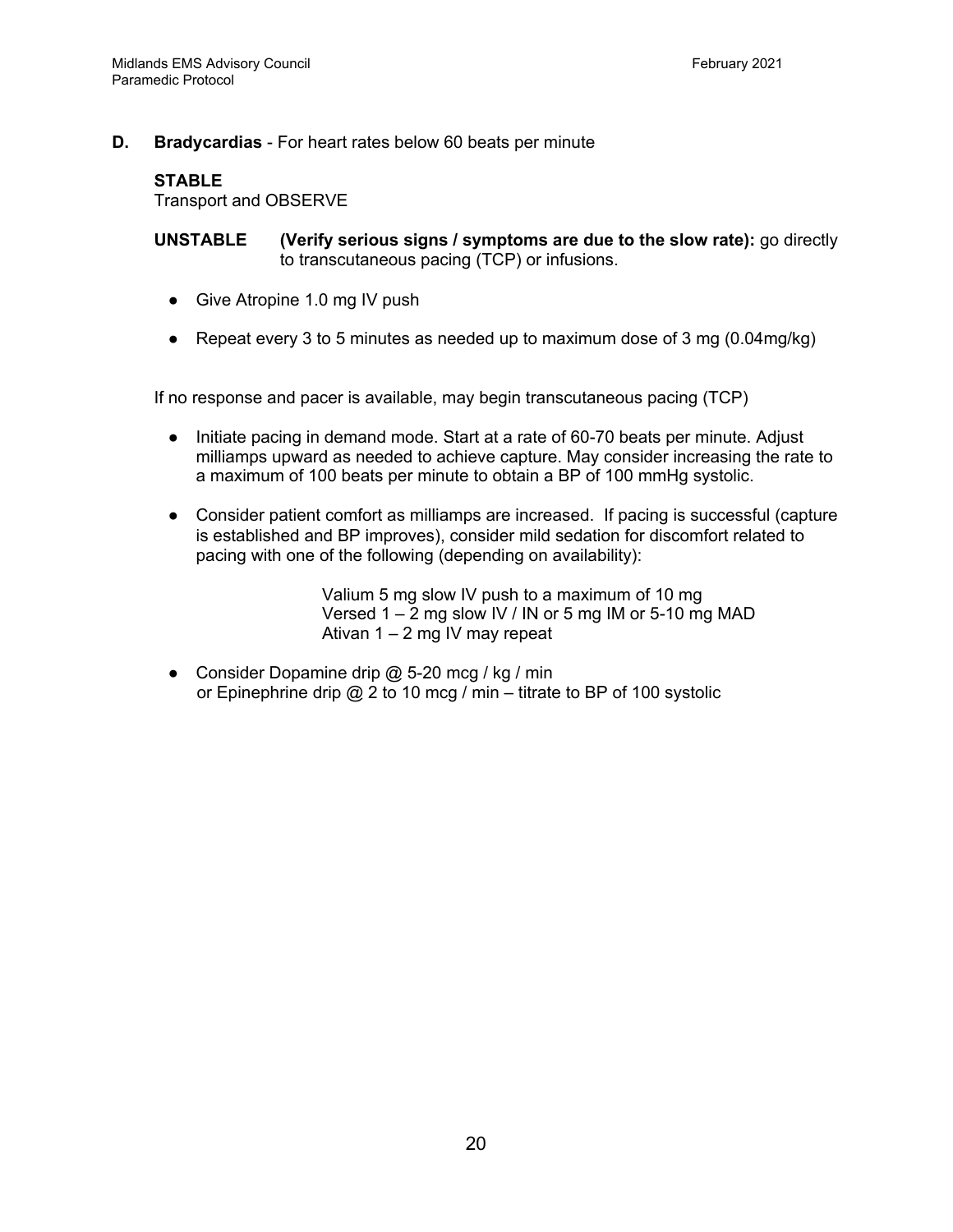# **E. Ventricular Tachycardia with a Pulse (For wide complex (> 0.12 millisecond) tachydysrhythmias)**

# **STABLE patient / NO serious signs and symptoms**

- Start IV NS TKO
- If regular and monomorphic wide complex tachycardia, consider Adenosine 6 mg rapid IV push
- Second dose of Adenosine 12 mg rapid IV push if required
- Consider medications choose one of the following:
	- $\circ$  Amiodarone infusion 150 mg in D<sub>E</sub>W 100 cc over 10 mins (If converts, continue Amiodarone infusion at 1 mg / minute)

# **OR**

○ Lidocaine 0.5 to .75 mg / kg IV push (If converts, start Lidocaine infusion at 1 to 4 mg / minute)

# **UNSTABLE patient / Displays serious signs and symptoms**

- Start IV NS TKO
- Consider pre-medicating with **one** of the following (depending on availability):
	- $\circ$  Valium 5 10 mg IV push
	- $\circ$  Versed 1 2 mg slow IV push / IN or 5 mg IM or 5-10 mg MAD
	- $\circ$  Ativan 1 2 mg IV may repeat
- Synchronized cardioversion at specific device's recommended energy level to maximize first shock success, usually this is 100 J (biphasic or monophasic)

**IF NO RESPONSE,** continue synchronized cardioversion with increasing joule settings

**IF SUCCESSFUL** (at any point), maintain status with anti-arrhythmic (Amiodarone or Lidocaine infusion)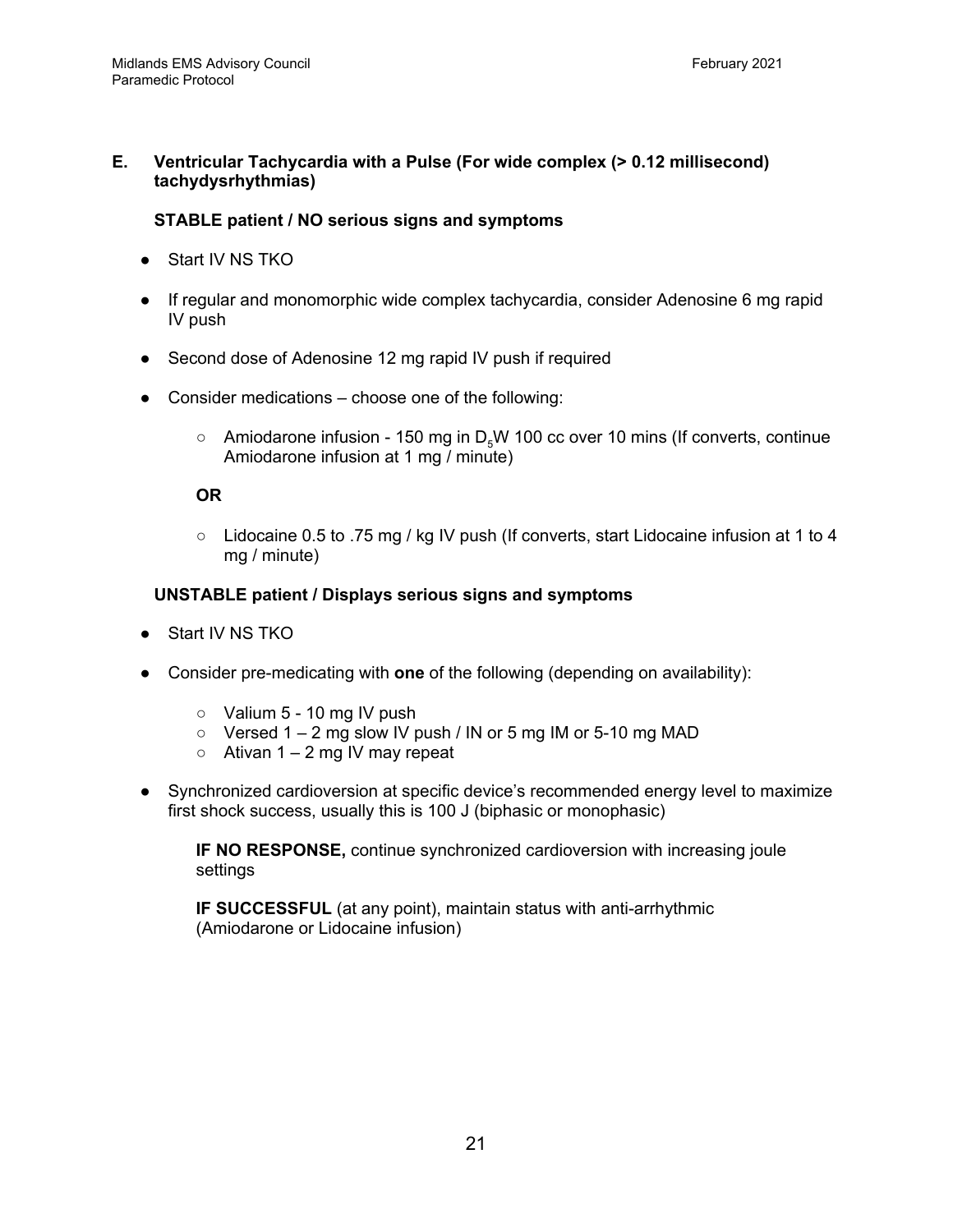# **F. Paroxysmal Supraventricular Tachycardia (PSVT)**

● For regular narrow complex QRS < 0.12 milliseconds

# **STABLE patient / NO serious signs and symptoms**

- Start IV NS TKO
- Consider vagal maneuvers and fluid challenge
- Give Adenosine 6 mg rapid IVP (over 1 second) and flush the line

# **IF NO RESPONSE** in 2 minutes

● Give Adenosine 12 mg rapid IVP (over 1-2 seconds) and flush the line

**IF NO RESPONSE** in 2 minutes

• If available, consider Cardizem 0.25 mg / kg IV over  $5 - 10$  minutes, max of 20 mg

**Transport** 

# **UNSTABLE patient / Displays serious signs and symptoms**

- Start IV NS TKO
- Consider pre-medicating with **one** of the following (depending on availability):
	- $\circ$  Valium 5 10 mg IV push
	- $\circ$  Versed 1 2 mg slow IV push or 5 mg IM or 5-10 mg MAD
	- $\circ$  Ativan 1 2 mg IV may repeat
- Synchronized cardioversion at specific device's recommended energy level to maximize first shock success, usually this is 50J (biphasic or monophasic)

**IF NO RESPONSE**, continue synchronized cardioversion with increasing joule settings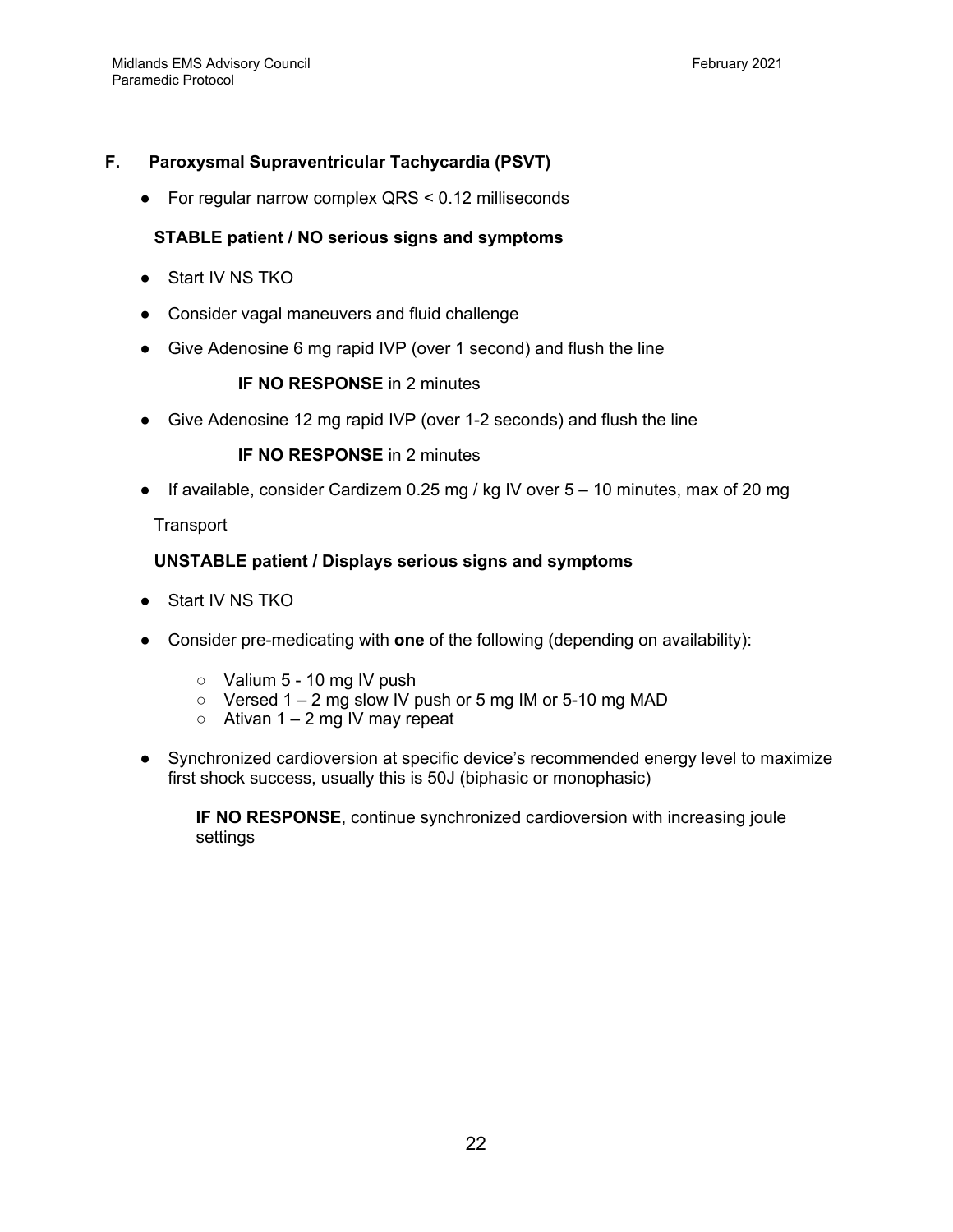#### **G. Atrial Fibrillation and Atrial Flutter with Rapid Ventricular Rate (greater than 150 beats per minute)**

● Start IV NS TKO

# **STABLE patient / NO serious signs and symptoms**

● If available, consider Cardizem 0.25 mg / kg IV over 5 – 10 minutes, max of 20 mg

**Transport** 

#### **UNSTABLE patient / Displays serious signs and symptoms**

- Consider fluid challenge
- Prepare for immediate cardioversion Consider premedication with one of the following (depending on availability):
	- $\circ$  Valium 5 10 mg IV push
	- $\circ$  Versed 1 2 mg slow IV push or 5 mg IM or 5-10 mg MAD
	- $\circ$  Ativan 1 2 mg IV may repeat
	- Synchronized cardioversion at specific device's recommended energy level to maximize first shock success
		- Atrial Fibrillation usually this is 120J (biphasic)
		- $\circ$  Atrial Flutter usually this is 50J (biphasic)

**IF NO RESPONSE,** continue synchronized cardioversion with increasing joule settings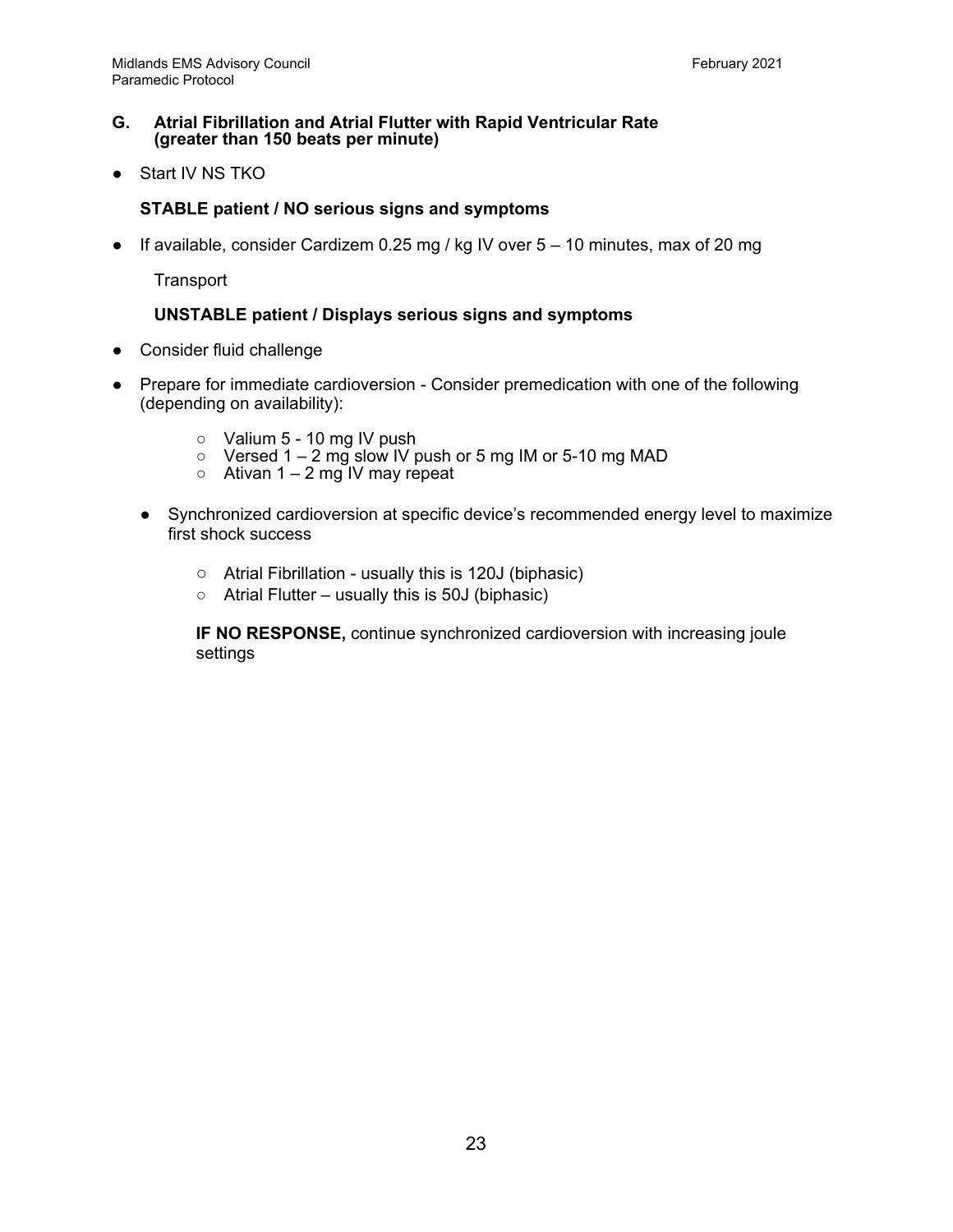# **H. Chest Pain / Suspected Cardiac Event / ACS**

- 1. Signs & symptoms include chest discomfort suggestive of ischemia which includes pain, pressure, ache, tightness, etc.
- 2. Consider location / radiation as well (substernal, epigastric, arm, jaw, neck, back and shoulder)
- 3. Acquire and transmit 12-lead ECG
- 4. Start IV with NS TKO
- 5. ASA (4 baby) 324 mg PO
- 6. Consider Nitroglycerin 0.4 mg SL/Spray, every 5 minutes if systolic BP remains greater than 100 mmHg to a maximum of 3 doses
- 7. Consider Morphine Sulfate 2-5 mg slow IV push or MAD (if systolic BP remains greater than 100 mmHg) or Fentanyl 25-100 mcg, with goal to reduce pain or discomfort to a 0 on pain scale
- 8. As early as possible, call STEMI Alert to receiving hospital
- 9. STEMI patients are to be transported Code 3 to closest hospital with available PCI
- 10. Consider starting second IV enroute
- **I. Dyspnea in the presence of diminished lung sounds, wheezes, rales, or frothy sputum with a BP that is hypertensive or within normal limits (pulmonary edema)**
	- 1. Consider CPAP
	- 2. Upright position  $(45^{\circ} 90^{\circ})$  unless severely hypotensive
	- 3. Give Nitroglycerin 0.4 mg (1/150 gr.) SL/Spray, every 5 minutes if systolic BP remains greater than 100 mmHg to a maximum of 3 doses
	- 4. Consider Morphine Sulfate, 2-5 mg slow IV (to a maximum dose of 10 mg) or MAD
	- 5. Consider Zofran (ondansetron) 4-8 mg slow IV, no less than 30 seconds, recommended to administer over 2 – 5 minutes
		- If ODT form available, may administer 4 mg ODT route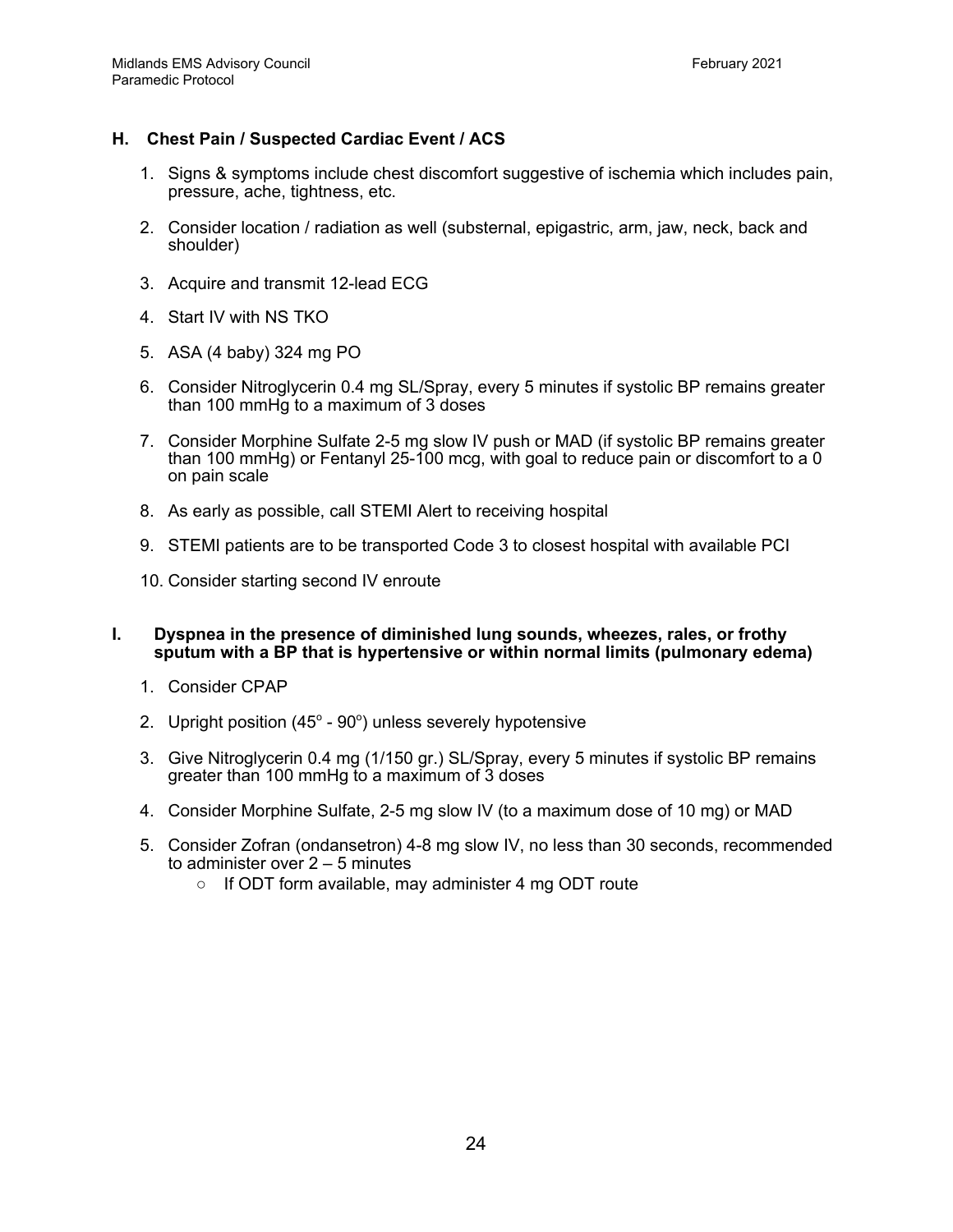#### **J. Dyspnea in the presence of diminished lung sounds, wheezes, rales, or frothy sputum with a BP that is hypotensive (cardiogenic shock)**

Cardiogenic Shock is defined as inadequate cardiac output, as manifested by hypotension and poor peripheral perfusion in the absence of hypovolemia

- 1. Correct perfusion altering dysrhythmias according to protocol guidelines
- 2. Consider fluid bolus 250-500 cc NS
- 3. Consider Dopamine drip @ 5-20 mcg / kg / min

or Epinephrine drip @ 2 to 10 mcg / min - Titrate to BP of 100 systolic

4. Consider RSI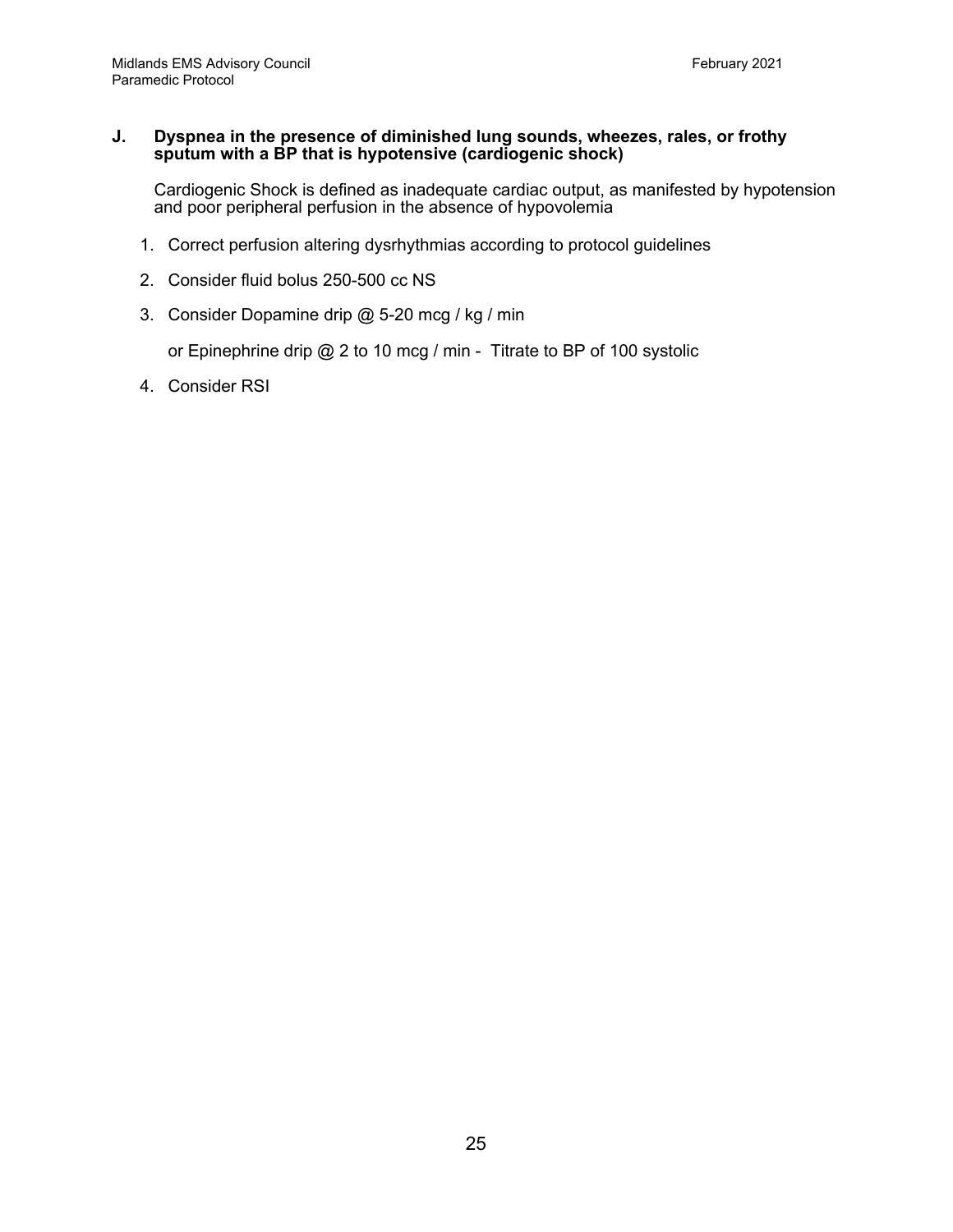# **Part IV. ACUTE TRAUMATIC EMERGENCIES**

#### **A. General Trauma Management**

- 1. Provide airway management.
- 2. Consider spinal stabilization.

Appropriate patients to be stabilized with a backboard may include those with:

- Blunt trauma and altered level of consciousness
- Spinal pain or tenderness
- Neurologic complain (e.g., numbness or motor weakness)
- Anatomic deformity of the spine
- High-energy mechanism of injury and any of the following:
- Suspected drug or alcohol intoxication
- Inability to communicate
- Distracting injury

Patients for whom stabilization on a backboard is not necessary include those with all of the following:

- Normal level of consciousness (Glasgow Coma Score [GCS] 15)
- No spine tenderness or anatomic abnormality
- No neurologic findings or complaints
- No distracting injury
- No suspected drug or alcohol intoxication

Patients with penetrating trauma to the head, neck, or torso and no evidence of spinal injury should not be stabilized on a backboard.

If extrication is required from a vehicle:

- After placing a cervical collar, if indicated, children in a booster seat and adults should be allowed to self-extricate.
- For infants already strapped in a car seat with a built-in harness, extricate the child while strapped in his/her car seat.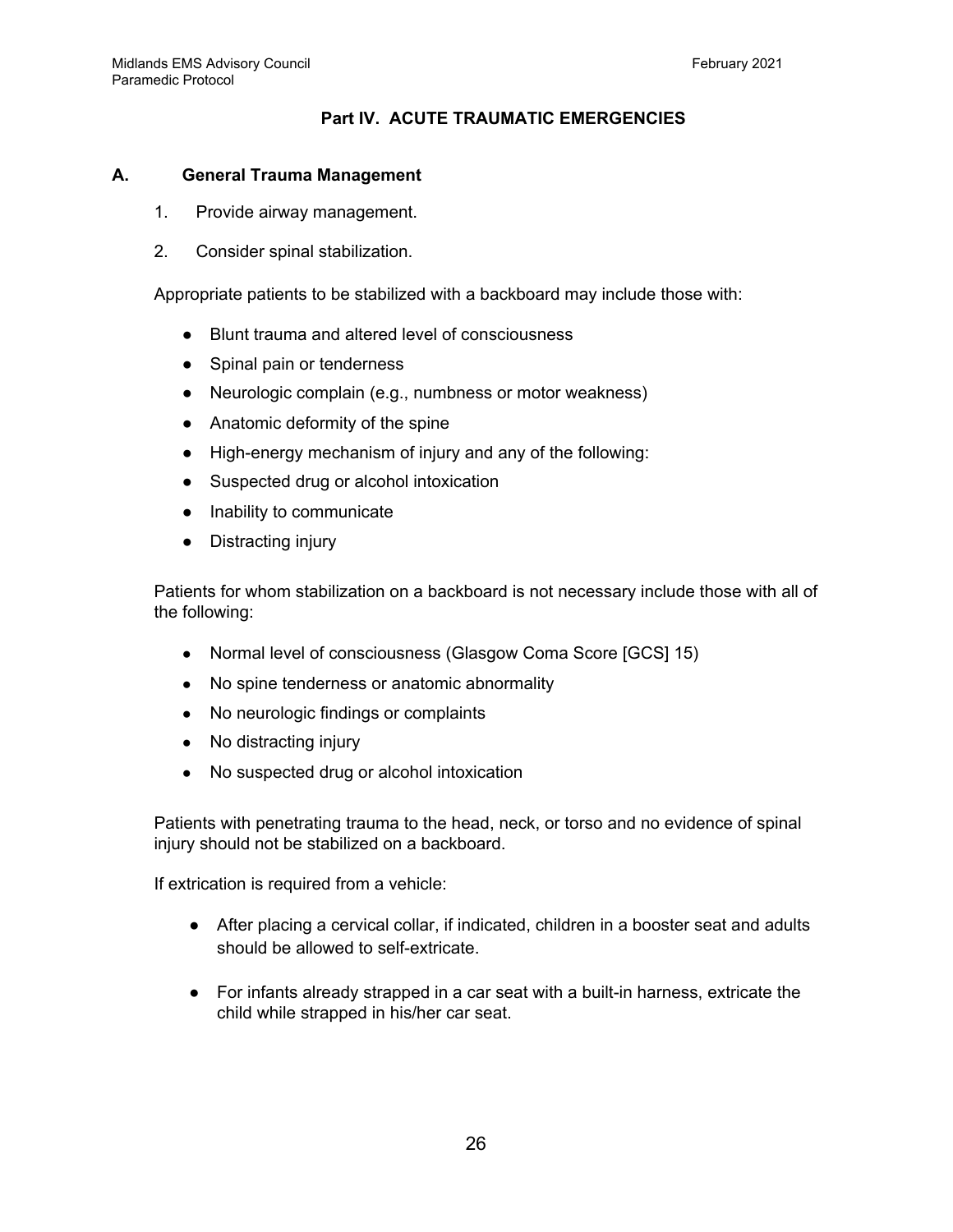Spinal precautions can be maintained by application of a rigid cervical collar and securing the patient firmly to the EMS stretcher, and may be most appropriate for:

- Patients who are found to be ambulatory at the scene
- Patients who must be transported for a protracted time, particularly prior to inter-facility transfer
- Patients for whom a backboard is not otherwise indicated

Whether or not a backboard is used, attention to spinal precautions among at-risk patients is paramount. These include application of a cervical collar, adequate security to a stretcher, minimal movement/transfers, and maintenance of in-line stabilization during any necessary movement/transfers.

In situations when utilization of a backboard is indicated:

- Assess circulation, sensation and movement distal in extremities
- Select appropriately sized cervical collar and place on patient
- Select and apply spinal stabilization device
- Reassess circulation sensation and movement distal in extremities
- Consider extremity stabilization
- 3. Helmet Removal:

Remove all helmets to avoid airway management problems according to ACS and PHTLS guidelines. The exception may be football helmets with shoulder pads in place. In situations where removal of the helmet is NOT an option, consider removing the face guard. Cervical immobilization is without the c-collar, utilizing other resources, i.e. towel rolls, commercial head immobilization devices.

4. Hemorrhage Control

Control external hemorrhage with direct pressure or tourniquet or wound packing. The use of hemostatic dressings is acceptable.

- 5. Hypovolemic shock
	- 1. Apply oxygen and ventilate if necessary
	- 2. Keep the patient warm.
	- 3. Start 1 or 2 large bore IVs with NS (warmed if available), fluid bolus and titrate to vital signs.
- 6. Extremity Injuries
	- 1. Check and record peripheral pulses and neurological status before and after manipulating or splinting fractures
	- 2. Apply gentle in-line traction to fractures with the exception of dislocations or fractures involving joints (especially the elbow)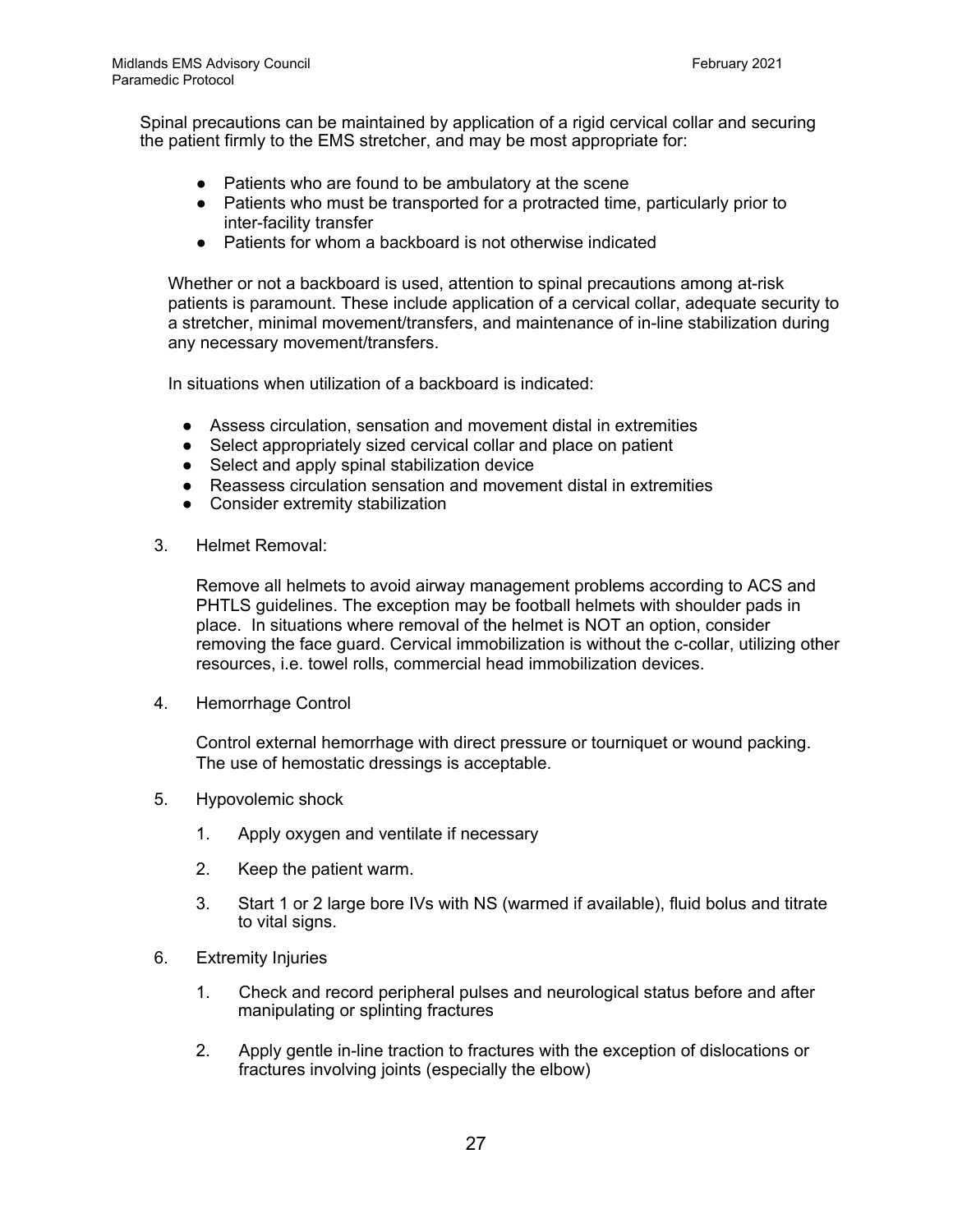3. May straighten severely angulated fractures of extremities with the exception of those involving knee or elbow. For knee or elbow with neurovascular deficit

One attempt to re-align extremity to restore neurovascular status may be attempted.

- 4. Immobilize fractures, including joints above and below.
- 5. For suspected femur fracture (open or closed), consider traction splint.
- 6. For suspected unstable pelvic fractures, use a sheet or commercially available device to stabilize.
- 7. See Pain Management Protocol (page 16).

#### **B. Head Injuries**

1. Ventilate with adequate tidal volume at normal respiratory **r**ate for patient age

If capnography available, maintain end-tidal  $CO<sub>2</sub>$  at 30 – 32.

2. Start large bore IV with NS enroute and titrate to vital signs

(Goal to maintain blood pressure > 90 systolic)

#### **C. Chest Injuries**

- 1. For tension pneumothorax **WITH EVIDENCE OF SHOCK,** provide needle decompression to the affected side
- 2. Perform bilateral needle decompression in all Code 99 patients with penetrating or blunt chest trauma
- 3. Cover all possible sucking chest wounds with occlusive dressing, remove if patient's condition deteriorates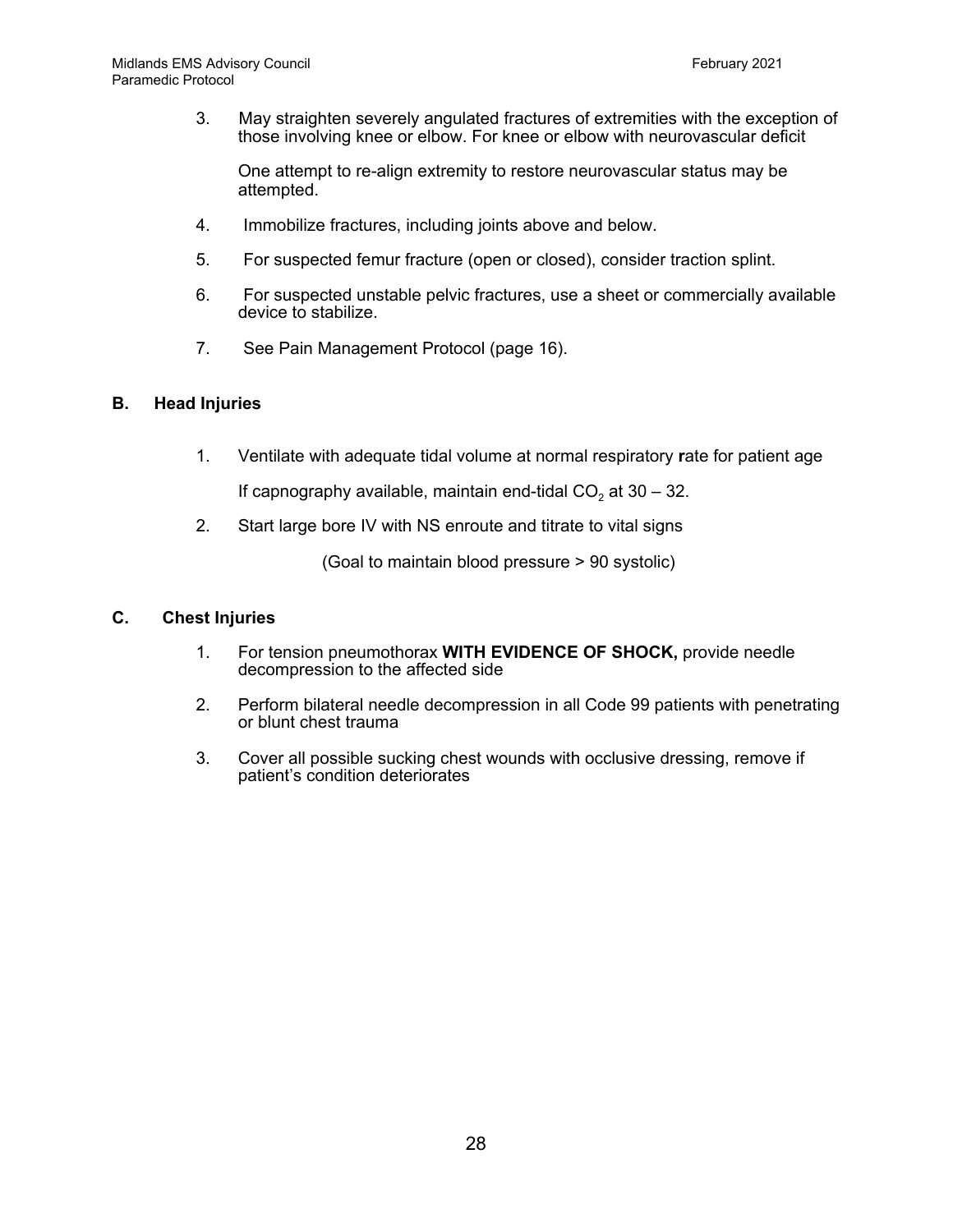# **D. Abdominal Injuries**

- 1. Dress any penetrating wound with a dry sterile dressing
- 2. For evisceration: **DO NOT REPLACE** eviscerated tissue. Cover with a moist sterile dressing. Place a dry sterile dressing over moist dressing to maintain warmth.

# **E. Burns**

- 1. Assess for inhalation burns, consider ET intubation
- 2. Protect from hypothermia
- 3. Remove all jewelry, especially rings, bracelets and any other constricting items
- 4. Thermal burns
	- Remove any clothing near area of burn wound
	- Apply clean, dry dressings or sheets
	- If an isolated burn of less than 10% BSA, consider moistening with saline - (Prevent hypothermia)
- 5. Chemical burns (wet)
	- Flush with large volumes of water
	- Apply clean, dry dressings or sheets
- 6. Chemical burns (dry)
	- Safely brush off as much of the chemical as possible
	- Flush with large volumes of water
	- Apply clean, dry dressings or sheets
- 7. Electrical burns
	- Apply clean, dry dressings to entrance and exit wounds
	- Apply ECG monitor and follow appropriate dysrhythmia protocol if indicated
- 8. Consider large bore IV with NS. Titrate to vital signs.
- 9. See Pain Management Protocol (Page 16).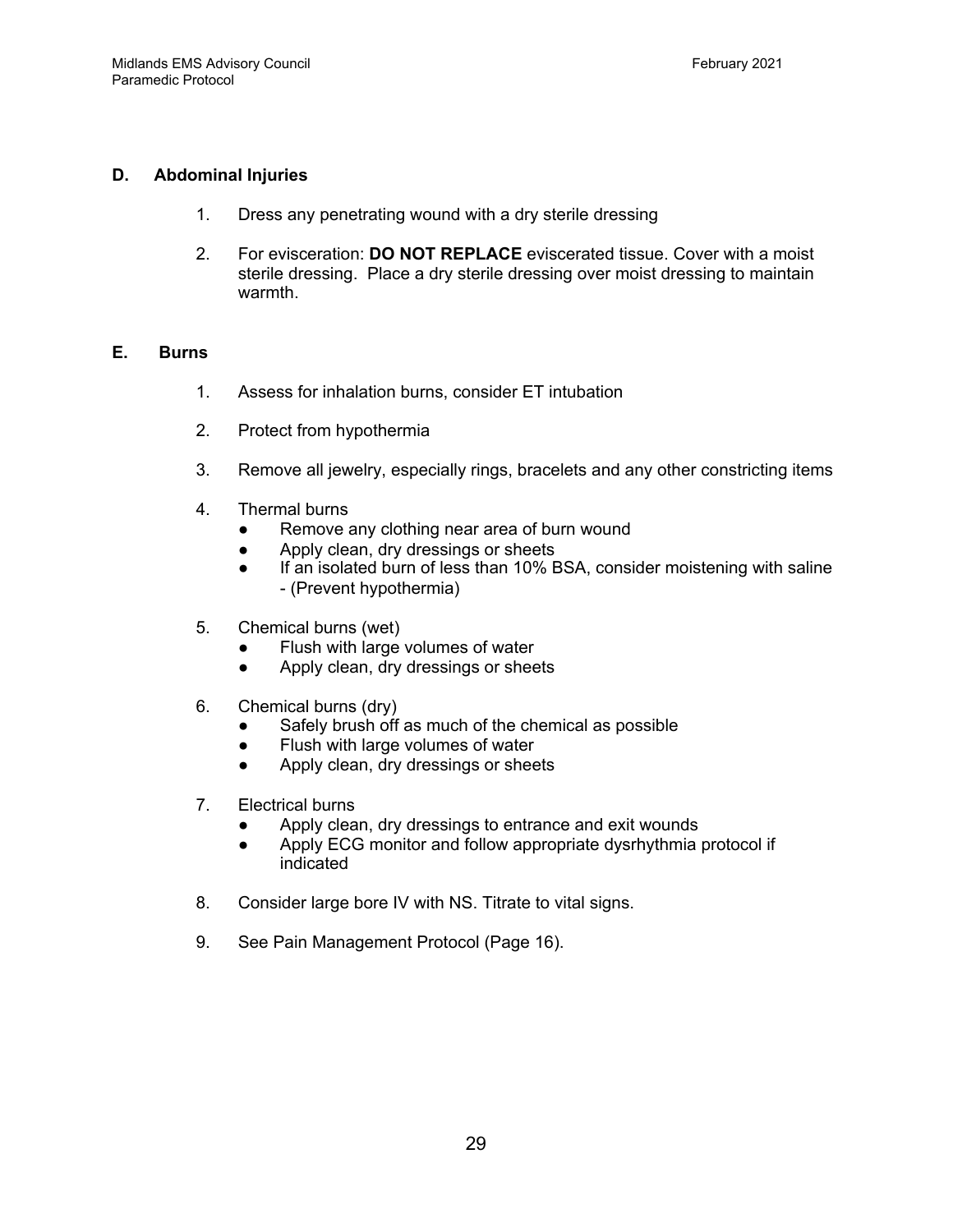# **F. Eye Injuries**

- 1. If present, contacts should be removed before any flushing of the eyes.
- 2. Chemicals Flush with Normal Saline or water continuously enroute to the receiving hospital
- 3. Foreign body or punctured eye:

Leave foreign body in place. Apply loose protective covering over the impaled eye. Patch the other eye. **DO NOT** apply pressure dressing.

4. Loss of eye tissue:

If possible, transport tissue with the patient. Keep eyes moist with NS

5. Keep patient from rubbing eye(s) enroute

#### **G. Snakebite**

1. Confirm the responsible snake or snakes have been appropriately and safely contained and there is no danger of additional bites to patient or EMS providers.

2. Keep patient calm and minimize patient movement. DO NOT allow the patient to walk around.

3. Splint any bitten extremity and maintain the site of bite below the level of the heart.

4. Remove any rings or jewelry on the involved extremity.

5. Apply a blood pressure (BP) cuff, as a tourniquet, one inch above the site of the bite if on an extremity. Inflate the cuff to  $60 - 70$  mm HG and maintain this pressure. If no BP cuff available, may use other resources as constricting bands (tourniquet, cling, Coban, etc.). Goal is to apply just enough pressure to occlude only superficial veins and lymphatics. Providers should confirm a pulse is still palpable below the bite site after application.

6. Do not delay transport to apply constricting bands, especially with transport times less than 20 minutes.

- 7. Do not rinse the bite site.
- 8. Do not cut or incise the bite site or apply ice or cold packs.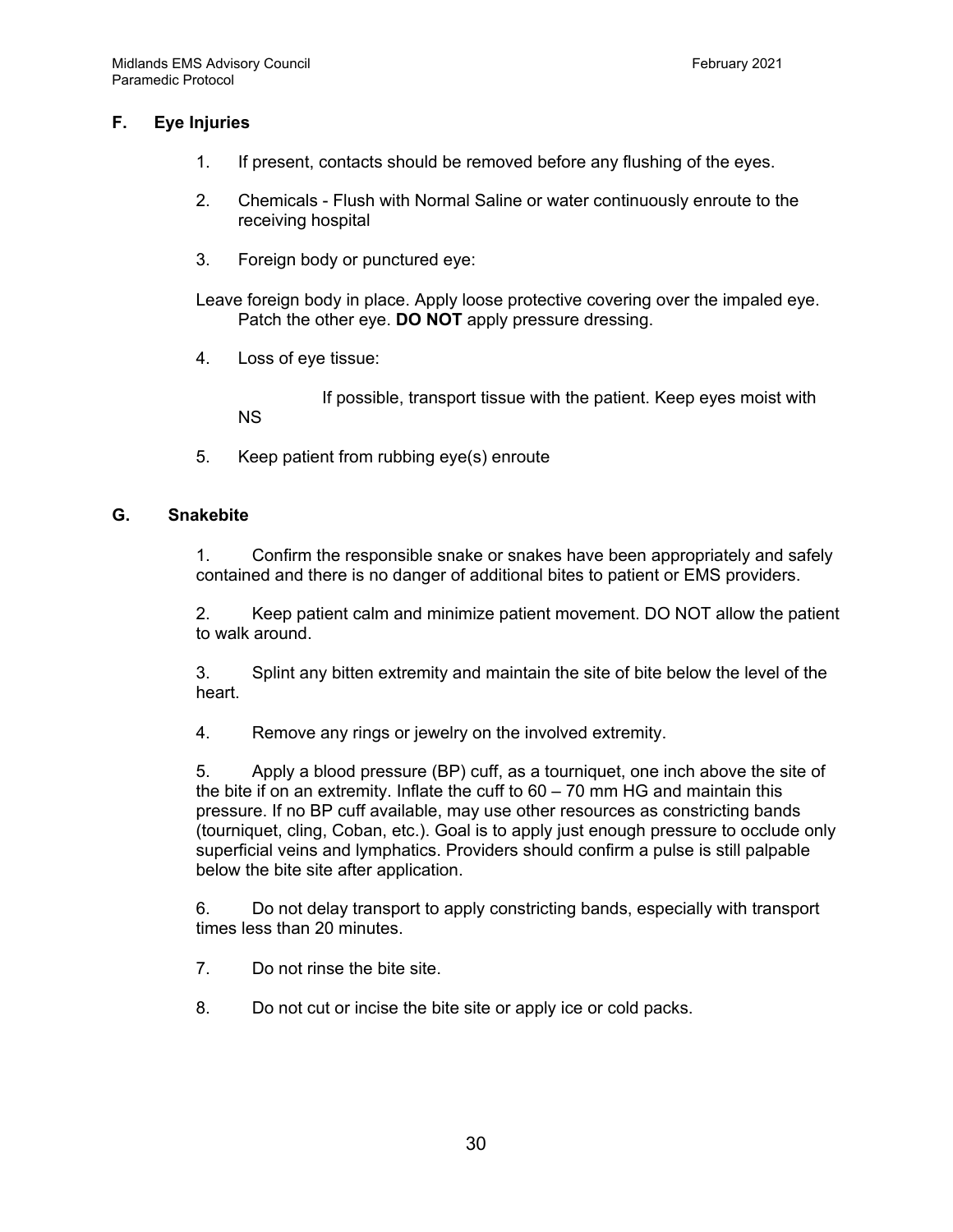# **H. Crush Syndrome**

This protocol should be applied to adult patients who are being rescued from being trapped by an extremity muscle mass compressed for more than four hours or more than two hours in a cold climate, but also who have pulses distal to the compression. Preventive treatment for Crush Syndrome is secondary to primary interventions for acute traumatic injuries. The risks of Crush Syndrome are greater if the patient's extremity is hard, swollen, cold and insensitive.

> 1. Start two (2) large bore IVs of NS at TKO rate prior to extrication and releasing compression

> 2. Adjust one of the IVs to wide open at the time muscle compression is released

3. After the first 1000 cc of NS has been infused, mix 50 cc of Sodium Bicarbonate into the second IV bag and adjust the second IV to 500 cc per hour

4. Continue running 1st IV of NS wide open

5. Administer up to three (3) L of normal saline (clear lung sounds and no shortness of breath), over the first 90 minutes following release of compression

#### **I. Taser Probe Removal**

- 1. Remove one barb at a time. Stabilize the skin surrounding the Taser barb. Firmly grasp the barb and with one smooth hard jerk, pull (remove) the barb from the patient's skin.
- 2. Visually examine the barb tip to ensure it is fully intact. If any part of the barb remains in the patient, transport the patient to a medical facility for removal.
- 3. The Taser barb is considered a sharp and EMS personnel should take all precautions to avoid accidental needle sticks when removing barbs.
- 4. Ensure the barb is returned to the law enforcement officer.
- 5. Provide wound care by covering the affected area with an adhesive bandage or gauze.
- 6. Inform the patient of basic wound care and the need to seek additional care if signs of infection occur (redness, pain, drainage, swelling, fever).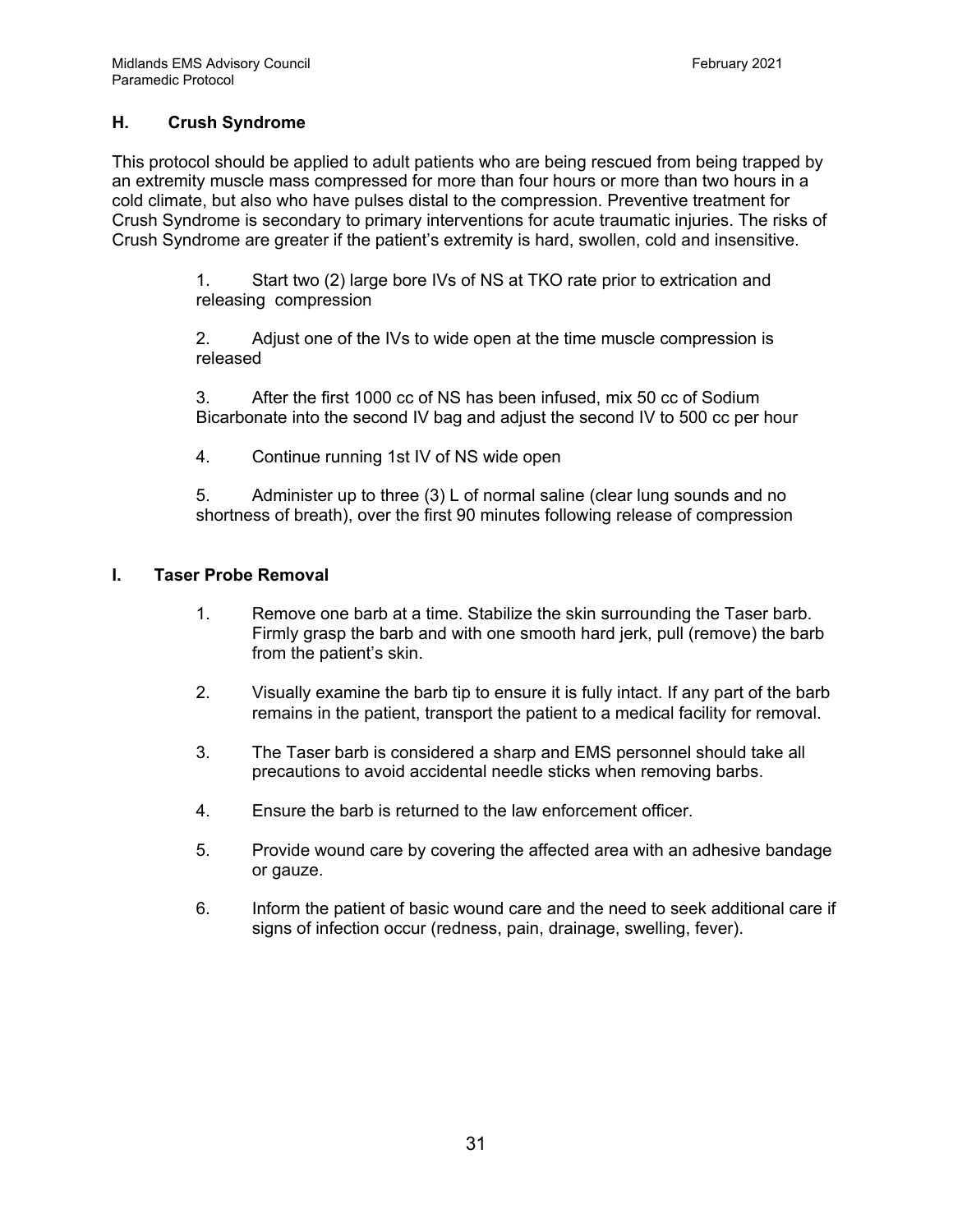# **TRAUMA CENTER CANDIDATES**

#### **The Provider should transport to the closest Trauma center with a TCC patient.**

#### **Vital Signs and Level of Consciousness**

- Glasgow Coma Scale ≤ 13
- Systolic BP 90 mmHg or less
- Respiratory Rate < 10 or > 29 Or need for ventilatory support (<20 in infant less than one year old)

#### **Injuries**

- All penetrating injuries to head, neck, torso and extremities proximal to elbow and knee
- Chest wall instability or deformity (flail chest)
- Two or more proximal long bone fractures
- Crushed, degloved, mangled or pulseless extremity
- Amputation proximal to wrist or ankle
- Suspected pelvic fracture
- Open or depressed skull fracture
- Paralysis
- Combination trauma and burns
- Suspected airway involvement and/or burns greater than 10% of total body surface

#### **Mechanism of Injury and/or Evidence of High Energy Impact**

- **● Falls**
- Adults:  $> 20$  ft. (one story is equal to 10 ft.)

Children:  $> 10$  ft. or  $2 - 3$  times the height of the child

- **● High Risk Auto Crash**
	- Intrusion (including roof) > 12-inch occupant site and/or 18 inch any site Ejection (partial or complete) from automobile Death in same passenger compartment Vehicle telemetry data consistent with high risk injury
- **● Auto versus Pedestrian/Bicyclist Thrown, Run Over, or with Significant (> 20 mph) Impact**
- **● Motorcycle Crash > 20 mph**

#### *Consider* **transport to the Trauma Center for the following conditions/situations:**

- Patient age of 55 years old or greater
- Systolic BP < 100 in patients 65 years old or older
- Anticoagulation and Bleeding Disorders
- Time Sensitive Extremity Injury
- End Stage Renal Disease Requiring Dialysis
- $\bullet$  Pregnancy > 20 weeks
- EMS Provider Judgment

The Trauma Center is the only hospital to contact if the above criteria are met. Trauma patients that do not meet these guidelines, and are stable, may be taken to any hospital.

#### **ANY HOSPITAL OR EMS PROVIDER HAS THE OPTION TO BYPASS TO THE TRAUMA CENTER IF IT IS FELT IT IS IN THE BEST INTEREST OF THE PATIENT**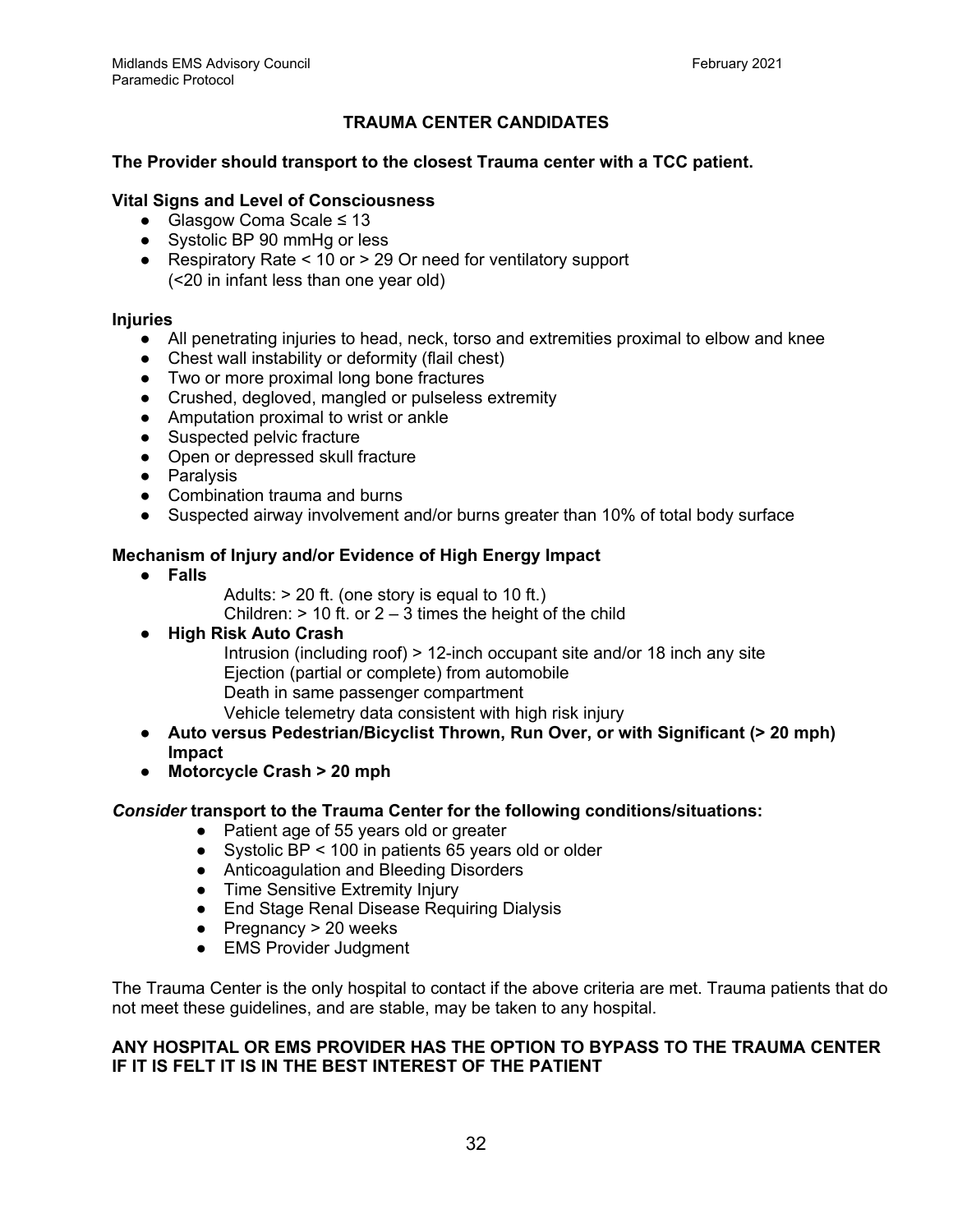# **J. Mass Casualty Incidents**

EMS Providers should follow established Department MCI Protocols and Procedures for a Mass Casualty Incident.

- 1. The Incident Commander (or designee) at the scene will notify the Trauma Centers of an MCI event with the estimated number of victims. This may be accomplished through communication to dispatch and dispatch to the Trauma Center.
- 2. In general, attempts should be made to transport 4 RED patients to the closest trauma center and then the next 4 RED patients to the other trauma center. Follow this pattern until a trauma center would no longer be able to accept RED patients.
- 3. Trauma Centers should advise IC of the number of patients they can handle.
- 4. GREEN patients should be transported to the other local hospitals, For a large scale incident with more than 20 critically injured / RED patients, consider transferring all Code YELLOW patients to the other hospitals.
- 5. Each Trauma Center will be responsible to inform the Dispatch Center when they are no longer able to accept additional patients.
- 6. If Trauma Centers are overwhelmed, critically injured / RED patients should then be transported to the other local hospitals.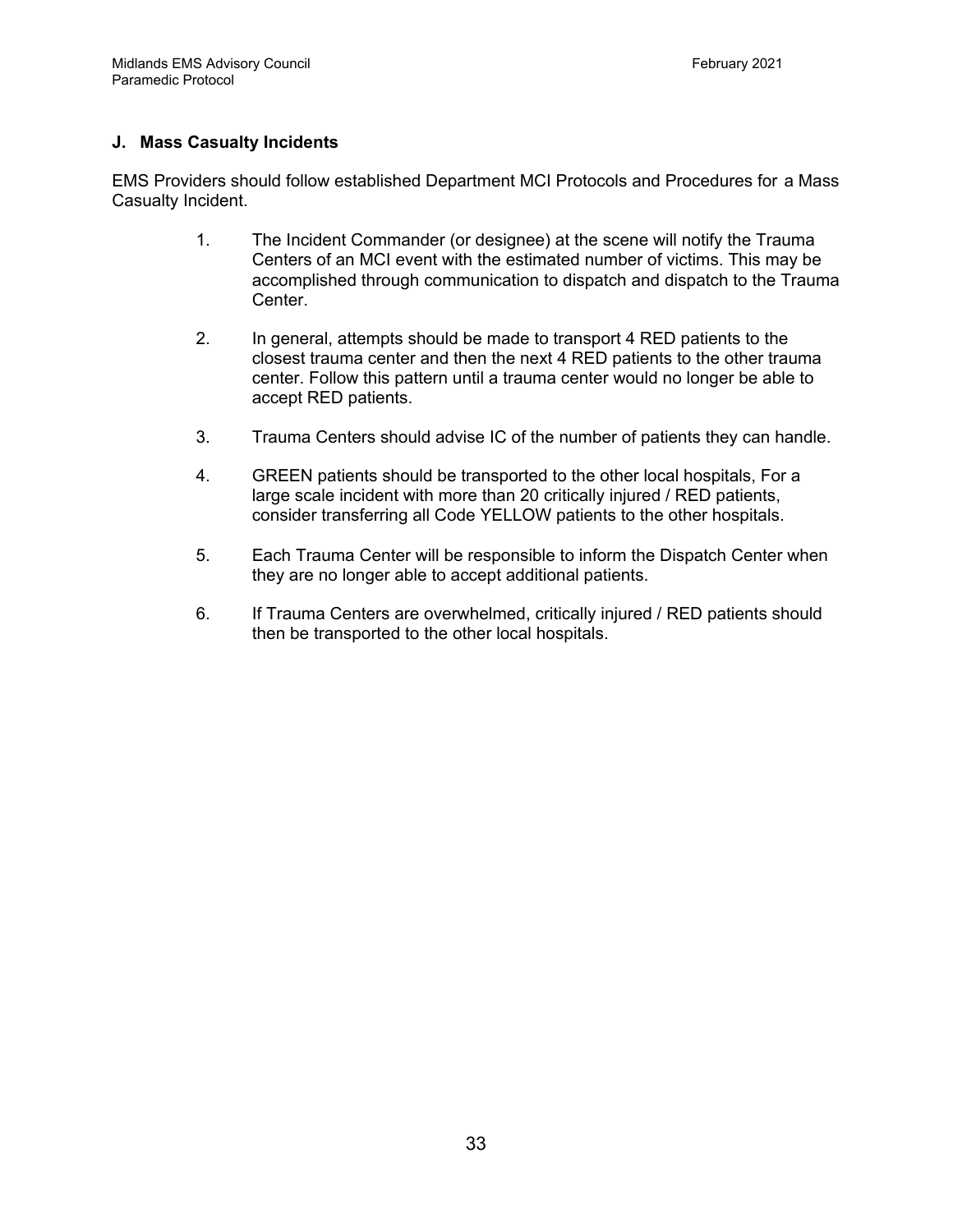# **Part V. MEDICAL EMERGENCIES**

#### **A. Upper Airway Obstruction**

- 1. Attempt to relieve obstruction according to the American Heart Association Foreign Body Airway Obstruction (FBAO) guidelines
- 2. If unsuccessful, attempt to visualize obstruction with laryngoscope and remove with forceps
- 3. If all the above fail, consider cricothyrotomy

#### **B. Altered Mental Status**

#### **1. Altered Mental Status with History of Diabetes Mellitus (Hypoglycemia)**

- a. Check blood sugar level
- b. Start IV with NS, titrate to vital signs
- c. If blood sugar is less than 70 and/or signs & symptoms are present which are consistent with hypoglycemia:

Administer  $D_{10}$  solution (Dextrose 10% in 250 mL) IV or IO, titrated to effect and infused over 5-15 minutes. Consider repeating if still symptomatic.

#### **OR**

Administer  $12.5 - 25$  gms (25-50 ml) of  $D_{50}W$  IV push

Consider repeating  $D_{50}W$  if blood sugar remains less than 70 and patient is still symptomatic.

d. If unable to start an IV or patient is uncooperative:

Administer Glucagon 1.0 mg IM or MAD (Response should be within 5-20 minutes)

# **2. Hyperglycemia with signs of dehydration**

- a. Check blood sugar level
- b. If blood sugar is greater than 300 and suspected dehydration, consider fluid bolus of 250-500 NS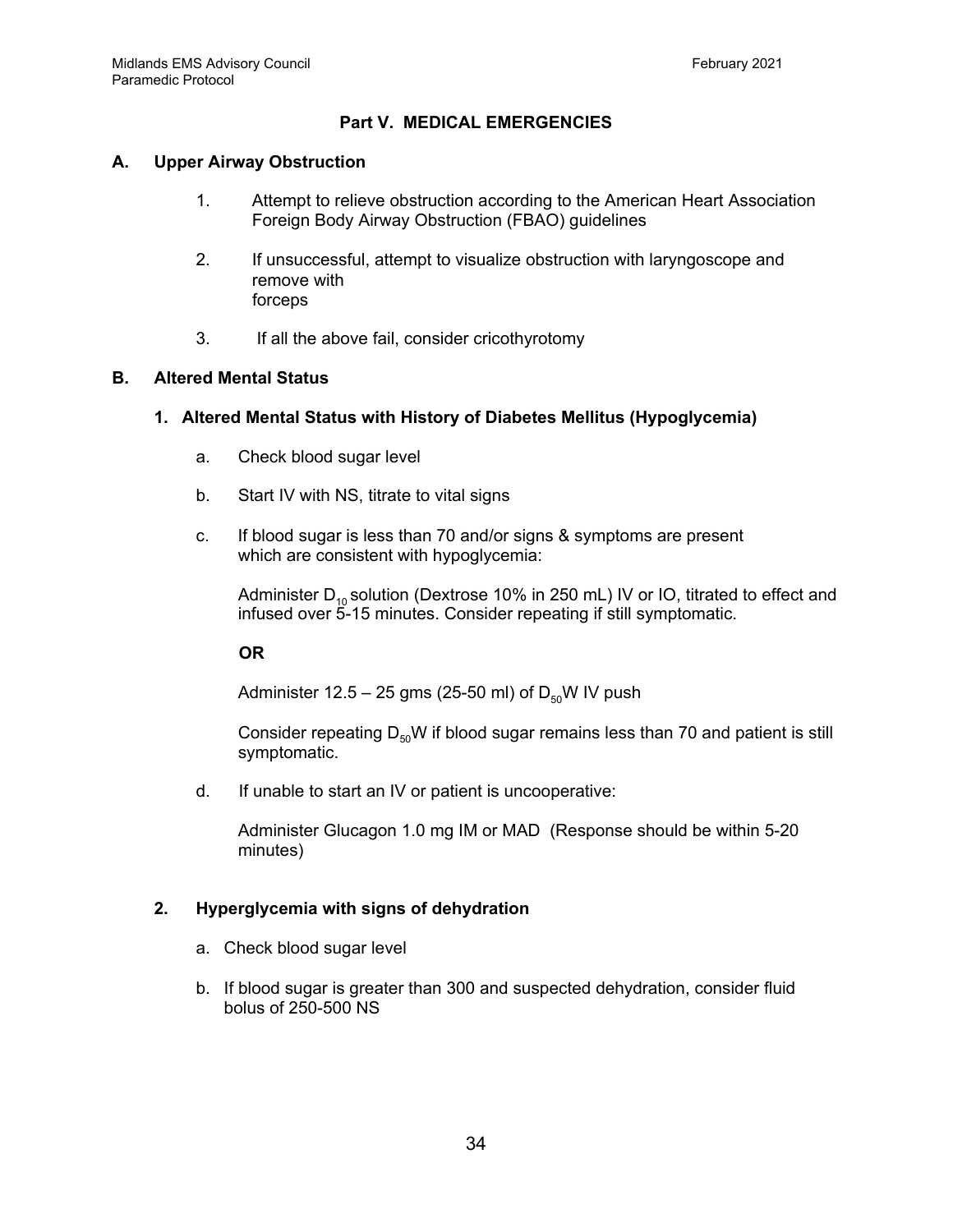#### **C. Seizure Disorder**

- 1. Protect the patient from further injury, **DO NOT** restrain or force a bite block.
- 2. Check blood sugar level

If blood sugar is less than 70 and/or signs & symptoms are present which are consistent with hypoglycemia:

Administer  $D_{10}$  solution (Dextrose 10% in 250 mL) IV or IO, titrated to effect and infused over 5-15 minutes. Consider repeating if still symptomatic.

**OR**

Administer 12.5 – 25 gms (25-50 ml) of  $D_{50}$ W IV push

Consider repeating  $D_{50}W$  if blood sugar remains less than 70 and the patient is still symptomatic.

If unable to start an IV or patient is uncooperative:

Administer Glucagon 1.0 mg IM or MAD (response should be within 5-20 minutes)

- 3. For continued seizures, consider one of the following (depending on availability):
	- $\circ$  Ativan 1 2 mg IV or 2 4 mg IM
	- Valium 5-10 mg IV over 2-5 minutes
	- Versed 2.5 mg slow IV push (may repeat once) or 5 mg IM or 5-10 mg MAD
- 4. If narcotic overdose is suspected, administer Narcan 0.4 mg to 2.0 mg IV push or other route as accessible. If the patient has a suspected opioid overdose, Narcan in larger doses is acceptable.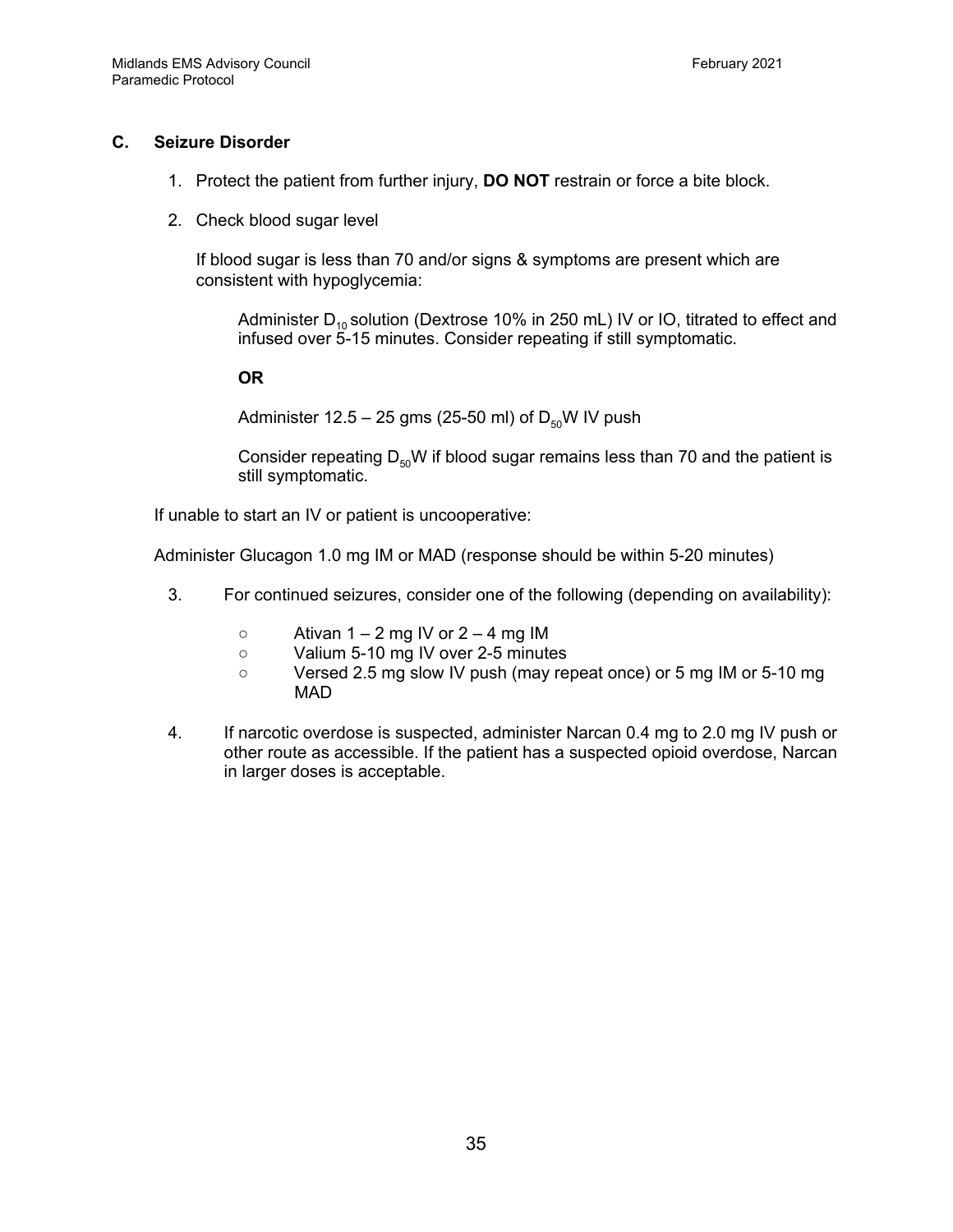#### **D. Difficulty Breathing**

**1. Difficulty Breathing in the presence of urticaria, wheezing and/or contact with a known allergen (acute allergic reactions/anaphylaxis)**

#### BP <70 Systolic

- a. Start IV with NS, titrate to vital signs
- b. Epinephrine 0.1 0.3 mg (1:10,000) IV Push
- c. Albuterol 2.5 mg / 3 ml by nebulizer, may repeat as necessary

#### **OR**

Albuterol / Ipratropium (3.0 mg Albuterol & 0.5 mg Ipratropium) in 3 ml by nebulizer, may repeat as necessary

- d. Benadryl 25-50 mg slow IV push over 1-3 minutes
- e. Consider repeating Epi every 5-10 minutes depending on VS and respiratory status
- f. Consider Solu-Medrol 125-250 mg IV

# BP >70 Systolic

- a. Consider CPAP if BP > 100 systolic
- b. Albuterol 2.5 mg / 3 ml by nebulizer, may repeat as necessary

#### **OR**

Albuterol / Ipratropium (3.0 mg Albuterol & 0.5 m g Ipratropium) in 3 ml by nebulizer, may repeat as necessary

- c. Consider Epinephrine 0.3 mg (1:1,000) IM
- d. Start IV with NS TKO, titrate to vital signs
- e. Consider Benadryl 25-50 mg slow IVP over 1-3 minutes or IM
- f. Consider Solu-Medrol 125-250 mg IV
- g. Consider repeating Epi in 5 minutes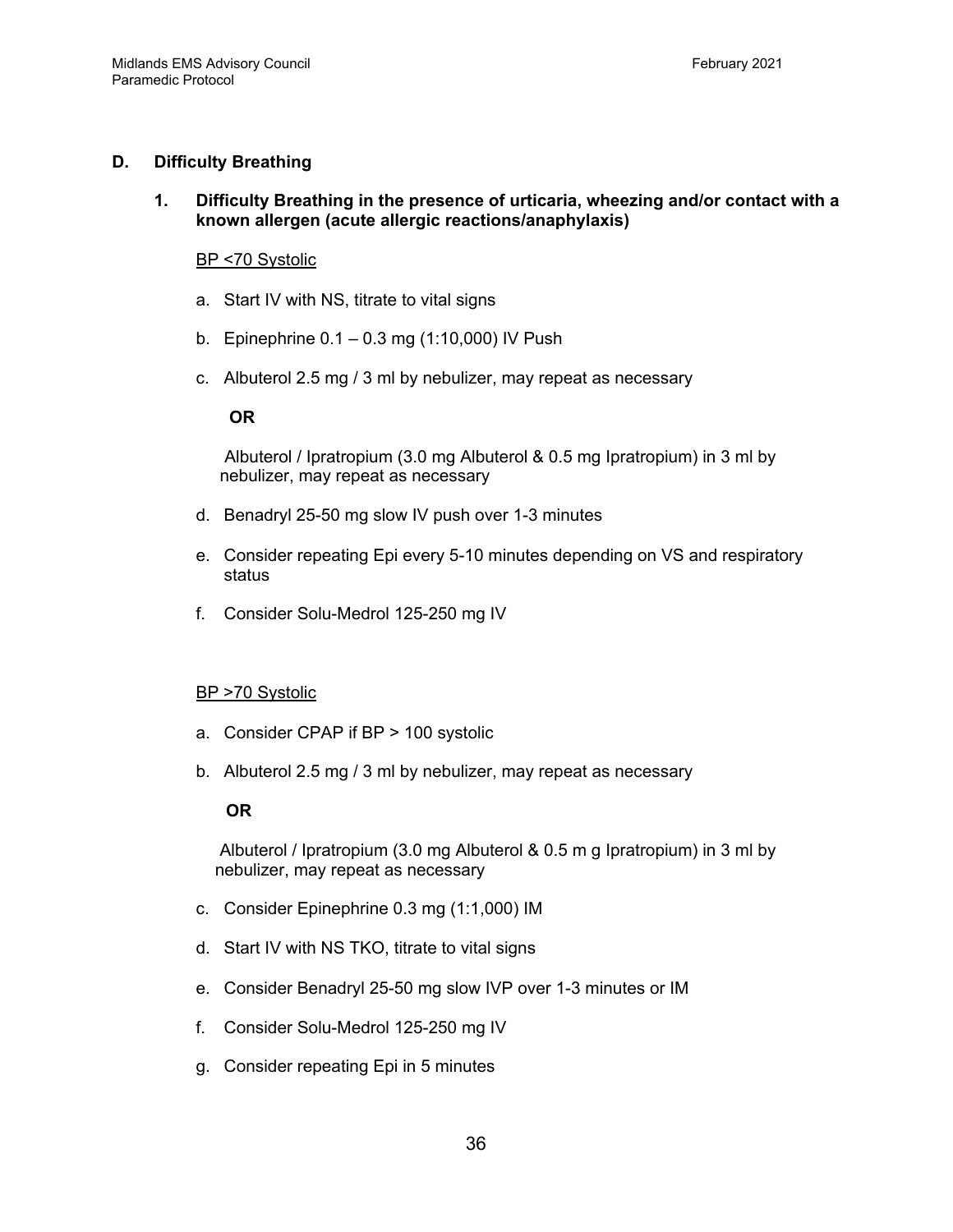# **2. Difficulty breathing in the presence of wheezing with history of asthma or irritant exposure (asthma)**

- a. Consider CPAP
- b. Administer Albuterol 2.5 mg / 3 ml by nebulizer, may repeat as necessary

**OR**

Albuterol / Ipratropium (3.0 mg Albuterol & 0.5 mg Ipratropium) in 3 ml by nebulizer, may repeat as necessary

- c. Start IV with NS TKO, titrate to vital signs
- d. For patients in severe respiratory distress that are non-responsive to nebulizer treatments:

Consider Epinephrine 0.3-0.5 mg (1:1000) IM or SQ

Do NOT administer Epinephrine if the patient has chest pain, is being treated for angina, has a history of coronary artery disease or AMI

e. Consider Solu-Medrol 125-250 mg IV

#### **3. Difficulty Breathing in the presence of wheezing and/or rhonchi and history of COPD (emphysema or chronic bronchitis)**

a. Consider CPAP

If breathing adequately administer oxygen as necessary – **DO NOT WITHHOLD OXYGEN FROM ANY PATIENT**

If breathing inadequately, assist ventilation with bag-valve-mask and 100% oxygen

b. Administer Albuterol 2.5 mg / 3 ml by nebulizer, may repeat as necessary

**OR**

Albuterol / Ipratropium (3.0 mg Albuterol & 0.5 mg Ipratropium) in 3 ml by nebulizer, may repeat as necessary

- c. Start IV with NS TKO, titrate to vital signs
- d. Consider Solu-Medrol 125-250 mg IV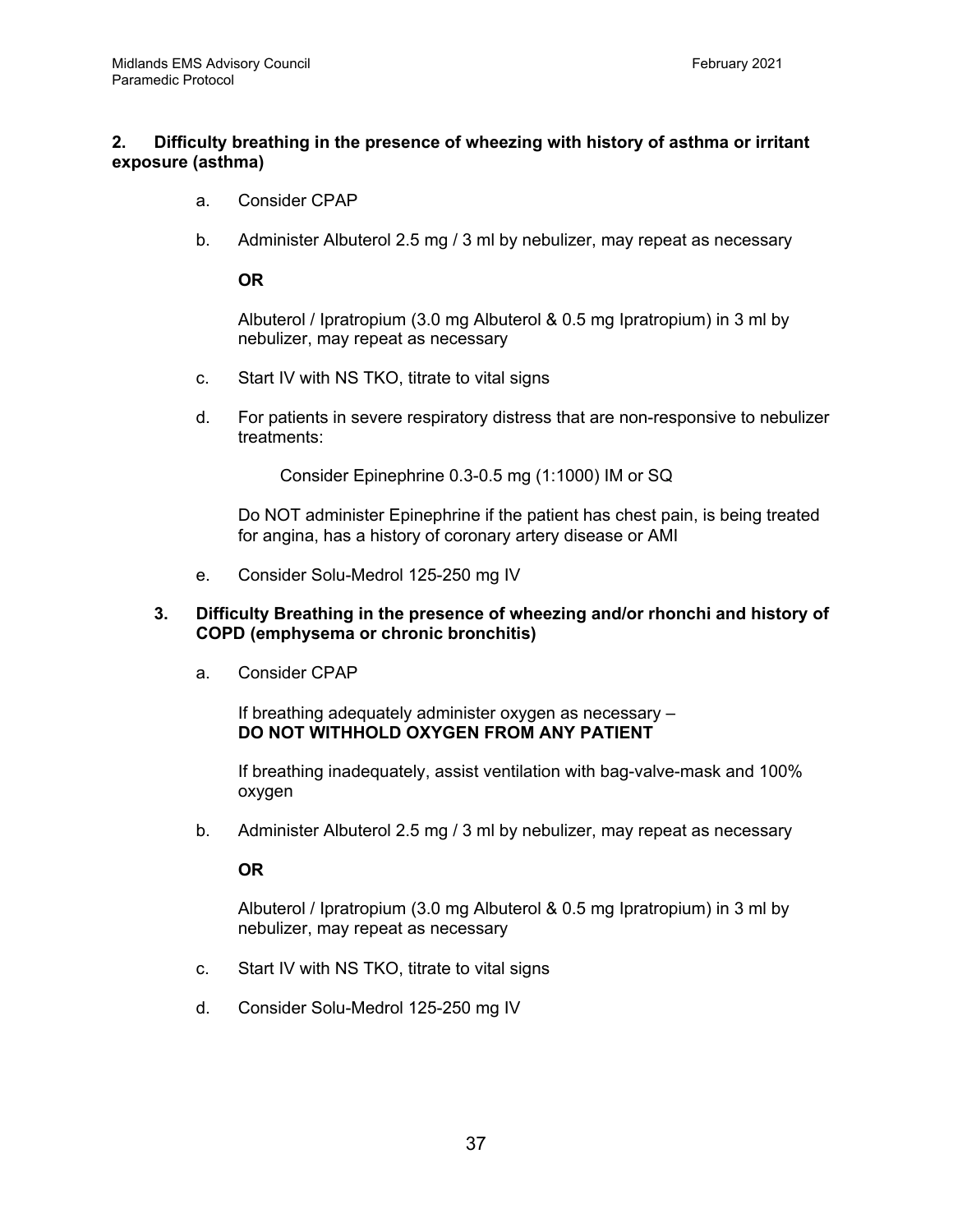#### **E. Exposure**

#### **1. Lowered Skin Temperature with Altered Mental Status (Hypothermia)**

- a. Remove wet garments and protect against heat loss and wind chill. Use passive rewarming methods.
- b. Maintain horizontal position and avoid rough movement and excess activity
- c. Monitor temperature
- d. Monitor cardiac rhythm
- e. Start IV with NS TKO (use warm IV fluid if available)

# **2. Elevated Skin Temperature with Altered Mental Status (Hyperthermia)**

a. Remove from hot environment

For patients experiencing exertional hyperthermia or heatstroke, cold-water, whole-body immersion is the most effective technique for rapidly reducing core temperature and should be initiated as soon as possible and continued until a temperature of less than 39°C (102.2°F) is reached or resolution of signs and symptoms of heatstroke occurs.

If cold-water, whole-body immersion is not available, other forms of cooling, such as commercially prepared ice packs (to body trunk), cold showers, and fanning, should be used.

b. Start IV with NS, titrate to vital signs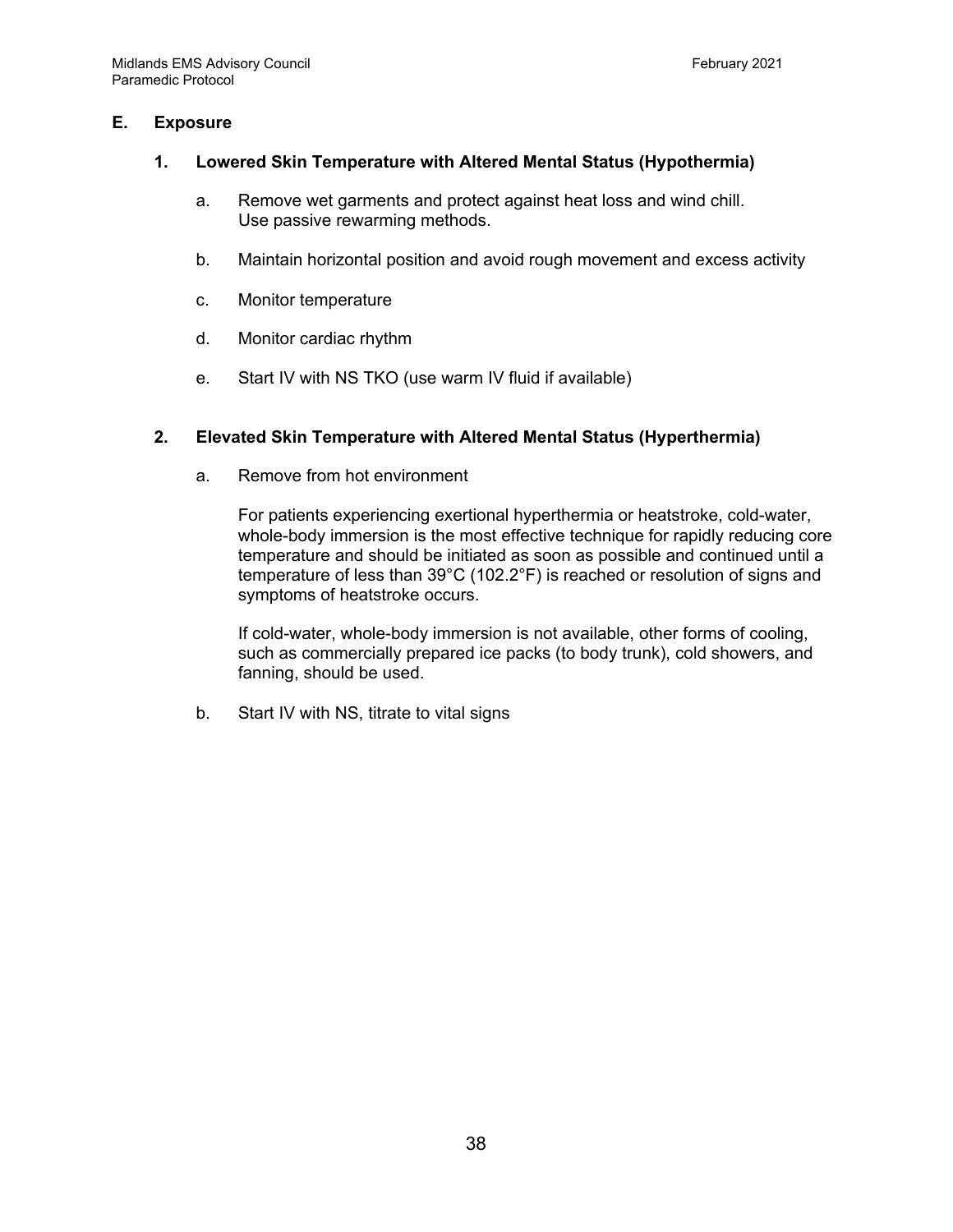# **F. Poisonings / Overdoses – Consider calling Poison Control Center**

#### **Omaha area: 402-955-5555**

#### **Outside of Omaha area: 1-800-222-1222**

#### **1. Ingested Poisons**

Check blood sugar level

If blood sugar is less than 70 and/or signs & symptoms are present which are consistent with hypoglycemia:

Administer  $D_{10}$  solution (Dextrose 10% in 250 mL) IV or IO, titrated to effect and infused over 5-15 minutes. Consider repeating if still symptomatic.

#### **OR**

Administer  $12.5 - 25$  gms (25-50 ml) of  $D_{50}W$  IV push

Consider repeating  $D_{50}W$  if blood sugar remains less than 70 and patient is still symptomatic.

If unable to start an IV or patient is uncooperative:

Administer Glucagon 1.0 mg IM or MAD (Response should be within 5-20 minutes)

**If narcotic overdose suspected**, administer Narcan 0.4 mg to 2.0 mg IV push or another route as accessible. If the patient has a suspected opioid overdose, Narcan in larger doses is acceptable.

#### **2. Known/High Suspicion of Cyclic or Tricyclic-Antidepressant Overdose – Adult and Pediatric Patients**

If patient demonstrates one of the following:

-Prolonged or widening of QRS ( > .10 ms)

-Ventricular dysrhythmias

-Hypotension unresponsive to fluid challenge of 500 ml NS

-Seizure with no previous history of seizures

Administer 1mEq/Kg Sodium Bicarbonate slow IV push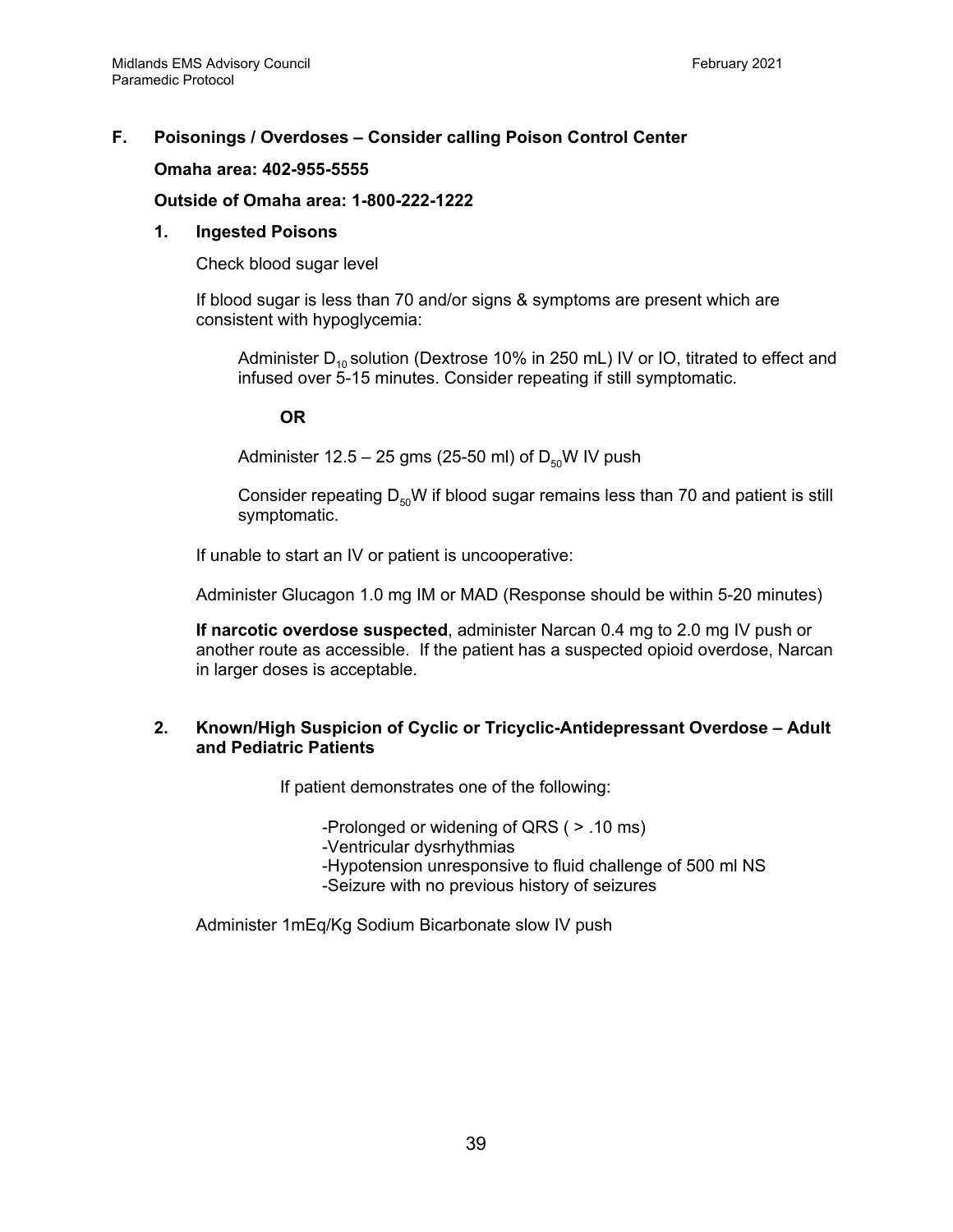# **G. Toxic Inhalation**

1. Remove from exposure

For fire related inhalation,

Consider Cyanokit 5 g in 200 mL NS over 15 mins IV or IO

2. For patients with wheezing and/or signs or signs of bronchoconstriction:

Consider Albuterol 2.5 mg / 3 ml by nebulizer, repeat as necessary

**OR**

Albuterol / Ipratropium (3.0 mg Albuterol & 0.5 mg Ipratropium) in 3 ml by nebulizer, may repeat as necessary

- 3. If only CO poisoning suspected (absence of inhalation injury) in the presence of any of the following symptoms:
	- Chest pain
	- Headache in pregnant patient
	- Altered LOC or history of unconsciousness
	- Dizziness or seizures
	- Unsteady gait or difficulty speaking

Administer 100% oxygen by NRM and transport directly to Nebraska Medical Center Omaha – contact receiving hospital early and notify that patient potential candidate for hyperbaric chamber treatment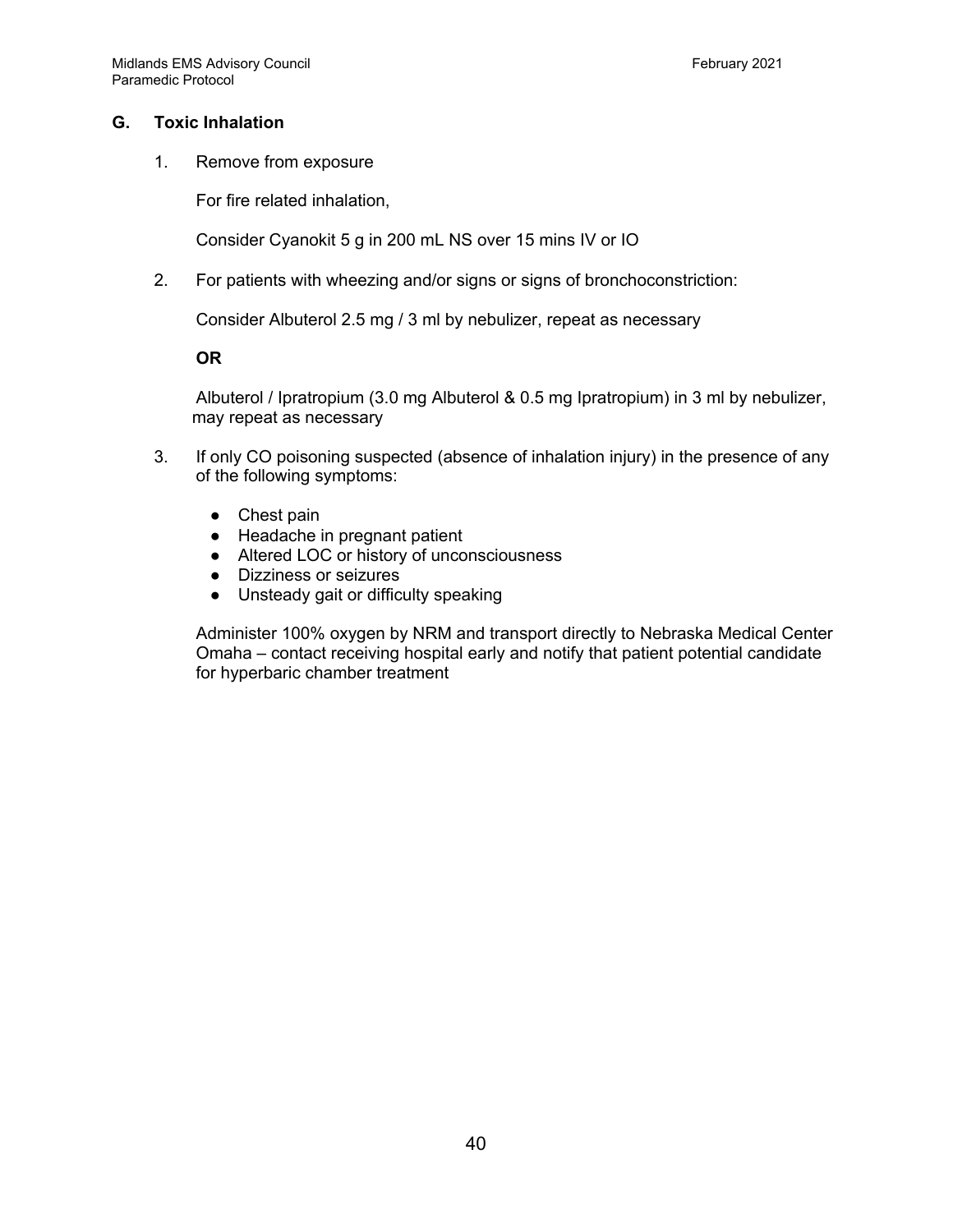#### **I. Signs and Symptoms of Stroke, With or Without Altered Mental Status**

- 1. Start IV NS titrate to vital signs and acquire & transmit 12-lead ECG
- 2. Check blood sugar level. If blood sugar is less than 70 and/or signs & symptoms are present which are consistent with hypoglycemia:

Administer  $D_{10}$  solution (Dextrose 10% in 250 mL) IV or IO, titrated to effect and infused over 5-15 minutes. Consider repeating if still symptomatic.

**OR**

Administer 12.5 – 25 gms (25-50 ml) of  $D_{50}$ W IV push

Consider repeating  $D_{50}W$  if blood sugar remains less than 70 and patient is still symptomatic.

- 3. If unable to start an IV or patient is uncooperative, administer Glucagon 1.0 mg IM or MAD (response should be within 5-20 minutes)
- 4. Perform Cincinnati Prehospital Stroke Scale and RACE scale
- 5. Identify and document last known well time and time of symptom onset
- 6. If patient has been identified as having a stroke, give early call to receiving facility of a Code 3 Stroke Alert.
	- Stroke patients are to be transported directly to an appropriate certified Comprehensive Stroke Center (CSC), within acceptable transport time.
	- If no CSC meets criteria, transport to nearest Endovascular Therapy center, or closest appropriate Stroke Center (Acute Stroke Ready Hospital or Primary Stroke Center)
	- Consider goal of < 15 minute on scene time, do not delay time in field to start an IV or obtain 12-lead ECG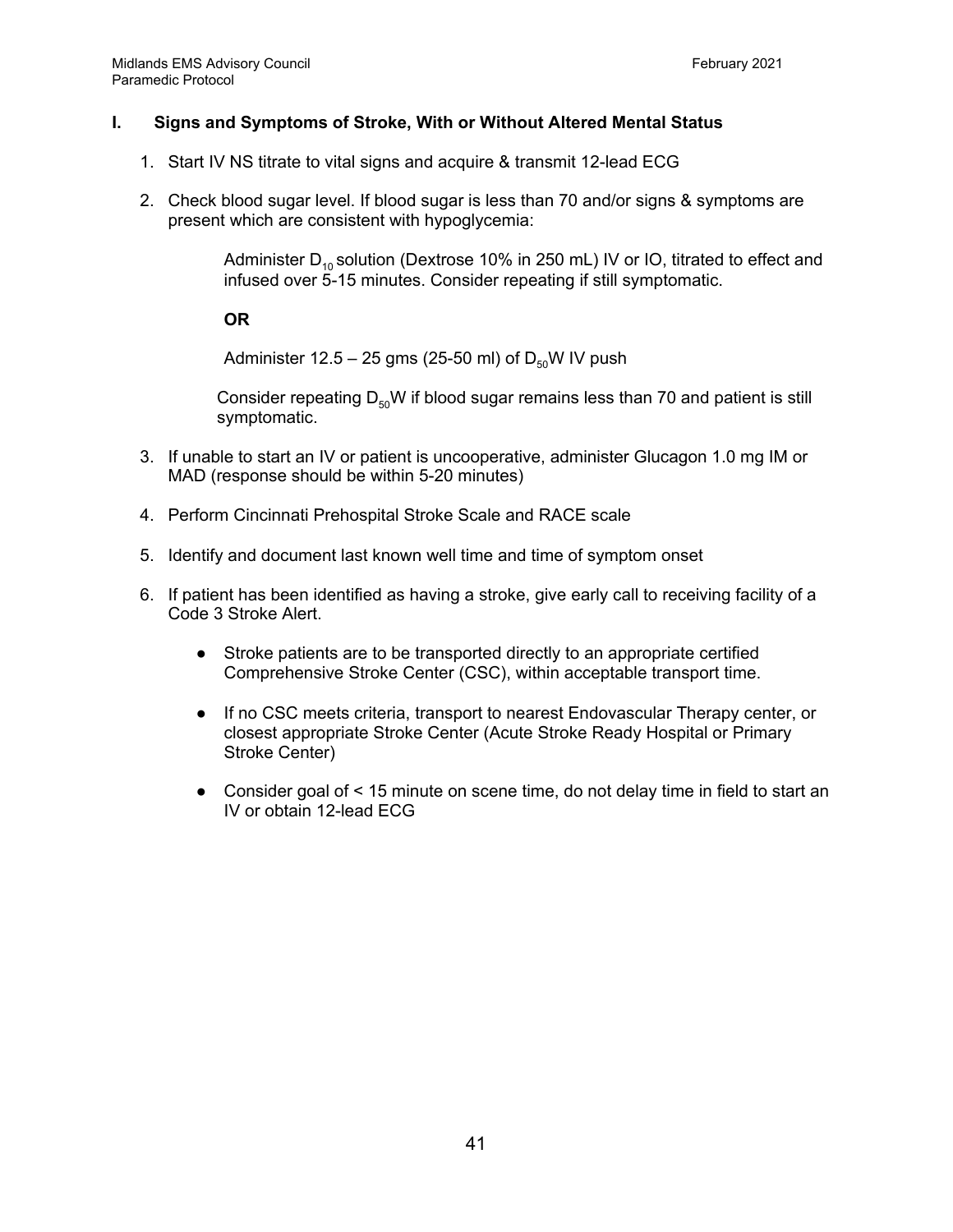# **Cincinnati Pre-hospital Stroke Scale**

1. FACIAL DROOP: Have patient show teeth or smile.



Normal: both sides of the face move equally



**Abnormal:** one side of face does not move as well as the other side





**Abnormal:** not move or drifts down compared to the other

one arm does

3. ABNORMAL SPEECH: Have the patient say "you can't teach an old dog new tricks." Normal: patient uses correct words with no slurring Abnormal: patient slurs words, uses the wrong words, or is unable to speak

# **INTERPRETATION:** If any 1 of these 3 signs is abnormal, the probability of a stroke is 72%.

# Rapid Arterial oCclusion Evaluation (RACE) Scale

An EMS Assessment Tool for Acute Ischemic Stroke

(Sensitivity 85%, Specificity 68%)

| <b>Test Item</b>                              | $Score = 0$                              | $Score = 1$                              | $Score = 2$                                    | <b>Patient</b><br><b>Score</b> |
|-----------------------------------------------|------------------------------------------|------------------------------------------|------------------------------------------------|--------------------------------|
| <b>Facial Palsy</b>                           | Absent                                   | Mild                                     | Moderate/Severe                                |                                |
| <b>Arm Motor</b>                              | Normal/Mild                              | Moderate                                 | Severe                                         |                                |
| <b>Leg Motor</b>                              | Normal/Mild                              | Moderate                                 | Severe                                         |                                |
| <b>Head/GazeDeviation</b>                     | Absent                                   | Present                                  | N/A                                            |                                |
| Aphasia <sup>*</sup><br>(if righthemiparesis) | Performs Both Tasks                      | Performs 1 Task                          | Performs Neither Tasks                         |                                |
| Agnosia <sup>+</sup><br>(if lefthemiparesis)  | Patient Recognizes Arm and<br>Impairment | Unable to Recognize Arm or<br>Impairment | Unable to Recognize BOTH Arm<br>and Impairment |                                |
|                                               |                                          |                                          | <b>TOTAL SCORE =</b><br>$(0-9)$                |                                |

\*Aphasia: Ask the patient to: 1. "Close your Eyes" AND 2. "Make a Fist"

\*Agnosia: Ask the patient and evaluate recognition of deficit:

1. While showing paretic arm: "Whose arm isthis?"

2. Ask patient: "Can you lift both arms and clap?"

If RACE Score = 5 or greater, patient may have an ischemic stroke with a large vessel occlusion

Reference

n<br>Natalia Pérez de la Ossa, et al. (2014). Design and Validation of a Prehospital Stroke Scale to Predict Large Arterial Occlusion: The Rapid Arterial Occlusion Evaluation Scale. Stroke, 45, 87-91. Retrieved from http://stroke.ahajournals.org/content/45/1/87.full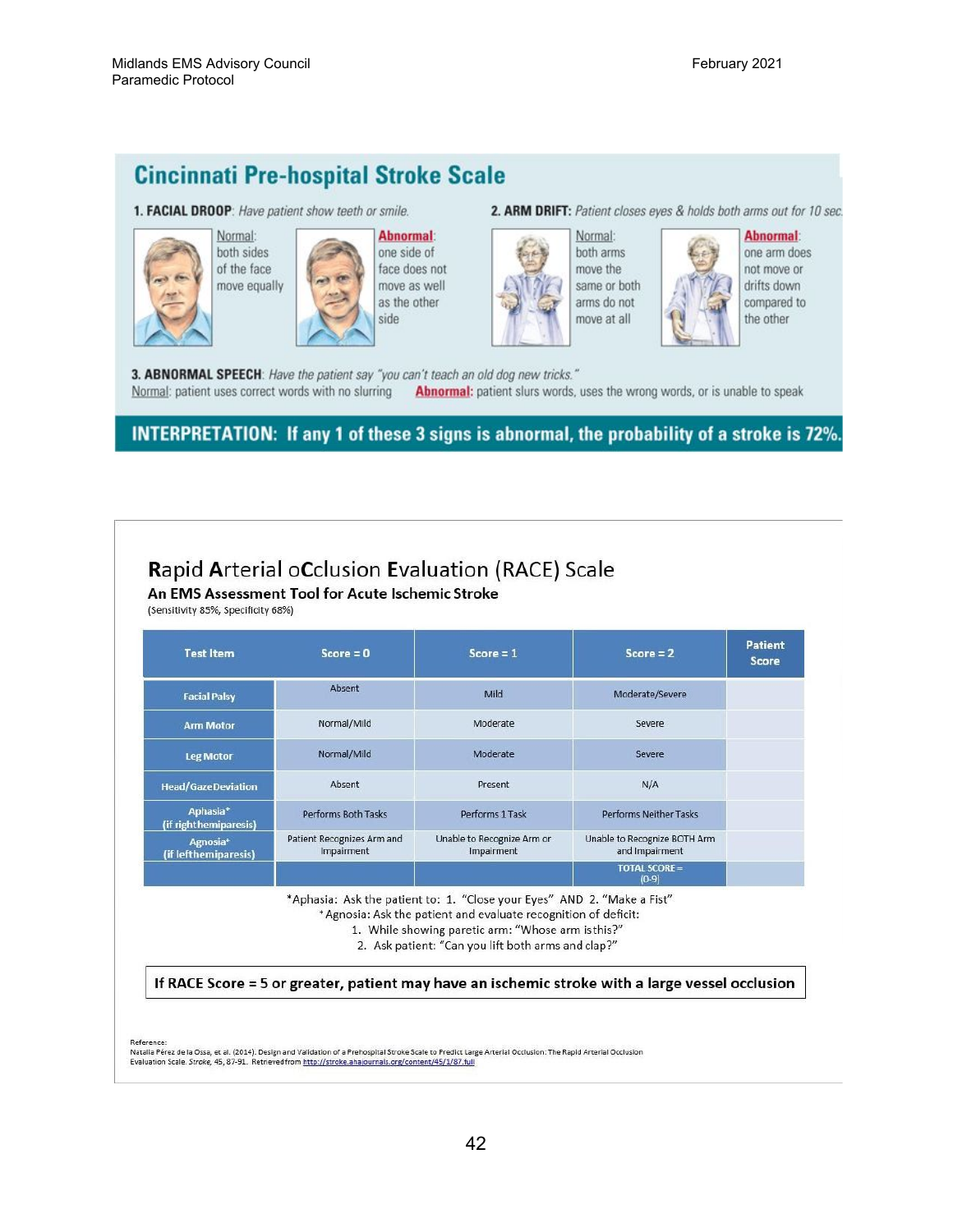#### **J. Nausea and/or Vomiting**

- 1. Follow appropriate protocol for patient's condition
- 2. Consider Zofran (ondansetron)

#### **Adults**

4-8 mg slow IV, no less than 30 seconds, recommended to administer over 2-5 mins

If ODT form available, may administer 4 mg by ODT

# **Pediatrics**

**Under 40 kg:** administer 0.1 mg/kg slow IV

**Over 40 kg:** administer 4 mg slow IV or 4 mg ODT

Slow IV = no less than 30 seconds, recommended to administer over  $2 - 5$  minutes (do not exceed adult dose – 4 mg)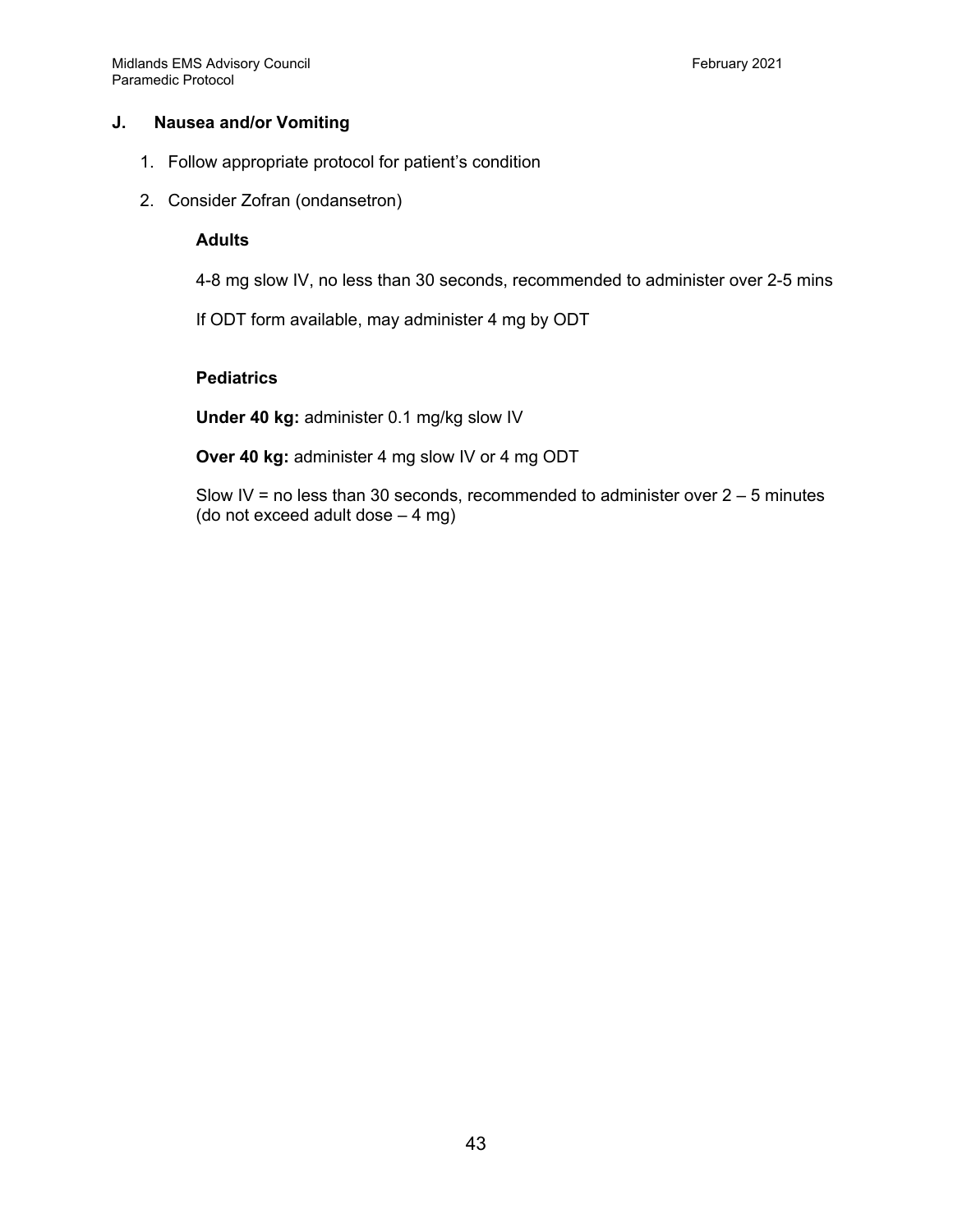# **Part VI. OBSTETRICS - GYNECOLOGY**

#### **A. Imminent Delivery with History of Pregnancy, A Palpable Uterus and Contractions**

- 1. Consider IV with NS, titrate vital signs
- 2. If no signs & symptoms of imminent delivery and not crowning, transport patient in position of comfort, usually on left side
- 3. If crowning present, prepare mother for delivery
- 4. Allow placenta to deliver naturally. **DO NOT** forcibly extract. If the mother allows, put the baby to breast. Massage fundus. Transport all tissue passed with the patient to the receiving facility.

### **B. Neonatal Care (General Care Given Newborn)**

- 1. Most newborns do not require immediate cord clamping or resuscitation and can be assessed and monitored during skin-to-skin contact with their mother after delivery.
- 2. Ventilation of the lungs is the priority in newborns who need support after delivery.
- 3. A rise in heart rate is the most important indicator of effective ventilation and response to resuscitation efforts.
- 4. For normal deliveries, it is reasonable to delay cord clamping until after the baby is placed on the mother, dried and assessed for breathing, tone and activity.
- 5. In other situations, including preterm birth, clamping and cutting of the cord may also be delayed to assessing and treating respiratory, cardiovascular and thermal management issues.

#### **C. If uncomplicated term or late preterm birth, good tone, and breathing or crying, infant should stay with mother for routine care**

- 1. Warm and maintain normal temperature, position the airway, clear secretions if needed, and dry the newborn. Provide ongoing assessment.
- 2. Assess respirations, heart rate and skin color
- 3. If breathing, heart rate > 100 and pink skin, assess and record APGAR score

| APGAR Scale - Score Newborn at 1 Minute and 5 Minutes After Birth |                            |                                 |                      |
|-------------------------------------------------------------------|----------------------------|---------------------------------|----------------------|
|                                                                   | 0 Points                   | 1 Point                         | 2 Points             |
| <b>Heart Rate</b>                                                 | Absent                     | < 100                           | >100                 |
| <b>Respiratory Effort</b>                                         | Absent                     | Slow Irregular                  | <b>Strong Cry</b>    |
| Muscle Tone                                                       | Flaccid                    | Some Flexion                    | <b>Active Motion</b> |
| Irritability                                                      | No Response                | Some                            | Vigorous             |
| Color                                                             | <b>Blue/Pale Centrally</b> | Body Pink - Extremity Blue/Pale | <b>Fully Pink</b>    |

Continue supportive care and transport to receiving hospital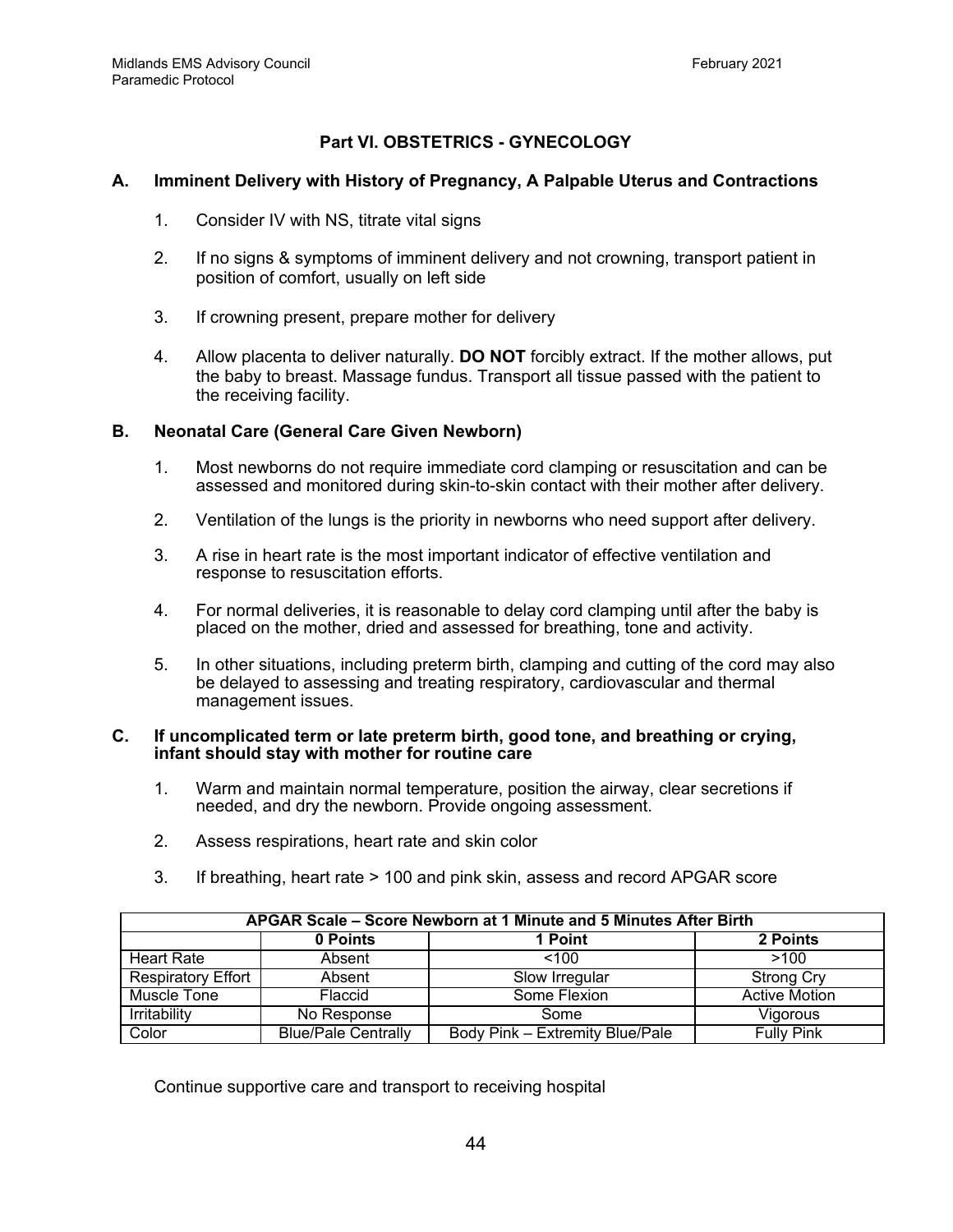- **D. If apneic, gasping or HR below 110/min**, deliver BVM ventilations at 40 / min, monitor pulse oximetry and consider ECG monitor
	- 1. Reassess every 30 seconds, if HR remains below 100, consider endotracheal Intubation
	- 2. If HR below 60/min, intubate if not already done and start chest compressions with BVM ventilations and 100% oxygen.
	- 3. Compressions to ventilation ratio is 3:1 (pause compressions for ventilation) with goal to deliver 90 compressions and 30 ventilations per minute
	- 4. If heart rate remains < 60 despite adequate ventilation with 100 % oxygen and chest compressions, administer Epinephrine (1:10,000) 0.01 – 0.03 mg / kg IV or IO
	- 5. Epinephrine should be given rapidly and repeated every 3 to 5 minutes
	- 6. Consider fluid bolus at 10-20 mL / kg IV or IO

#### **E. Childbirth Complications**

- 1. If a prolapsed cord, position the patient with hips elevated as much as possible. Attempt to relieve pressure on the cord by using a gloved hand to raise the presenting part of the infant off the cord, continue during transport. If possible, apply moist sterile dressings to the exposed cord to maintain temperature.
- 2. If breech delivery and unable to deliver head, place gloved hand in the vagina with palm towards the infant's face. Form a "V" with the index and middle fingers on either side of infant's mouth and nose and push the vaginal wall away from the infant's face. If necessary, continue during transport.
- 3. If arm or leg presentation, position patient with hips elevated and transport immediately
- 4. If significant hemorrhage, place dressings to monitor bleeding and elevate hips
- 5. Start 1 or 2 IVs with NS and titrate to vital signs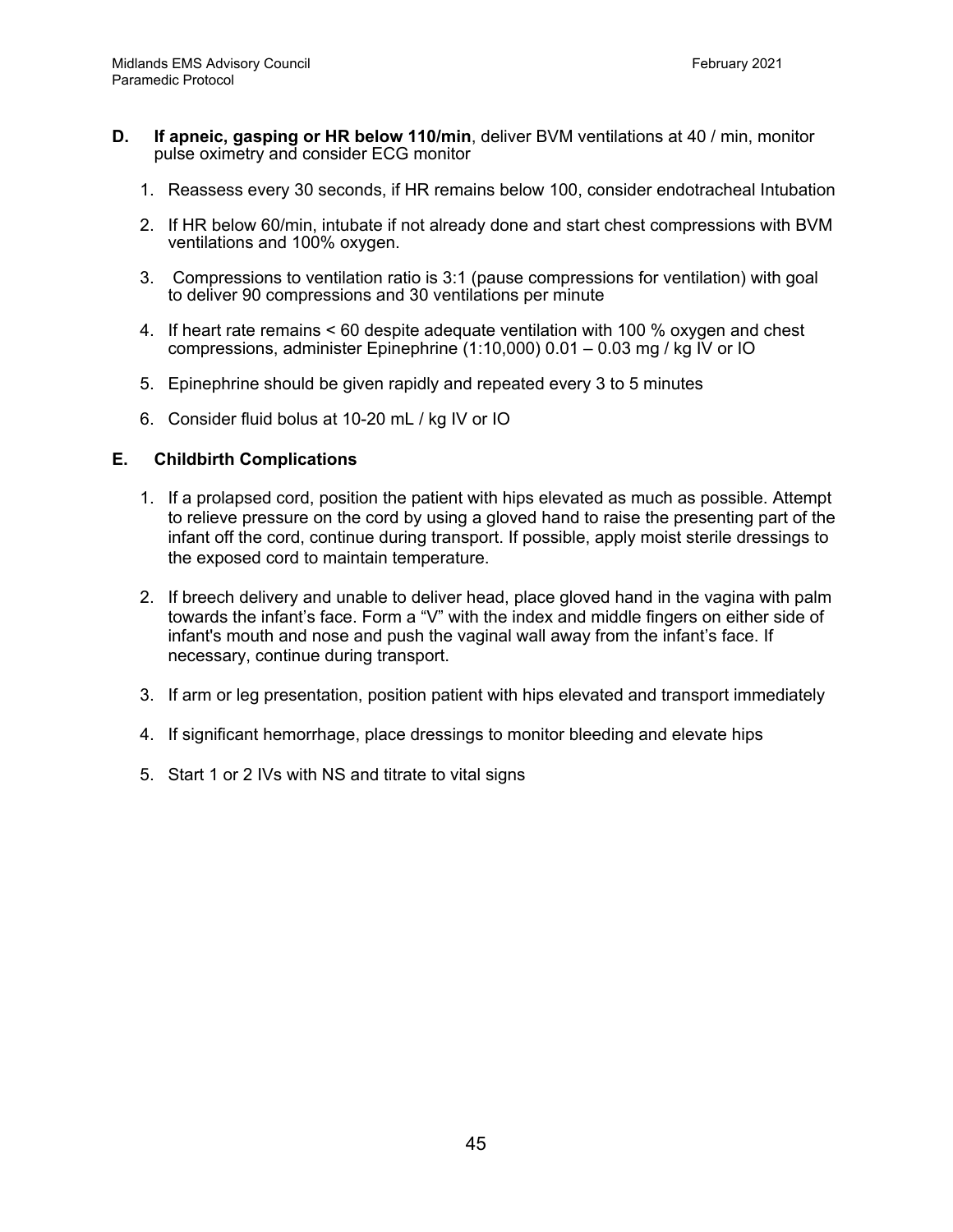# **F. Postpartum Hemorrhage**

1. Massage the fundus of the uterus and put baby to breast

#### **G. Hypertensive Disorders of Pregnancy - (Toxemia of Pregnancy/Eclampsia - Toxemia is characterized by hypertension and diffuse edema**)

- 1. Position patient on her left side
- 2. If seizing, consider Magnesium Sulfate (50 %) 5 gms in 50 cc  $D<sub>\epsilon</sub>W$  with a minidrip infusion set. **Infusion must be over a minimum of 5 minutes.**

If still seizing after 5 minutes, consider repeating at half dose:

Mag Sulfate (50%) 2.5 gms in 50 cc  $D_5W$  with a minidrip setting. Infuse over a minimum of 5 minutes.

- 3. For continued seizures, consider one of the following (depending on availability):
	- $\circ$  Ativan 1 2 mg IV or 2 4 mg IM
	- Valium 5-10 mg IV over 2-5 minutes
	- Versed 2.5 mg slow IV push (may repeat once) or 5 mg IM or 5-10 mg MAD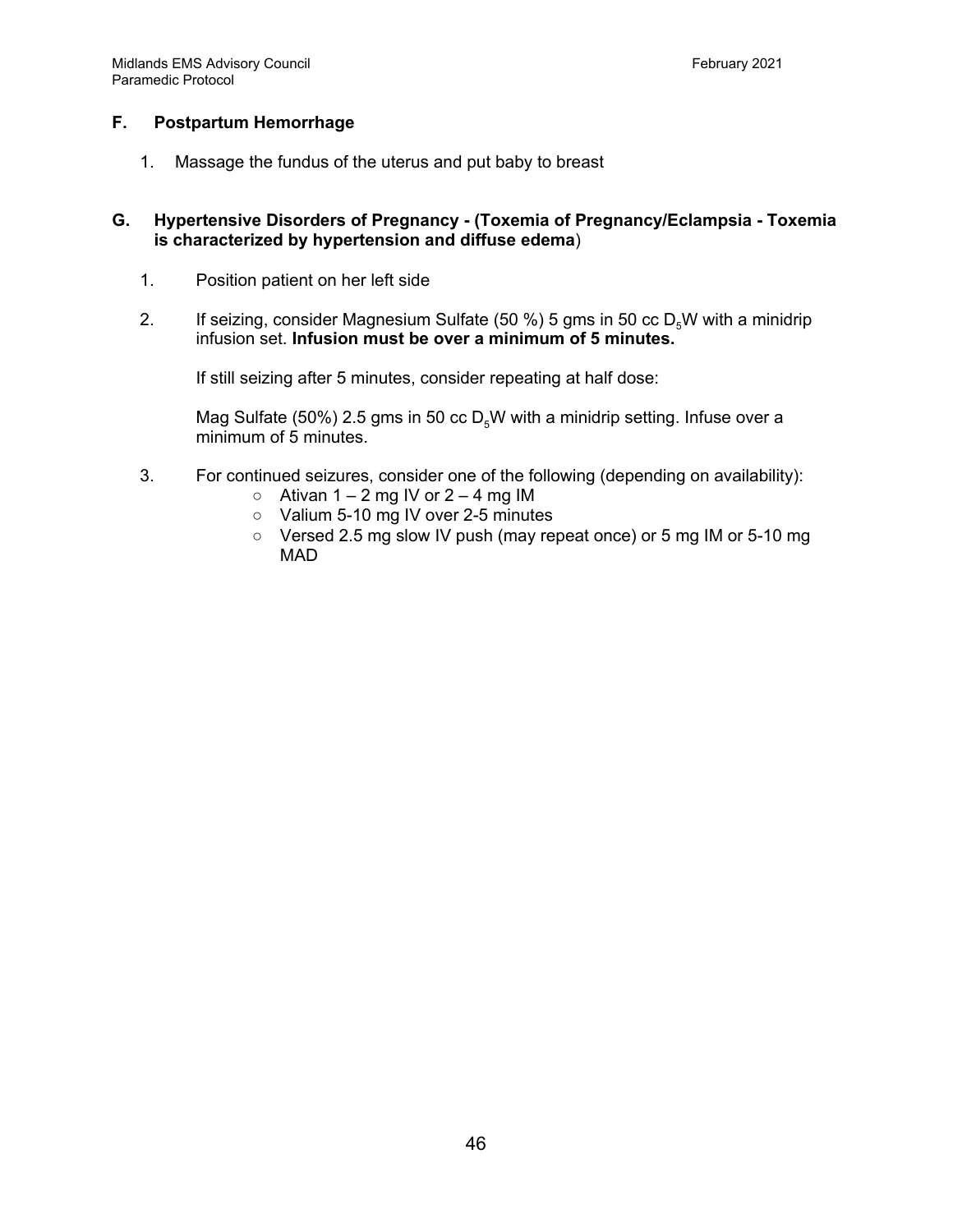# **Part VII. PEDIATRICS**

#### **A. General Guidelines**

- This protocol acknowledges that age limits for pediatric patients should be flexible and that the exact age of a patient is not always known. A Pediatric patient is defined as age up to 15 years. The paramedic should use his / her own judgment in making medical care decisions. EMS providers always have the option of contacting medical control for assistance in decision making.
- See General Operations section (Refusal of Care) for patient consent and refusal guidelines
- Parents / caregivers should be allowed to stay with children during assessment and transport, if appropriate.
- EMS providers are strongly encouraged to use current length-based resuscitation tapes or equivalent system for dosage guidelines and equipment recommendations for pediatric patients.
- If specific protocol is not found in the Pediatric Section, EMS providers should follow appropriate Adult Protocol, adjusting all medications and interventions to pediatric dosages and guidelines.
- For all medications, the pediatric maximum dose is NOT TO EXCEED the adult dose.

#### **B. Airway Management and Oxygen Therapy**

- EMS providers should administer high flow oxygen by mask as needed.
- Do not hyperextend the neck in newborns and infants
- Consider appropriately sized oral airway for unconscious patients
- When ventilation is needed, use appropriately sized bag valve mask device
- Ventilation rate for all pediatric patients is 1 breath every 2 to 3 seconds (20-30 breaths per minute)
- May consider appropriately sized supraglottic airway or endotracheal intubation (may not be necessary when ventilations are effectively maintained with BVM)
- Cuffed endotracheal tubes are preferred

# **C. IV Therapy / IO Therapy**

- For pediatric trauma patients and for all types of shock, attempt IV starts enroute. Do not delay transport to establish an IV with a code 3 pediatric patient.
- If available, warmed IV fluids are preferred for pediatric trauma patients.
- For pediatric patients that are in critical or unstable condition, permissible to defer IV attempts and go straight to establishing an IO.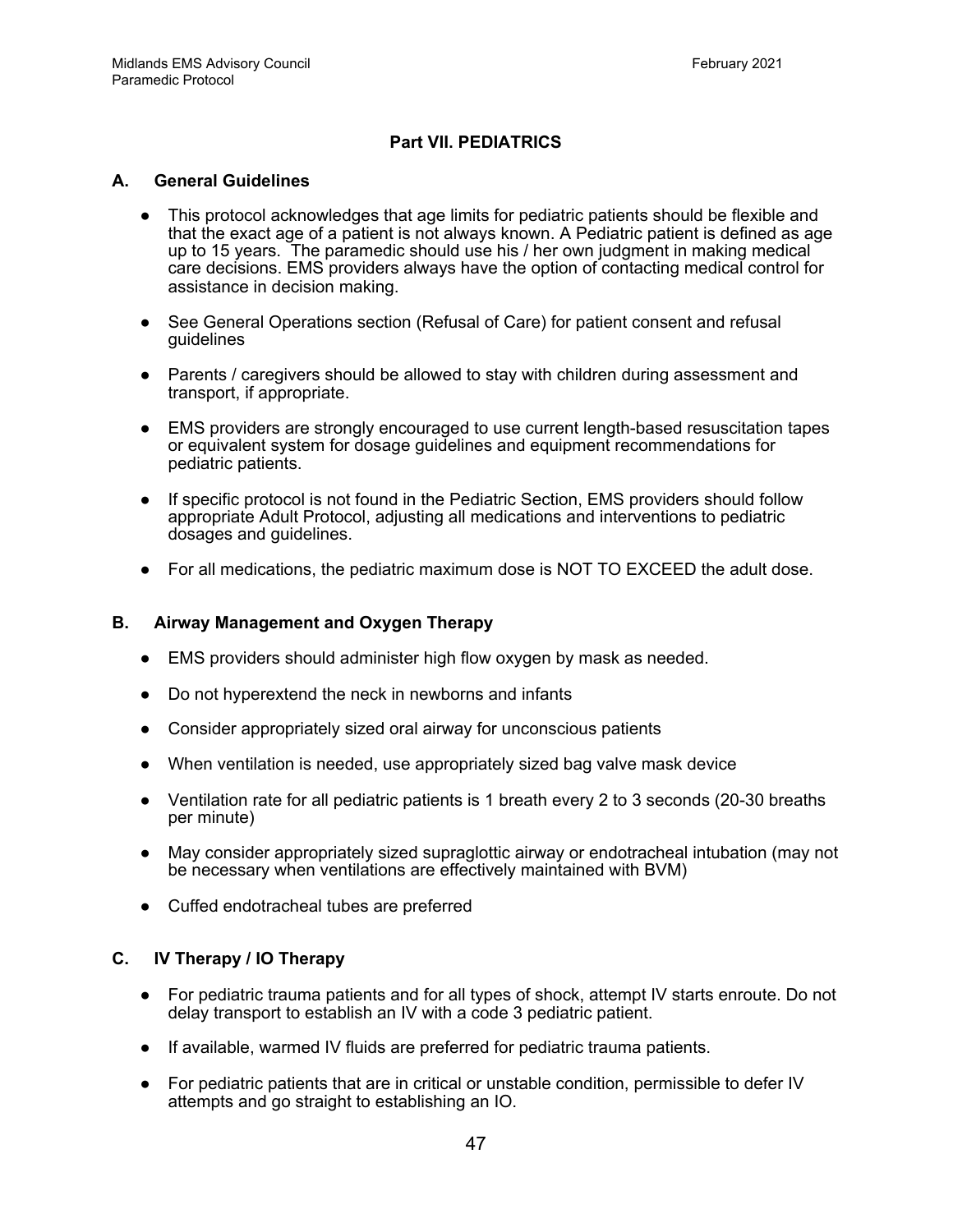# **D. General Guidelines (Pediatric Cardiac Arrest) reference AHA Guidelines**

- 1. High quality pediatric CPR is rate of 100-120/min, compression depth is 1.5 inches for
- 2. infant and 2.0 inches for children and allow for complete chest recoil
- 3. Minimize interruptions in compressions and change compressor every 2 mins
- 4. If no advanced airway, 15:2 compression to ventilation ratio, if advanced airway, continuous high-quality compressions and ventilate every 2-3 seconds
- 5. If respirations are absent or inadequate, begin assisted ventilations using a bag-valve-mask with 100% oxygen
- 6. Begin chest compressions if no pulse or bradycardia (< 60 beats/min) is causing severe cardiorespiratory compromise as evidenced by poor perfusion, hypotension, respiratory, difficulty or altered mental status
- 7. Apply ECG monitor and follow standing orders as indicated using protocol guidelines.
- 8. Treat reversible causes. Consider drug overdose and/or hypoglycemia as precipitating factors in cardiopulmonary arrest. Treat confirmed hypoglycemia.
- 9. If BVM ventilation is effective, do not delay transport to establish supraglottic airway or endotracheal intubation

#### **E. Pediatric Cardiac Arrest: V-Fib / Pulseless Ventricular Tachycardia**

- 1. Start High Quality CPR, BVM and apply oxygen
- 2. Shock # 1 at 2J / kg
- 3. Immediately perform CPR for 2 minutes after defibrillation
- 4. Establish IV or IO at any time without interrupting CPR
- 5. Administer Epinephrine 0.01 mg / kg (1:10,000) max dose 1mg IV or IO every 3 to 5 minutes
- 6. Shock # 2 at 4J / kg
- 7. Immediately perform CPR for 2 minutes after defibrillation
- 8. Repeat shocks at 4J / kg, continue with 2 minutes of CPR between each shock
- 9. Consider **ONE** of the following:

Amiodarone 5 mg / kg bolus IV or IO, may repeat up to 3 total doses

#### **OR**

Lidocaine 1 mg / kg IV or IO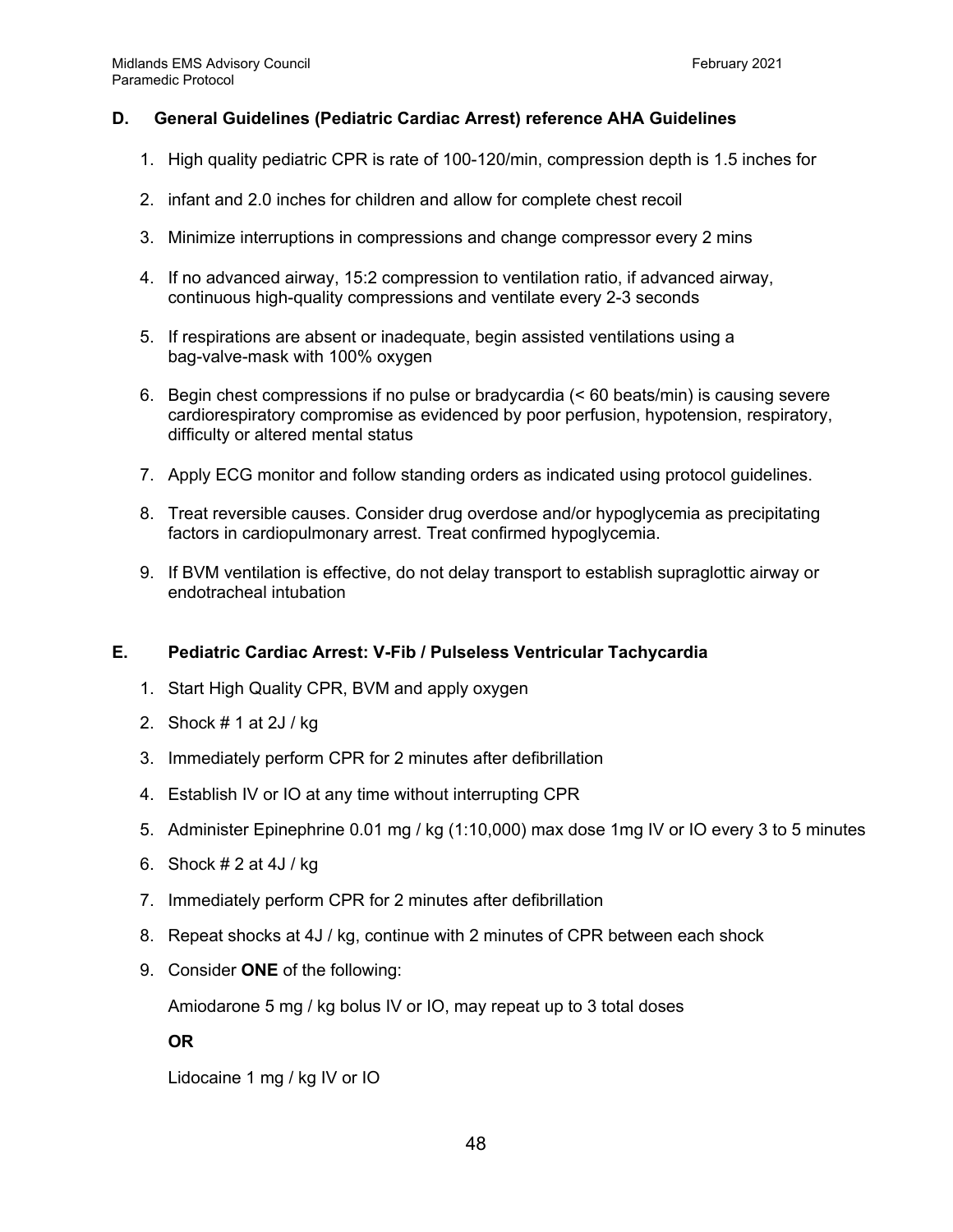# **F. Pediatric Cardiac Arrest: Asystole / PEA**

- 1. Start High Quality CPR, BVM and apply oxygen
- 2. Confirm rhythm is asystole or PEA
- 3. Establish IV or IO at any time without interrupting CPR
- 4. Administer Epinephrine 0.01 mg / kg (1:10,000) max dose 1mg IV or IO every 3 to 5 minutes
- 5. Continue 2-minute CPR cycle, pulse and rhythm check less than 10 seconds
- 6. Consider treatable causes in the field:
	- a. Hypovolemia, administer fluid boluses at 20 cc / kg
	- b. Tension Pneumothorax, consider needle decompression
	- c. Hypothermia, provide warming measures

#### **G. Pediatric General Cardiac Dysrhythmia**

In general, pediatric patients do not have cardiac dysrhythmias due to cardiac disease. Most often, the cause of dysrhythmias in pediatrics is due to an airway/ventilation or volume condition. For pediatric patients with signs & symptoms of poor perfusion, clear & maintain the airway, provide BVM ventilations and fluid resuscitation  $(Q_2 20 \text{ cc } / \text{ kg})$  as needed.

#### **Stable Pediatric Patient**

If tolerating the rhythm, monitor and provide supportive care without medications or electrical intervention

#### **Unstable Pediatric Patient**

Treatments are based on the patient's condition and how rapidly a medication may be delivered versus how rapidly an electrical therapy can be performed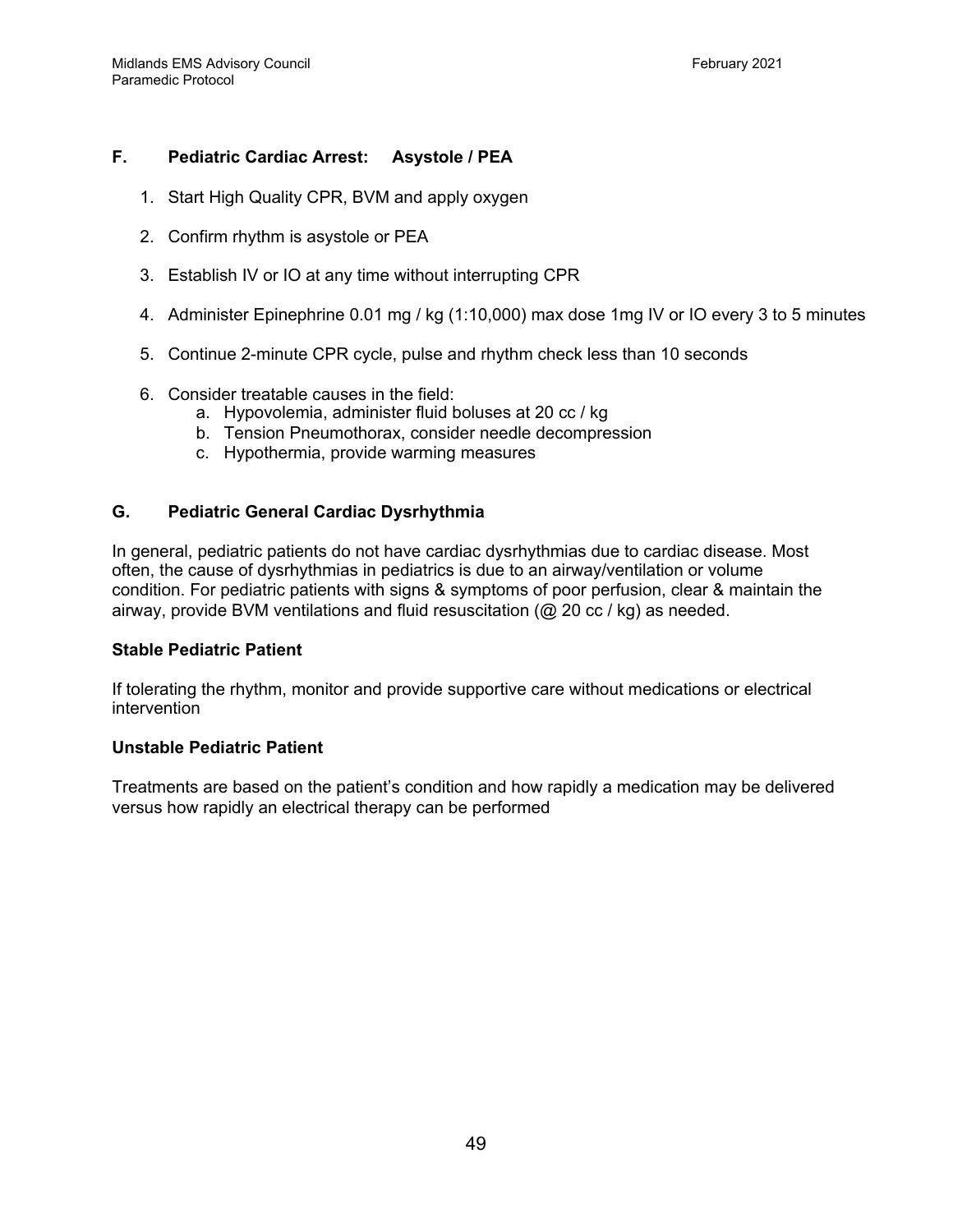# **H. BRADYCARDIA with signs and symptoms of poor perfusion**

- 1. Begin chest compressions if bradycardia (< 60 beats/min) is causing severe cardiorespiratory compromise as evidenced by poor perfusion, hypotension, respiratory difficulty or altered mental status
- 2. Maintain patent airway and assist breathing with BVM and oxygen as necessary
- 3. Cardiac monitor to identify rhythm, monitor pulse, BP and pulse oximetry
- 4. Establish IV or IO at any time without interrupting CPR
- 5. Administer Epinephrine 0.01 mg / kg (1:10,000) max dose 1mg IV or IO every 3 to 5 minutes
- 6. Consider Atropine 0.02 mg / kg IV or IO, may repeat once (minimum Atropine dose is 0.1 mg) - Maximum single dose 0.5 mg
- 7. Consider Transcutaneous Pacing (TCP), premedicate if possible, with one of the following medications:
	- a. Diazepam/Valium 0.04 to 0.2 mg/kg IV, IO or rectal, may repeat ½ initial dose to maintain sedation
	- b. Midazolam/Versed 0.1 mg / kg IV, IO or MAD to a maximum dose of 2.5 mg
	- c. Lorazepam/Ativan 0.05 mg / kg IV or IO, may repeat
- 8. Identify and treat causes pediatric bradycardia is often the result of hypoxia, hypothermia or medications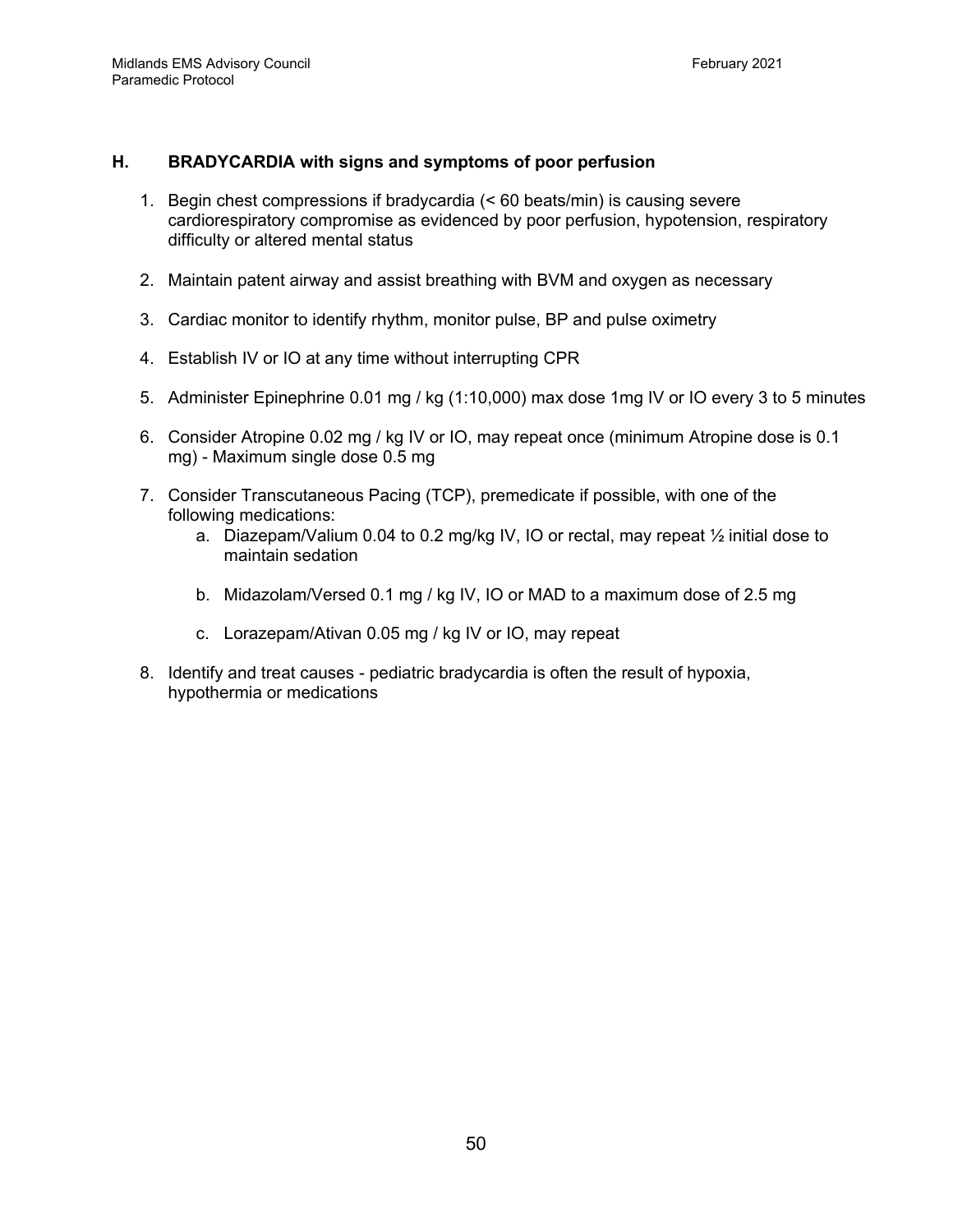# **I. VENTRICULAR TACHYCARDIA WITH A PULSE**

- 1. Evaluate QRS duration, if WIDE (>0.09 sec) and **Stable Patient:** a. Establish an IV or IO of NS
	- b. For regular monomorphic wide complex tachycardia:
	- c. Consider Adenosine 0.1 mg / kg rapid IV or IO push (max dose is 6 mg)
	- d. Consider second dose of Adenosine 0.2 mg / kg rapid IV or IO push (max  $2^{nd}$ dose is 12 mg)
- 2. Evaluate QRS duration, if WIDE (>0.09 sec) and **Unstable Patient:**
	- a. Establish an IV or IO of NS
	- b. Consider synchronized cardioversion at 0.5 1 joule / kg, sedate if needed but don't delay cardioversion.
	- c. Pre-medicate if possible, with one of the following medications:
		- Diazepam/Valium 0.04 to 0.2 mg/kg IV, IO or rectal, may repeat ½ initial dose to maintain sedation
		- $\circ$  Midazolam/Versed 0.1 mg / kg IV, IO or MAD to a maximum dose of 2.5 mg
		- Lorazepam/Ativan 0.05 mg / kg IV or IO, may repeat
	- d. If not effective, increase to 2J / kg synchronized cardioversion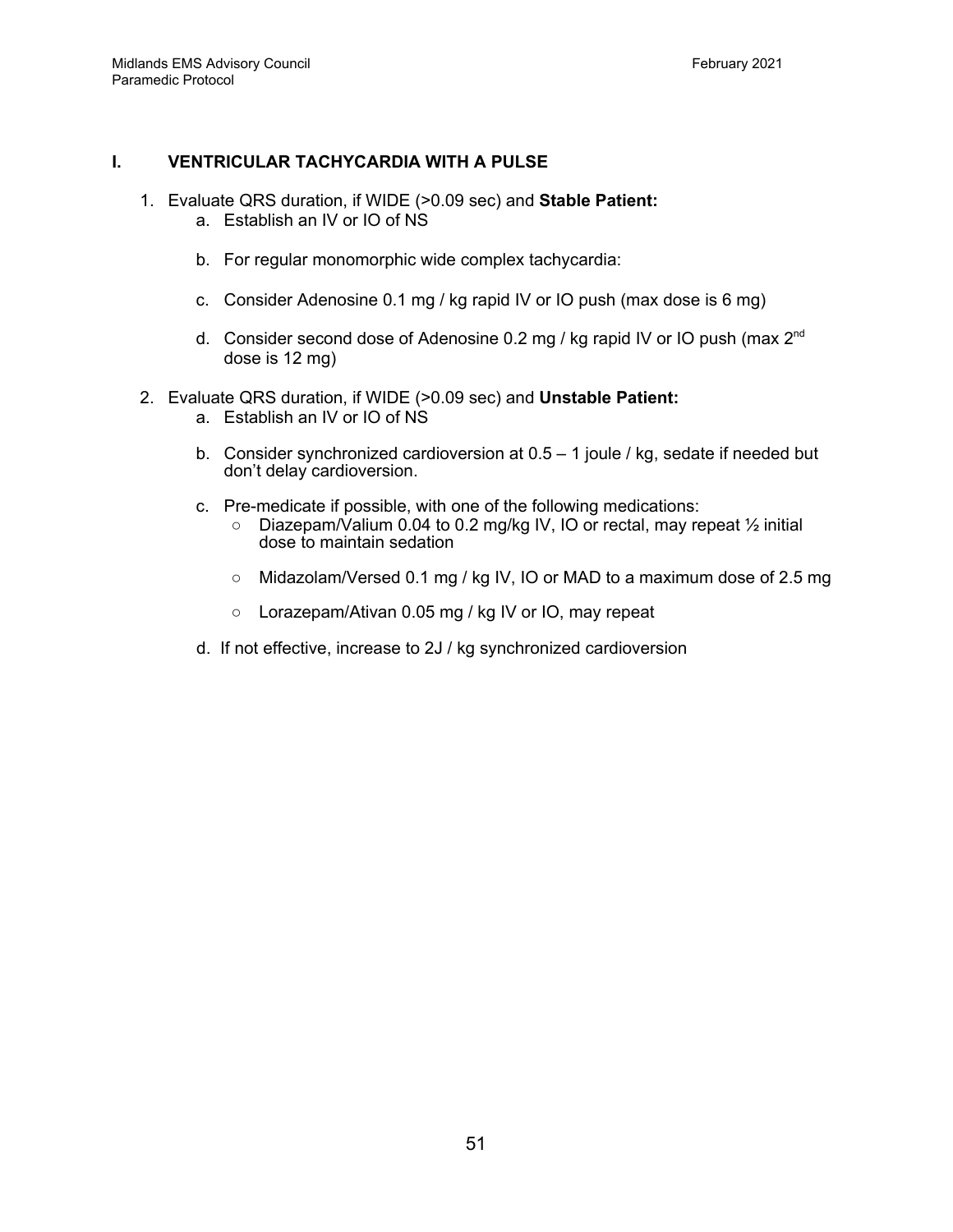# **J. PSVT with signs and symptoms of poor perfusion**

- 1. Probable SVT:
	- a. P waves absent/abnormal
	- b. RR interval regular
	- c. Infant rate usually ≥ 220/min
	- d. Child rate usually ≥180/min
- 2. Evaluate QRS duration, if NARROW (<0.09 sec) and **Stable Patient:**
	- a. Establish an IV or IO of NS
	- b. Consider fluid bolus at 20 cc / kg, repeat as needed to increase perfusion
	- c. Consider vagal maneuvers
	- d. Administer Adenosine 0.1 mg / kg rapid IV or IO push (max dose is 6 mg)
	- e. May repeat with 0.2 mg / kg rapid IV or IO push (max dose is 12 mg)

#### **3. If IV/IO access is not available, Unstable Patient or Adenosine is ineffective:**

- a. Perform synchronized cardioversion at  $0.5 1$  joule / kg, sedate if needed but don't delay cardioversion.
- b. Premedicate if possible, with one of the following medications:
	- Diazepam/Valium 0.04 to 0.2 mg/kg IV, IO or rectal, may repeat ½ initial dose to maintain sedation
	- Midazolam/Versed 0.1 mg / kg IV, IO or MAD to a maximum dose of 2.5 mg
	- Lorazepam/Ativan 0.05 mg / kg IV or IO, may repeat
- c. If not effective, increase to 2J / kg synchronized cardioversion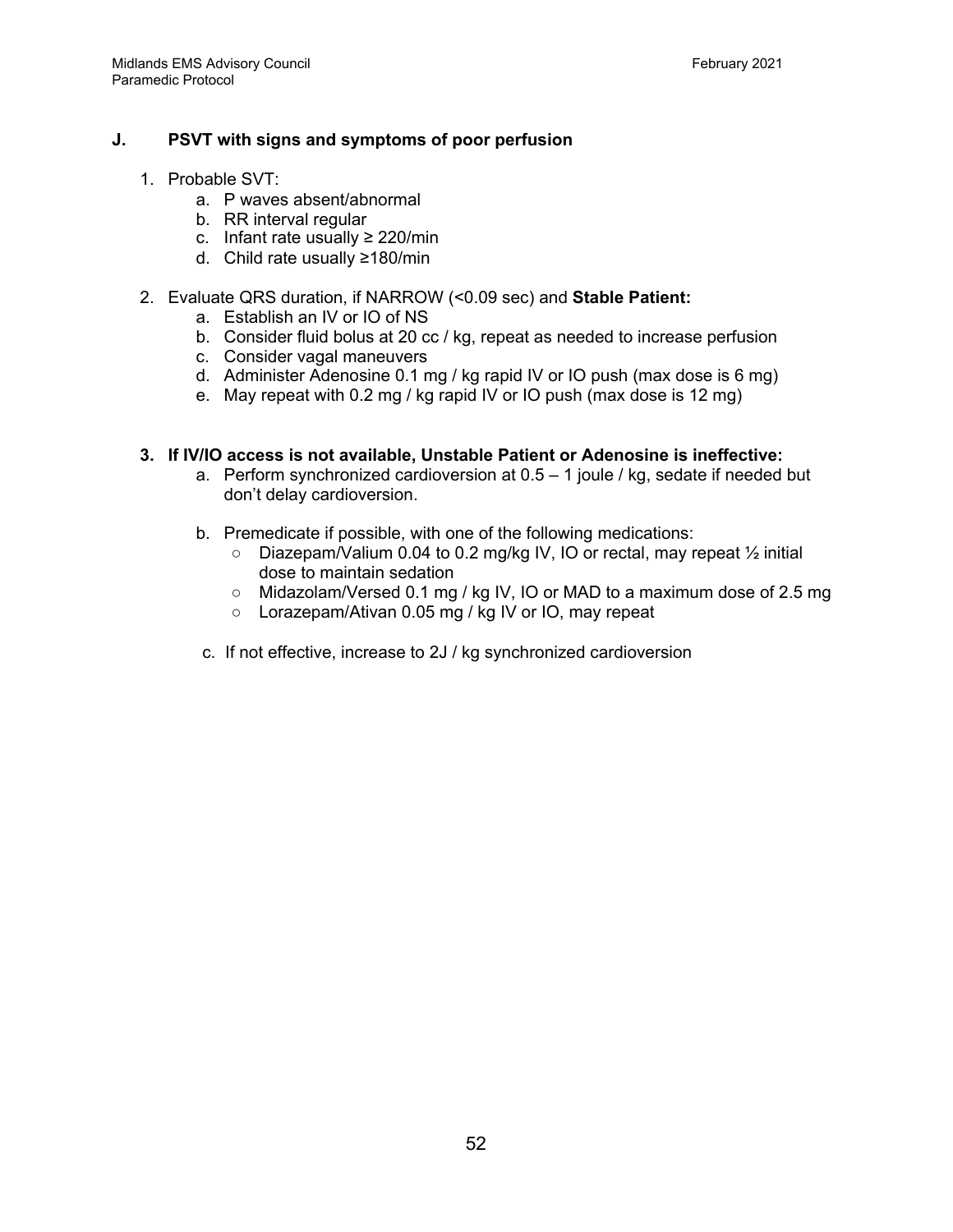#### **K. Difficulty Breathing:**

#### **1. Difficulty Breathing in the presence of wheezing (asthma, bronchiolitis)**

- a. Maintain patient in position of comfort
- b. If patient in respiratory arrest, begin ventilations with a BVM, consider advanced airway
- c. Administer Albuterol 2.5 mg / 3 ml by nebulizer, repeat as needed

#### **OR**

Albuterol / Ipratropium (3.0 mg Albuterol & 0.5 mg Ipratropium) in 3 ml by nebulizer, may repeat as necessary

d. For patients in severe respiratory distress that are non-responsive to nebulizer treatments:

Consider Epinephrine 0.01 mg / kg (1:1,000) IM to a maximum dosage of 0.3 mg

May repeat Epinephrine in 20 minutes if necessary

e. Solu-Medrol 2 mg / kg to a max of 125 mg IV/IO

# **2. Difficulty Breathing in the presence of stridor and history of illness, (croup and epiglottitis)**

- a. Maintain patient in position of comfort, try to keep patient calm
- b. Administer oxygen as needed
- c. If unconscious, position supine and ventilate with BVM
- d. May consider racemic epinephrine or epinephrine 1mg/ml (1:1000) nebulized as a first line therapy
- e. Consider 0.5 to 0.75 ml of a 2.5% racemic epinephrine nebulizer treatment **OR**

Consider 1mg/ml (1:1000) epinephrine nebulizer treatment

-Age 4 and under 0.5ml/kg to max of 2.5ml in 3ml ns nebulized -Age 5 and older 0.5ml/kg to max of 5ml in 3 ml ns nebulized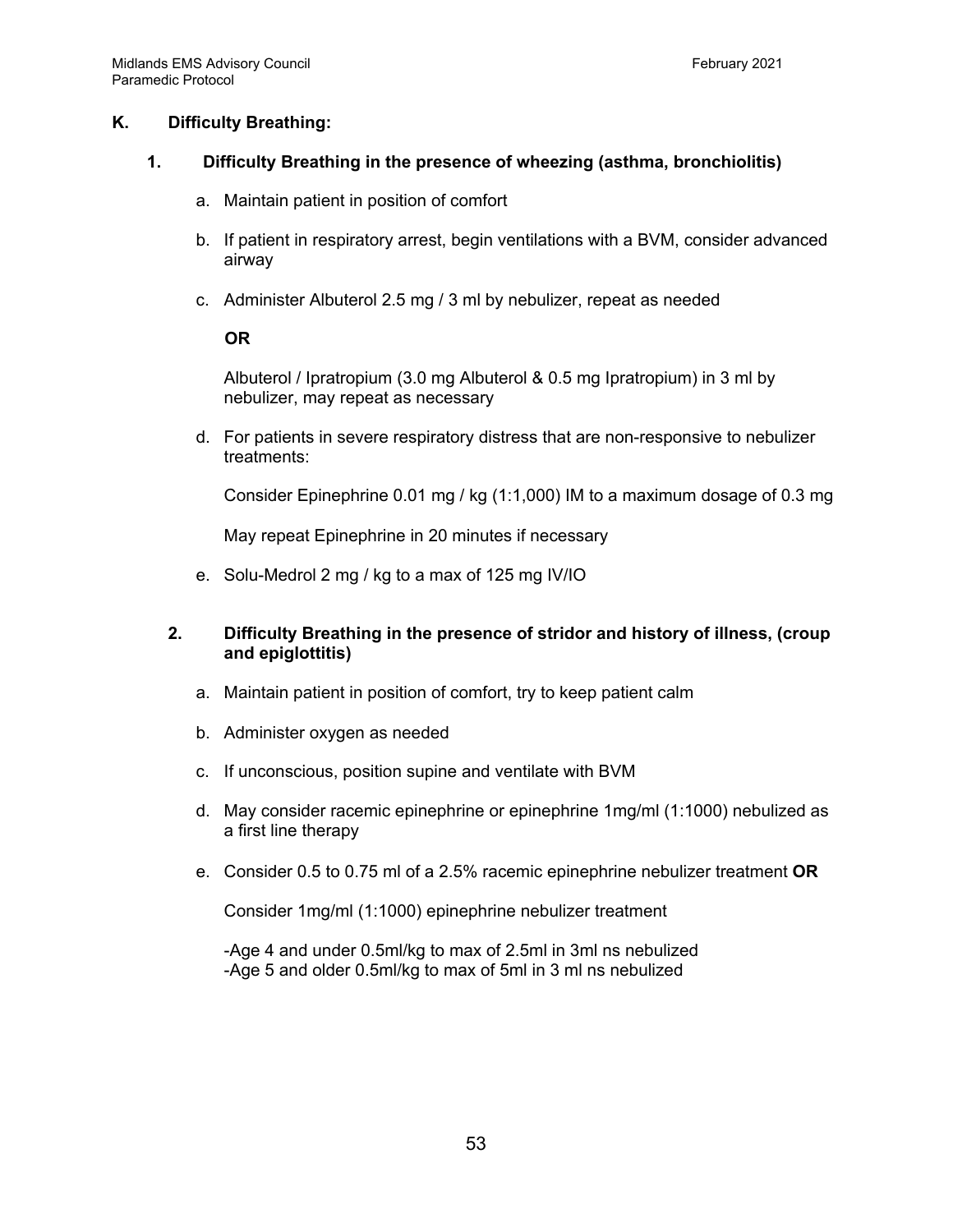#### **3. Difficulty Breathing in the presence of urticaria, wheezing and/or contact with a known allergen (acute allergic reaction)**

- a. Administer Albuterol 2.5 mg / 3 ml by nebulizer, may repeat as necessary
- b. Consider IV of NS
- c. For moderate and severe reactions:
- d. Consider Diphenhydramine 1 2 mg/kg IV/IO/IM
- e. Maximum dose of 50 mg
- f. Consider Solu-Medrol 2 mg / kg to a max of 125 mg IV/IO
- g. Consider RSI

#### **4. Difficulty Breathing in the presence of Upper Airway Obstruction**

- a. Attempt to relieve obstruction according to the AHA Foreign Body Airway Obstruction (FBAO) guidelines
- b. If above maneuvers unsuccessful, attempt to visualize obstruction with laryngoscope and remove with Magill forceps
- c. Administer oxygen, monitor
- d. If all the above fail, consider cricothyrotomy
- e. Consider IV with NS TKO enroute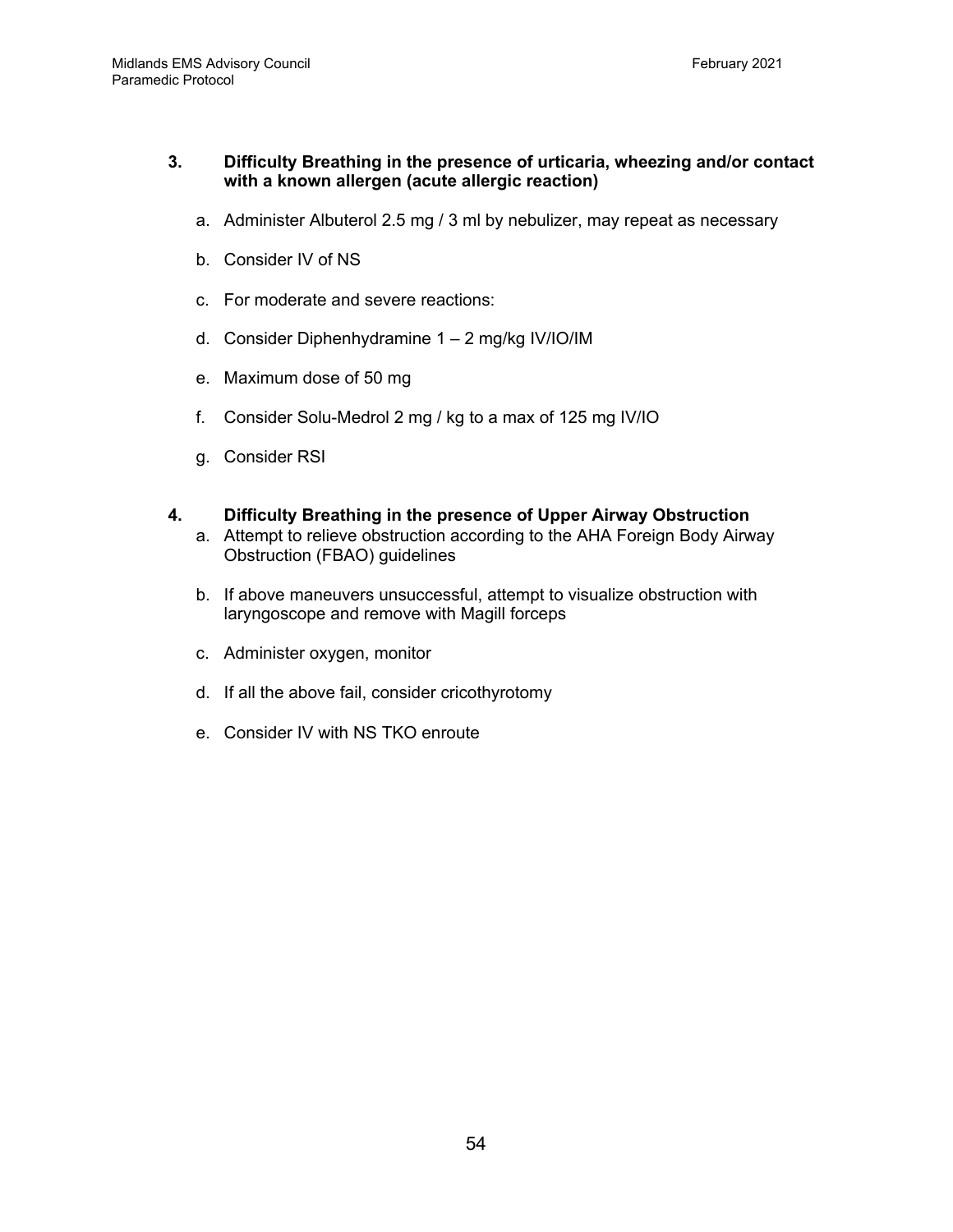# **L. Seizures - recurrent or prolonged**

- 1. Check blood sugar level.
- 2. Protect patient from further injury, **DO NOT** restrain or force bite block
- 3. Start IV with NS and titrate to vital signs
- 4. If blood sugar is <70 and patient is four (4) years or older:

Administer  $D_{50}W$  (1 gm / kg) up to 25 grams

#### **OR**

 $D_{10}$  in 250 ml NS titrate to effect

5. If blood sugar is <70 and patient is three (3) years or younger:

Administer  $D_{25}W$  (Dilute 1:1  $D_{50}W$  with NS or sterile water) which is a corresponding volume of  $2 - 4$  ml / kg

#### **OR**

 $D_{10}$  in 250 ml NS titrate to effect

6. If unable to start IV, administer Glucagon:

Patient under 25 kg (55 lbs): 0.5 mg IM or MAD

Patient over 25 kg (55 lbs): 1 mg IM or MAD

- 7. For recurrent, prolonged or continued seizures, consider one of the following medications:
	- Diazepam/Valium 0.04 to 0.2 mg/kg IV, IO or rectal, may repeat ½ initial dose to maintain sedation
	- Midazolam/Versed 0.1 mg / kg IV, IO or MAD to a max dose of 2.5 mg
	- Lorazepam/Ativan 0.05 mg / kg IV or IO, may repeat
- 8. If narcotic overdose suspected, Narcan 0.1 mg/kg IV/IO/MAD to max 4 mg
- 9. Consider advanced airway if Narcan fails to improve respiratory status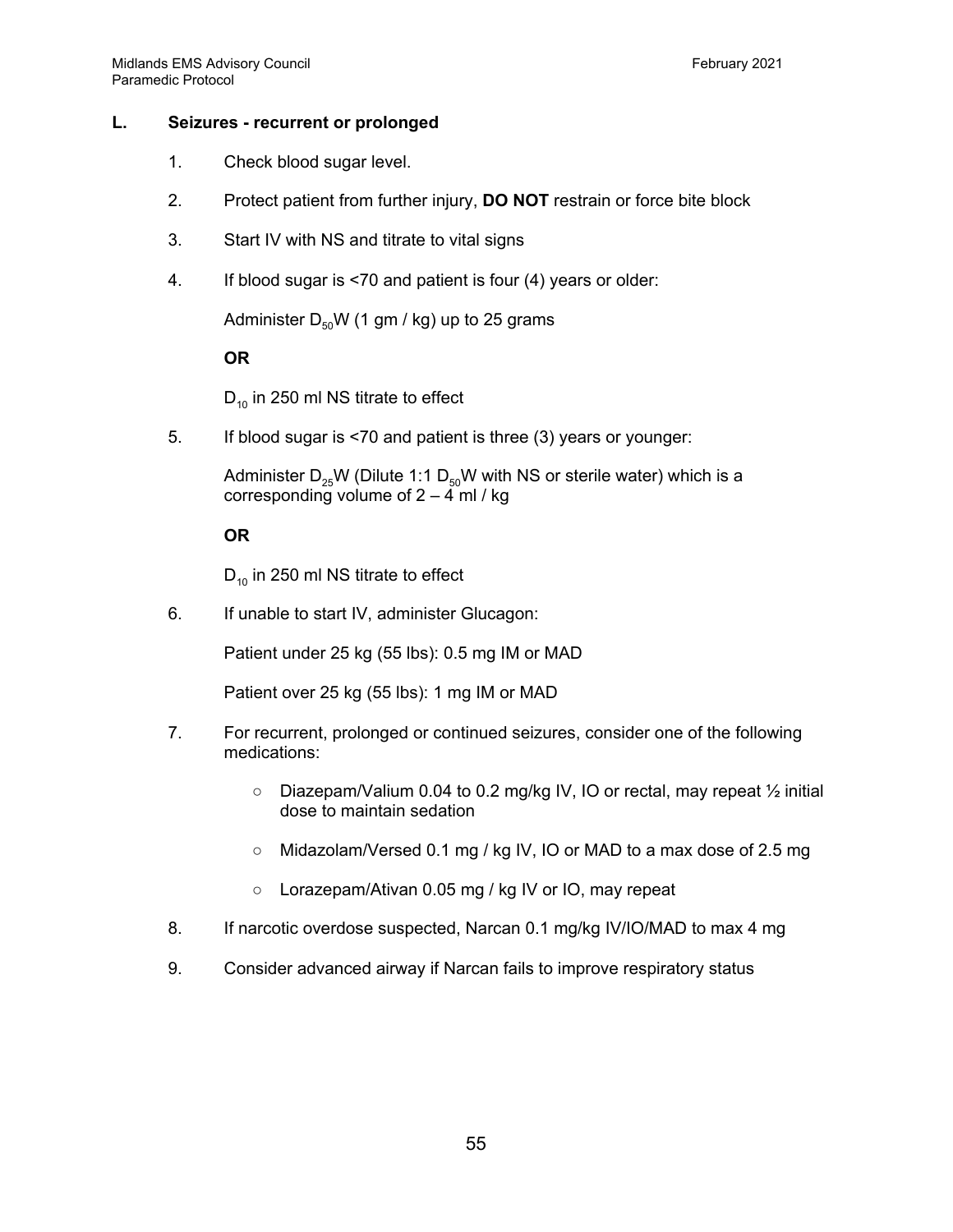# **M. Altered Mental Status**

- 1. Check blood sugar level.
- 2. Start IV with NS and titrate to vital signs
- 3. If blood sugar is <70 and patient is four (4) years or older:

Administer  $D_{50}W$  (1 gm / kg) up to 25 grams

# **OR**

 $D_{10}$  in 250 ml NS titrate to effect

4. If blood sugar is <70 and patient is three (3) years or younger:

Administer  $D_{25}W$  (Dilute 1:1  $D_{50}W$  with NS or sterile water) which is a corresponding volume of  $2 - 4$  ml / kg

# **OR**

 $D_{10}$  in 250 ml NS titrate to effect

5. If unable to start IV, administer Glucagon:

Patient under 25 kg (55 lbs): 0.5 mg IM or MAD

Patient over 25 kg (55 lbs): 1 mg IM or MAD

- 6. If narcotic overdose suspected, Narcan 0.1 mg/kg IV/IO/MAD to maximum 4 mg
- 7. Consider advanced airway if Narcan fails to improve respiratory status
- 8. If blood sugar greater than 300 and signs & symptoms of dehydration are present, treat with IV fluid bolus of NS at 10-15 cc/kg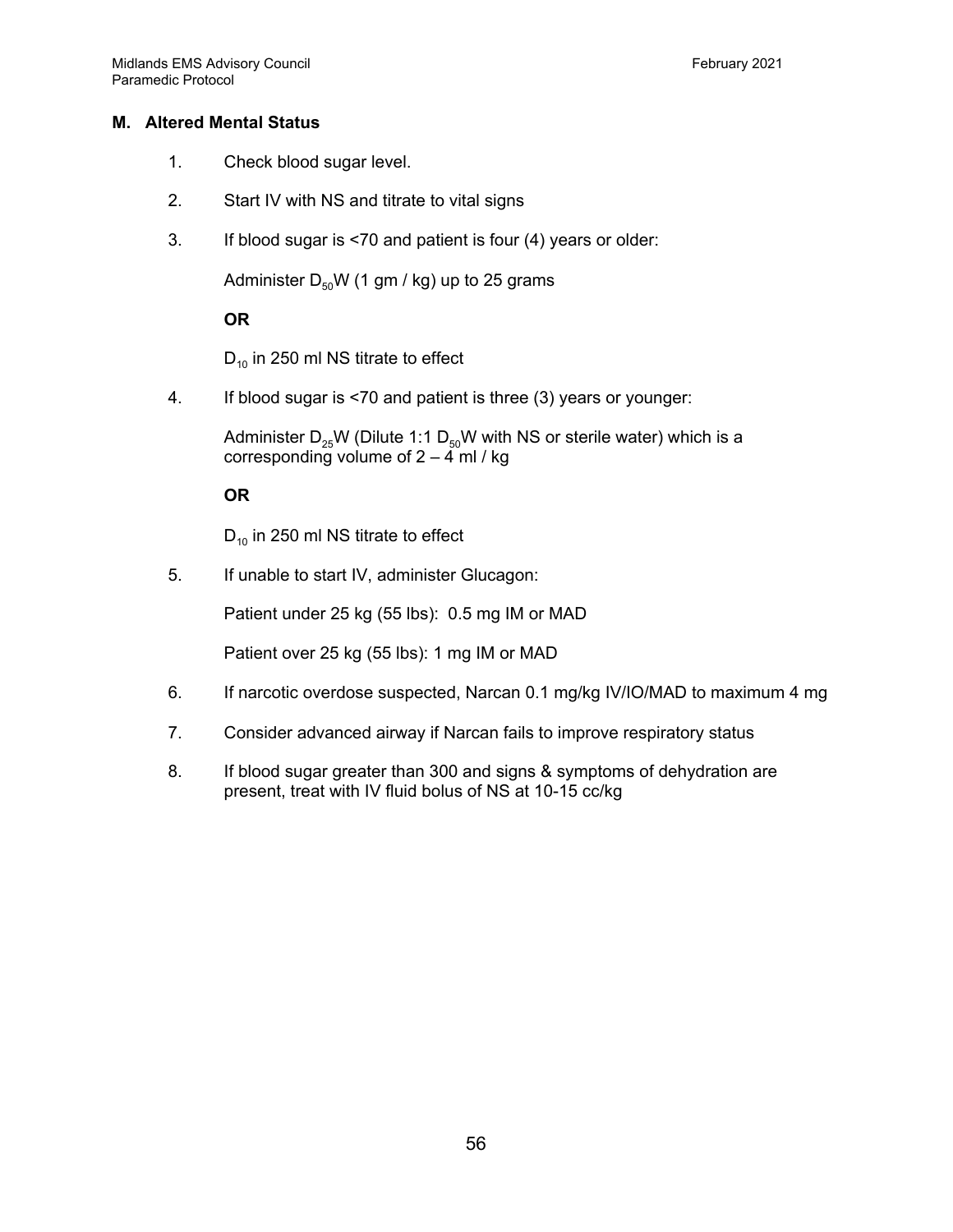# **Appendix A - SPECIAL CONSIDERATIONS**

The Special Considerations Section consists of protocols that require extensive review, modification, planning and training by the Medical Director prior to implementation. Extensive education of EMS personnel will be required to institute these protocols. The protocols in this section **should not** be applied in an EMS system without Medical Director involvement.

# **A. RSI**

# **Patient Meets At Least One Indication Criteria**

- 1. Patient unable to protect airway
- 2. Respiratory failure or rapidly decreasing respiratory status
- 3. Impending airway compromise
- 4. Head injuries, major Stroke with decreased LOC & inability to protect airway
- 5.  $GCS ≤ 8$  or rapid decreasing  $GCS$

#### *Risk Versus Benefit*

#### **Assessment Considerations**

- 1. Delay of RSI will lead to aspiration, respiratory collapse and/or hypoxia
- 2. Distance or time to receiving hospital is extended

#### **Difficult Intubation Considerations (these factors all increase the risk of an unsuccessful procedure)**

- 1. Pediatric patients
- 2. Bariatric patients
- 3. Entrapped patients
- 4. Mouth opening under 3 finger widths
- 5. Decreased visualization of uvula
- 6. Tip of chin to neck w/o displacing tissue under 3 finger widths
- 7. Base of mandible to hyoid w/o displacing tissue under 3 finger widths

#### **Backup advanced airway options available?**

An advanced non-visualized airway of the appropriate size for the patient is immediately available.

**BENEFIT >** Risks and patient do meet criteria, continue with RSI procedure.

**RISK >** Benefit and patient does not meet criteria, do NOT perform RSI procedure.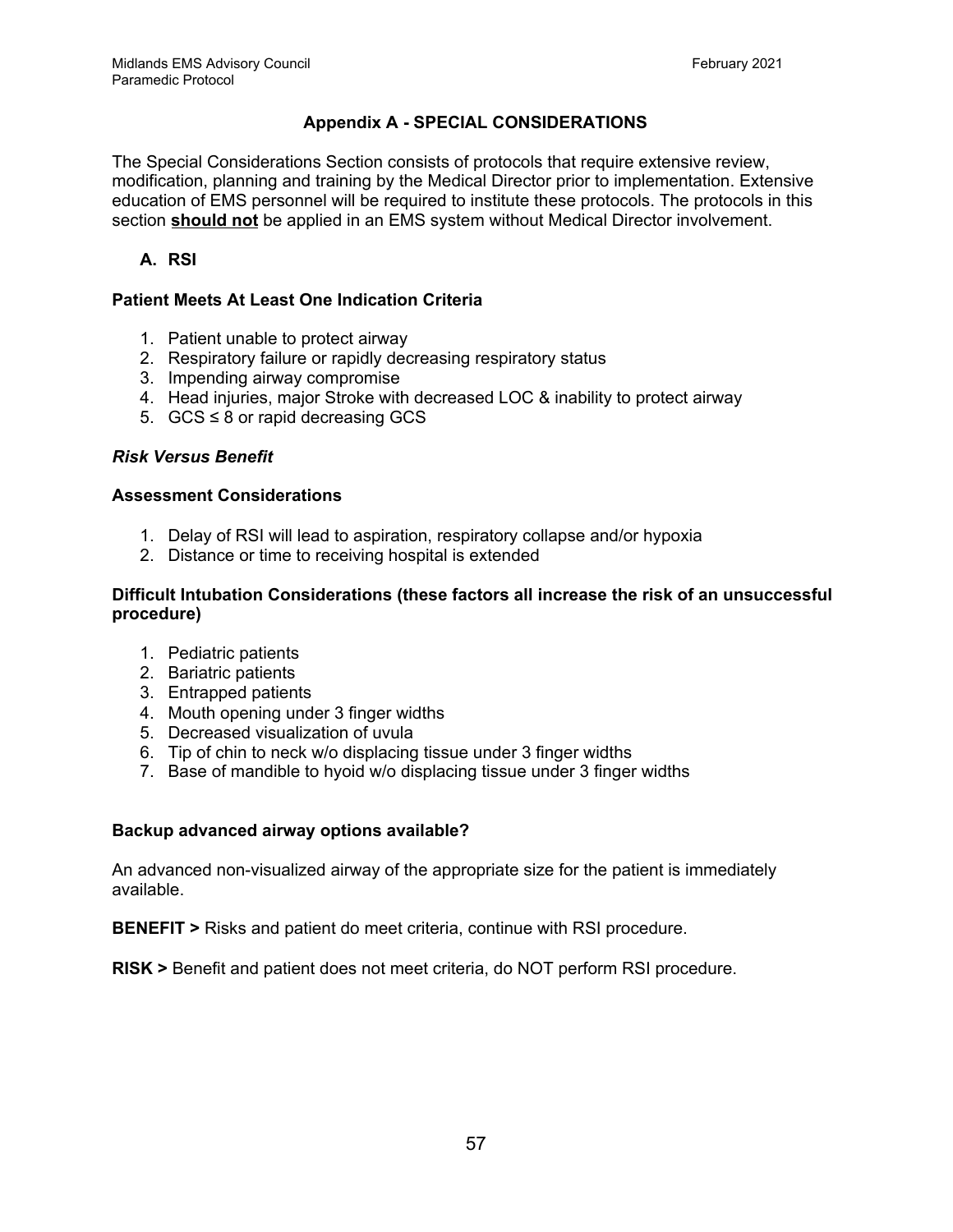| <b>Rapid Sequence Intubation Procedure</b>                                                                                                                                                                                                                                                                                                      |  |  |
|-------------------------------------------------------------------------------------------------------------------------------------------------------------------------------------------------------------------------------------------------------------------------------------------------------------------------------------------------|--|--|
| <b>Criteria for Procedure</b>                                                                                                                                                                                                                                                                                                                   |  |  |
| GCS < 8<br>Patient unable to protect airway<br>$\bullet$<br>Respiratory failure/ rapidly decreasing respiratory status<br>Head injuries, major Stroke with decreased LOC and inability to protect airway<br>Impending airway compromise – such as airway burns, edema, trauma to larynx                                                         |  |  |
| <b>Assess and Monitor</b>                                                                                                                                                                                                                                                                                                                       |  |  |
| For difficult airway – intubation<br>Risk vs. Benefit of procedure<br>$\bullet$<br>Monitor patient's vital signs<br>o Pulse, BP, Respiratory Rate<br>Pulse Oximetry, ETCO2 & EKG<br>$\circ$                                                                                                                                                     |  |  |
| Prepare                                                                                                                                                                                                                                                                                                                                         |  |  |
| Intubation equipment and select tube size<br>Backup advanced non-visualized airway in the correct size is available<br>$\bullet$<br>If alternate advanced airway is not available – DO NOT attempt procedure<br>Surgical or needle cricothyrotomy equipment available<br>Suction available<br>Establish IV or IO access<br>Consider anti-emetic |  |  |
| Oxygenation                                                                                                                                                                                                                                                                                                                                     |  |  |
| <b>OR</b><br>Pre-oxygenate with 100% FiO2 for 2-3 minutes with BVM                                                                                                                                                                                                                                                                              |  |  |
| Pre-oxygenate with 100% FiO2 for 5 minutes by NRM                                                                                                                                                                                                                                                                                               |  |  |
| Pre-sedation/induction medication considerations                                                                                                                                                                                                                                                                                                |  |  |
| For signs and symptoms/ high index of suspicion of increased ICP<br>Consider lidocaine 1.0-1.5mg/kg<br>$\circ$                                                                                                                                                                                                                                  |  |  |
| For pediatric patients<br>Consider atropine 0.01 to 0.02mg/kg to a max of 0.5mg<br>(minimum dose 0.1mg)                                                                                                                                                                                                                                         |  |  |
| When using ketamine as sedative/induction agent<br>Consider atropine 0.01 to 0.02mg/kg to a maximum of 0.5mg for pediatric patients<br>$\circ$<br>Consider atropine 0.5 mg for adult patients<br>$\circ$                                                                                                                                        |  |  |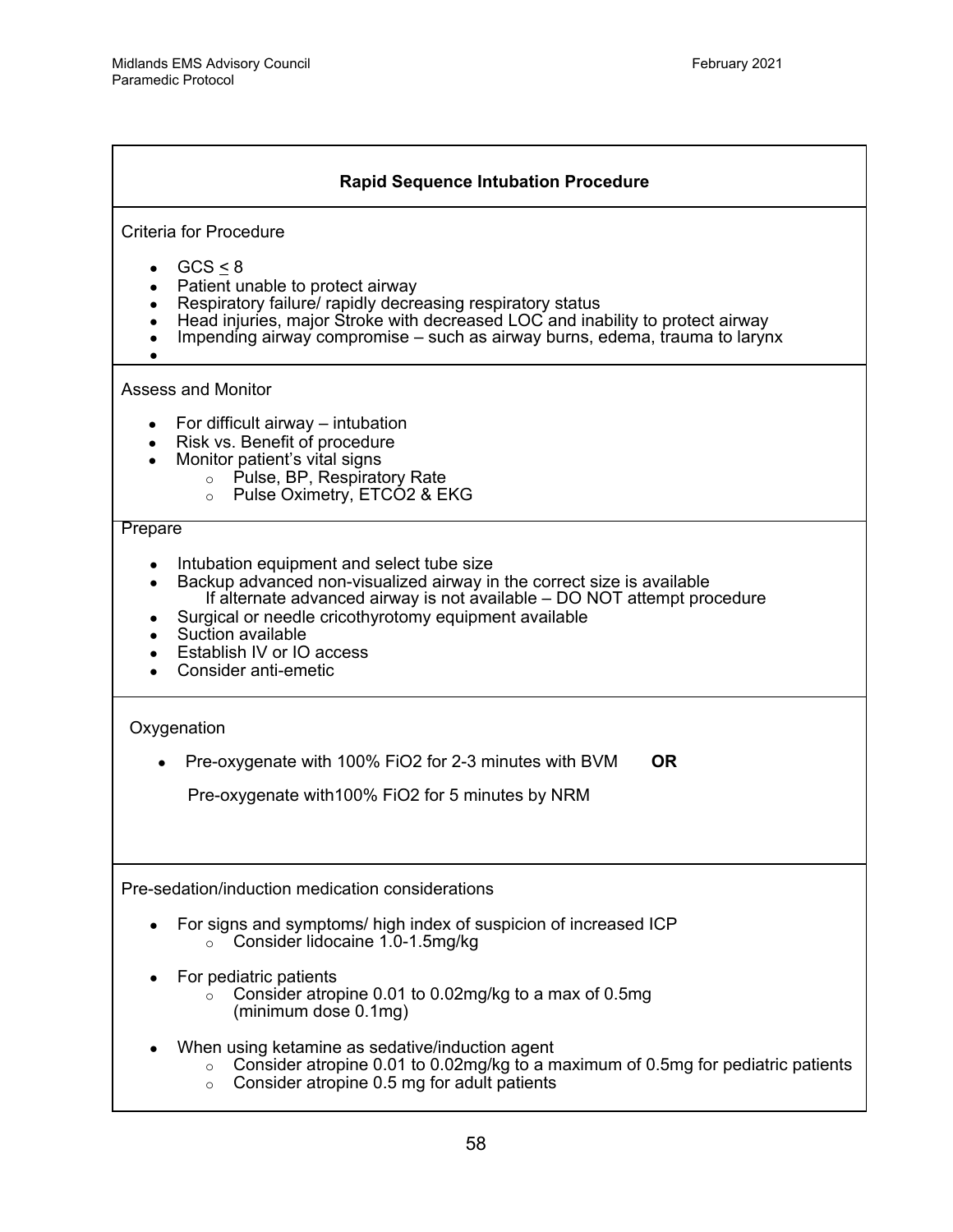Administer paralytic agent

- Administer succinylcholine
	- $\circ$  1.0 to 1.5 mg/kg IV/IO adult
	- $\circ$  2.0 mg/kg IV/IO small children
- May consider Rocuronium  $0.6 1.2$ mg/kg when
	- $\sim$  Succinylcholine is contraindicated
	- $\circ$  Succinylcholine is unavailable
	- $\circ$  Or PMD has authorized Rocuronium as primary agent

Assess for jaw relaxation and apnea and decreased resistance to BVM ventilation

**Intubation** 

- Perform oral intubation
- If not successful in 15 seconds perform BVM ventilation and reattempt
- If unsuccessful after 3 attempts use alternate advanced airway

Confirm placement

- Visualized tube pass through vocal cords
- Observe chest rise and fall
- Auscultate for lung sounds  $-$  no epigastric sounds
- Positive ETCO2

Ventilate and secure tube

- Ventilate patient at appropriate rate and depth
	- $\circ$  Goals O2 Sat 94 to 99% and EtCO2 35 to 45
	- o Consider use of PEEP and PIP if available
- Secure tube with commercial device or other method
- Place rigid c-collar even if no trauma to assist in maintaining neutral position
- Consider soft restraints to patient's arms to prevent unplanned extubation

Reassess

- Vital Signs
- Adjust Rate and Depth of Ventilations as Needed
	- $\circ$  Goals O2 Sat 94 to 99% and EtCO2 35 to 45
		- o Consider Use of PEEP and PIP If Available
- Confirm tube placement after each patient move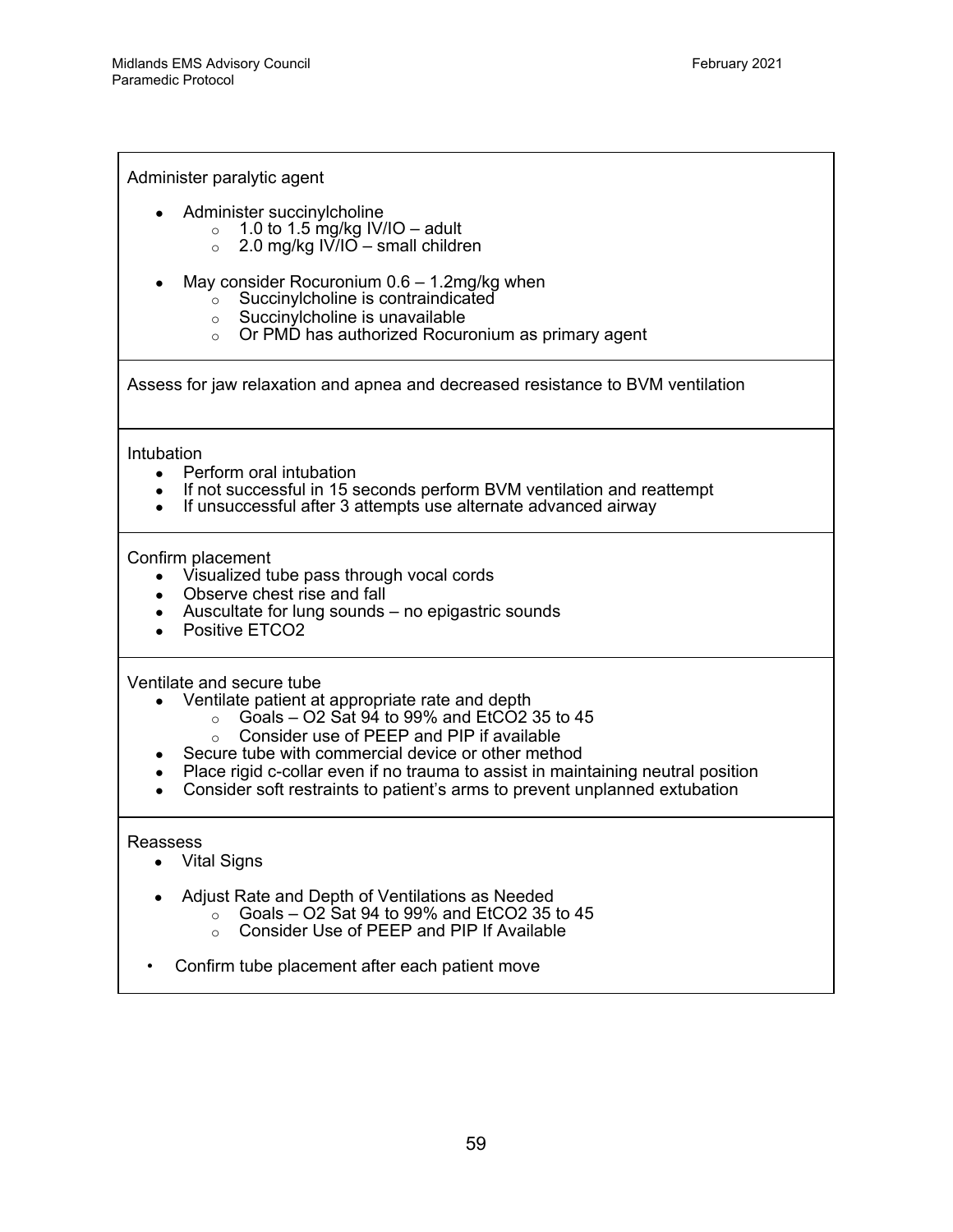#### **Considerations**

- a. Succinylcholine (Anectine) **contraindications**:
	- Known Hyperkalemia
	- Pseudocholinesterase Deficiencies
	- Known history of Malignant Hyperthermia
	- History of myasthenias (muscular dystrophy, multiple sclerosis or myasthenia gravis)
	- History of chronic paralysis, renal failure, digitalis toxicity
	- Burns > 8 hours old
- b. If unable to ventilate adequately with BVM, consider alternative airway device
- c. If patient goes into cardiac arrest after administration of Succinylcholine, defibrillate if v-fib or pulseless v-tach, then:

Consider Sodium Bicarbonate

| Adults: | 1-2 mEq / kg IV push |
|---------|----------------------|
| Peds:   | 1 mEq / kg IV push   |

Consider Mag Sulfate (50%)

Adults: 2 gm slow IV push

d. Follow Midlands Protocol for cardiac arrest and dysrhythmia management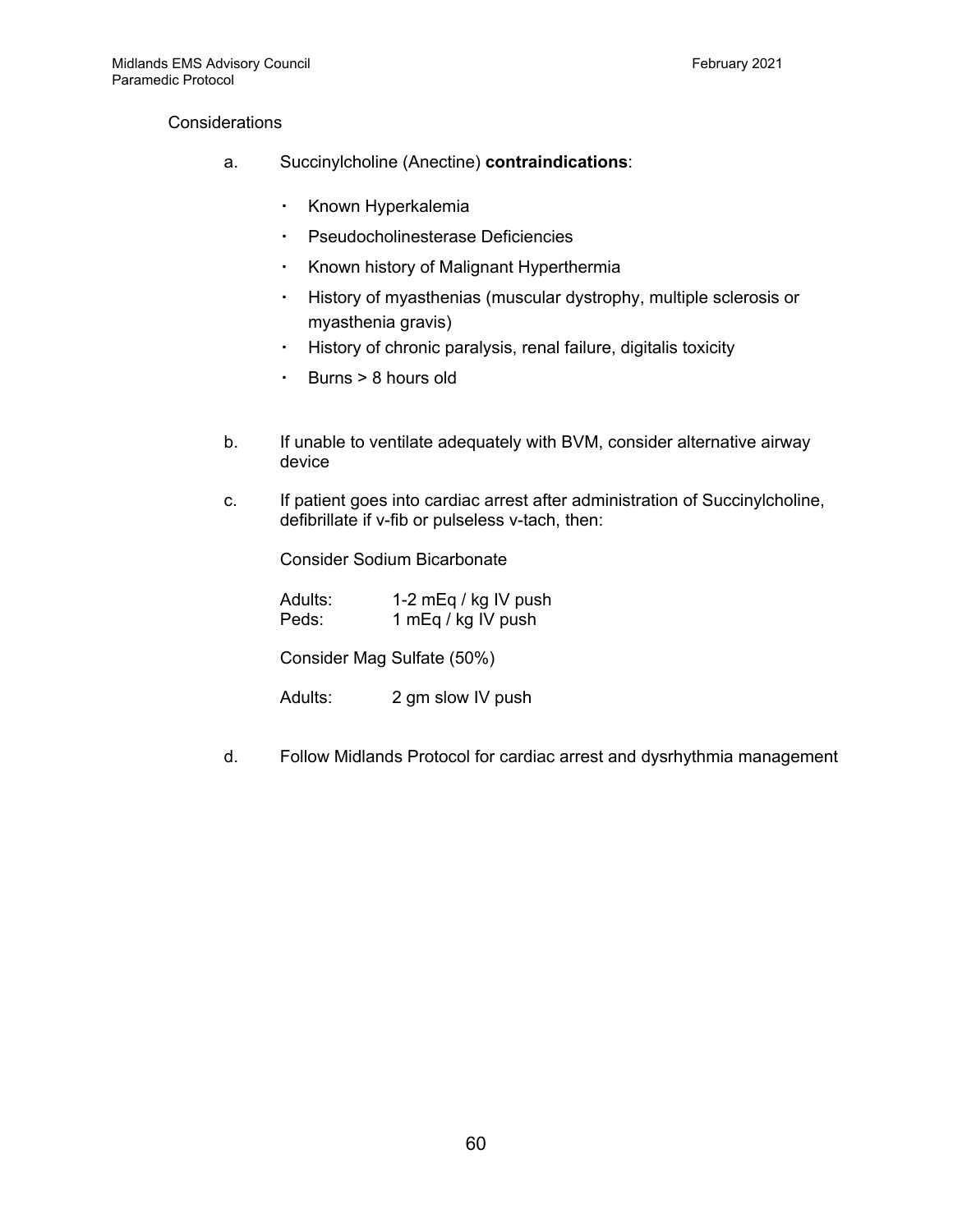| <b>Medication Name</b><br><b>Generic (Brand Name)</b>                                                                                                                                                                     | <b>Adult Dose</b><br><b>**DOSE FOR</b><br><b>RSI</b>                                                                                                         | <b>Pediatric Dose *Maximum</b><br>Dose Not To Exceed<br><b>Adult Dose</b>                                                          | <b>Special</b><br><b>Information</b>                                                                                                                                                                           |
|---------------------------------------------------------------------------------------------------------------------------------------------------------------------------------------------------------------------------|--------------------------------------------------------------------------------------------------------------------------------------------------------------|------------------------------------------------------------------------------------------------------------------------------------|----------------------------------------------------------------------------------------------------------------------------------------------------------------------------------------------------------------|
|                                                                                                                                                                                                                           | <b>Benzodiazepine Class</b>                                                                                                                                  |                                                                                                                                    |                                                                                                                                                                                                                |
| Midazolam (Versed)<br>*Most Preferred of this<br>Class                                                                                                                                                                    | 0.2 to 0.3mg/kg (6 Mo and<br>2.0mg - 6mg IV/IO/IM<br>older)<br>May repeat 2mg to<br>May repeat 1/2 initial dose<br>maintain sedation<br>to maintain sedation |                                                                                                                                    |                                                                                                                                                                                                                |
| Diazepam (Valium)<br>5 to 10mg IV/IO<br>May repeat 2 to 4mg IV/IO<br>to maintain sedation                                                                                                                                 |                                                                                                                                                              | $0.04 - 0.2$ mg/kg<br>IV./IO (6 Mo to 12<br>years)<br>May repeat to maintain sedation                                              |                                                                                                                                                                                                                |
| Lorazepam (Ativan)                                                                                                                                                                                                        | $2.0 - 4.0$ mg IV/IO<br>May repeat 1 to 2mg<br>to<br>maintain sedation                                                                                       | 0.1 mg/kg to max of 4 mg<br>May repeat 1/2 initial dose<br>to<br>maintain sedation                                                 |                                                                                                                                                                                                                |
| Carboxylated Imidazole Derivative Class - Most Preferred Alternative<br>to Benzodiazepine Class for Adult Sedative/Induction<br>Acceptable Alternative to Benzodiazepine Class for<br><b>Pediatric Sedative/Induction</b> |                                                                                                                                                              |                                                                                                                                    |                                                                                                                                                                                                                |
| Etomidate<br>$0.3$ mg/kg IV/IO<br>May Repeat 0.1 -0.15 mg/kg to maintain sedation                                                                                                                                         |                                                                                                                                                              | Avoid if patients<br>10 years old or<br>younger                                                                                    |                                                                                                                                                                                                                |
| <b>NMDA Receptor Antagonist Class-</b><br>Acceptable Alternative to Benzodiazepine Class<br>for Adult and Pediatric Sedative/Induction                                                                                    |                                                                                                                                                              |                                                                                                                                    |                                                                                                                                                                                                                |
| Ketamine                                                                                                                                                                                                                  | 1.5 - 2 mg/kg IV/IO<br>$0.25 - 0.5$ mg/kg every 5<br>to 10 minutes to maintain<br>sedation                                                                   | For Patient's Over 6<br>Months Old<br>2.0 - 4.0 mg/kg IV/IO<br>$0.25 - 0.5$ mg/kg every 5 to<br>10 minutes to maintain<br>sedation | To prevent<br>hypersalivation,<br>consider<br>administration of<br>Atropine 0.02<br>mg/kg with a<br>minimal dose of<br>$0.1$ mg and a<br>maximum of 0.5<br>mg for Pediatric<br>0.5mg Single Dose<br>for Adults |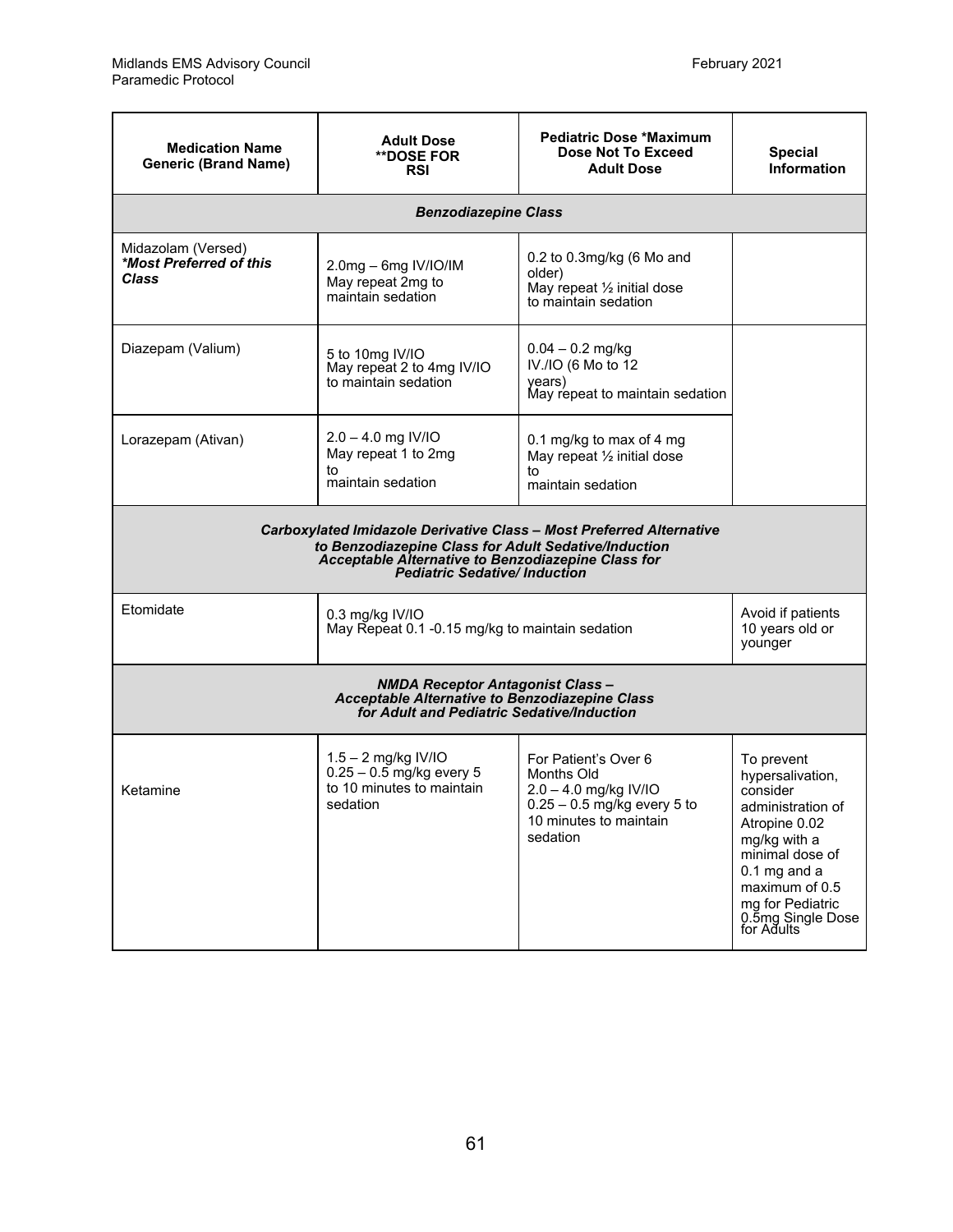#### **Nerve Agent / Organophosphate Poisoning – Mark 1 Kits (Adult), DuoDote Auto-injectors (Adult) Valium (diazepam) Auto-injectors (Adult) and AtroPen auto-injector (Pediatric)**

**Purpose:** To establish guidelines concerning the local EMS response to a WMD (Weapons of Mass Destruction) event and to provide local EMS providers with access to pharmaceutical resources and guidance on the use of auto-injectors (Mark I Kits, DuoDote, Diazepam and pediatric AtroPens).

EMS providers are reminded to:

- 1. Consider scene safety and first responder safety as primary goal.
- 2. Consider implementing local protocol for mass casualty incidents and/or requesting the opening of the county EOC (Emergency Operations Center) in the event of a mass casualty incident to assist in assembling treatment resources and facilitating the transportation of large numbers of patients.
- 3. Contact the Nebraska Regional Poison Center for immediate assistance at **1-800-222-1222**.

Until the Douglas County EOC Medical Table is activated and opened, the Poison Center will serve as the point of contact for local first responders and hospitals to access the stockpiles distributed throughout the community. DuoDotes and Mark 1 Kits are available on most area rescue squads for self administration, in small cache supplies at several local fire departments, in other local stockpiles and in federally supplied assets in the Omaha Metropolitan Medical Response System (OMMRS) area for treatment of victims of nerve agent exposures.

The requesting agency will be responsible for providing the transportation of the product to the scene locally. This may often be delegated to the 911 Center by pre-established protocol. The Nebraska State Patrol may serve as the medium for movement across jurisdictions that do not already have established plans or when movement of product must come from other assets across the state.

- **Mark I Kit:** For adult patients and pediatrics over 84 lbs. (38 kg)
	- 1. Atropine auto-injector (2 mg total dose per injection)
	- 2. Pralidoxime chloride auto-injector (600 mg total dose per injection)

**DuoDote:** For adult patients and pediatrics over 84 lbs. (38 kg)

1. \*Atropine (2.1 mg total dose per injection) \*Pralidoxime chloride (600 mg total dose per injection)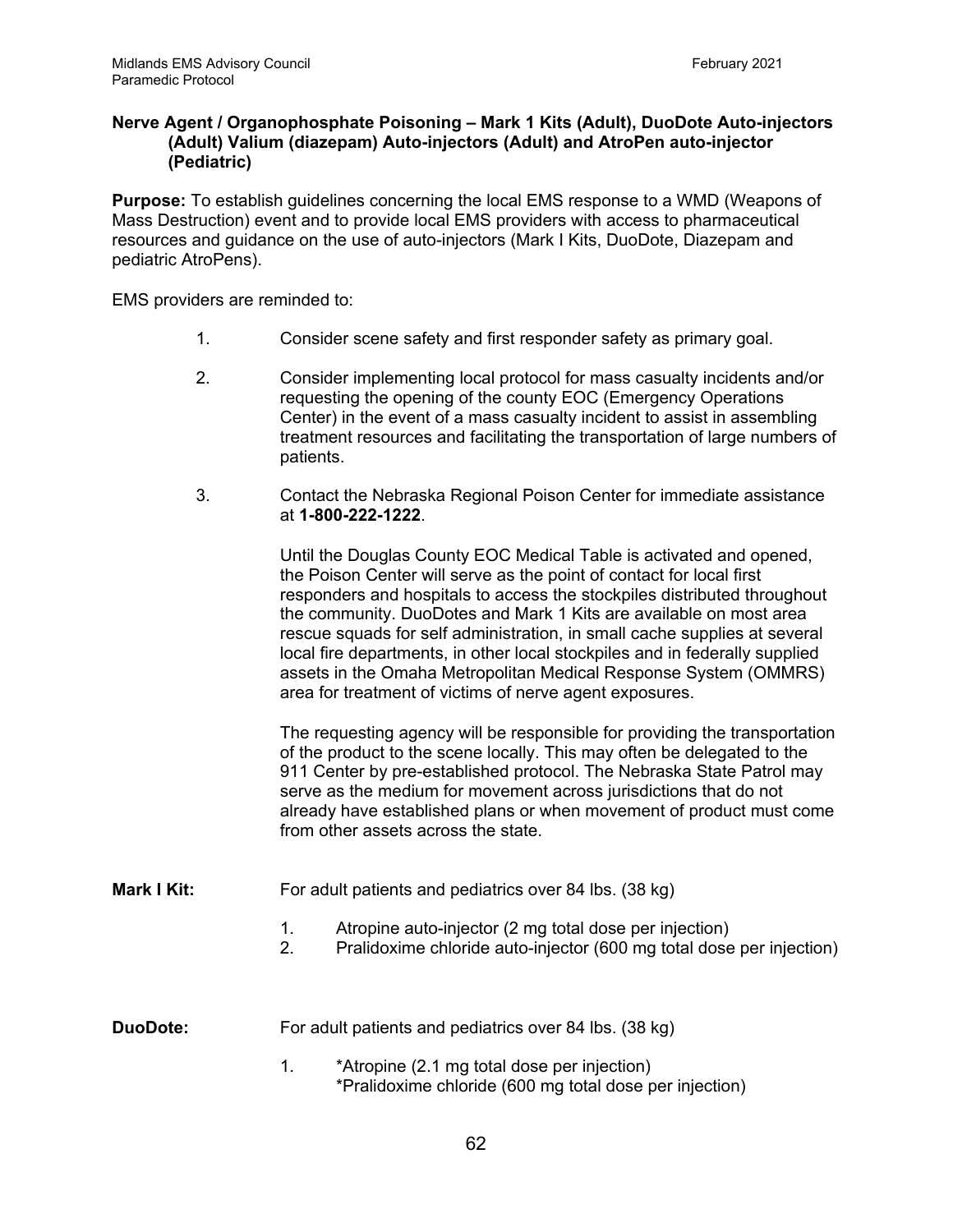**\* DuoDote is a newer version of the Mark 1 Kit and contains the same medications and doses as the Mark 1 Kit. The only difference is the DuoDote contains both atropine and pralidoxime chloride in a** *single* **auto-injector for IM injection.**

| <b>AtroPen:</b>                              | For pediatric patients up to 84 lbs. (38 kg)<br>Atropine auto-injector (0.5 mg total dose per injection)<br>(1)                             |
|----------------------------------------------|---------------------------------------------------------------------------------------------------------------------------------------------|
| <b>Diazepam (Valium):</b> For adult patients | Diazepam auto-injector (10 mg total dose for injection)                                                                                     |
| <b>Nerve Agents:</b>                         | A classification of potential WMD chemical agents that might be used in a<br>terrorist attack. Examples include Tabun, Sarin, Soman and VX. |
| Organophosphates:                            | Insecticides such as Malathion, Diazinon and Parathion                                                                                      |

#### **Nerve Agent or Organophosphate Poisoning Signs/Symptoms by Severity:**

| Mild            | Constricted (pinpoint) pupils, excessive sweating, tearing, drooling, runny<br>nose/nasal secretions, mild chest tightness, mild shortness of breath,<br>chest tightness |
|-----------------|--------------------------------------------------------------------------------------------------------------------------------------------------------------------------|
| <b>Moderate</b> | Severe chest tightness, wheezing, profuse airway secretions, respiratory<br>distress, muscle weakness, vomiting, abdominal cramps and diarrhea                           |
| <b>Severe</b>   | Unconsciousness, coma, seizures, no muscle tone (flaccid paralysis),<br>cyanosis, respiratory failure, apnea                                                             |

#### **Authorization for Use**

The auto-injectors are authorized for use by the local Physician Medical Directors for the departments that have received them and for use by personnel who have received adequate training (by the Physician Medical Director or designee) on the recognition and treatment of nerve and/or organophosphate agent exposure in the event of a chemical release. In the case of a nerve agent incident, it would be specific to the disaster setting. Organophosphate exposure may be treated as an isolated case with the Mark 1 kits or DuoDotes.

**Pediatric strength atropine (AtroPen 0.5 mg) and diazepam auto-injectors are to be distributed** *only* **to paramedic staffed rescue squads.**

# **Guidelines for Use**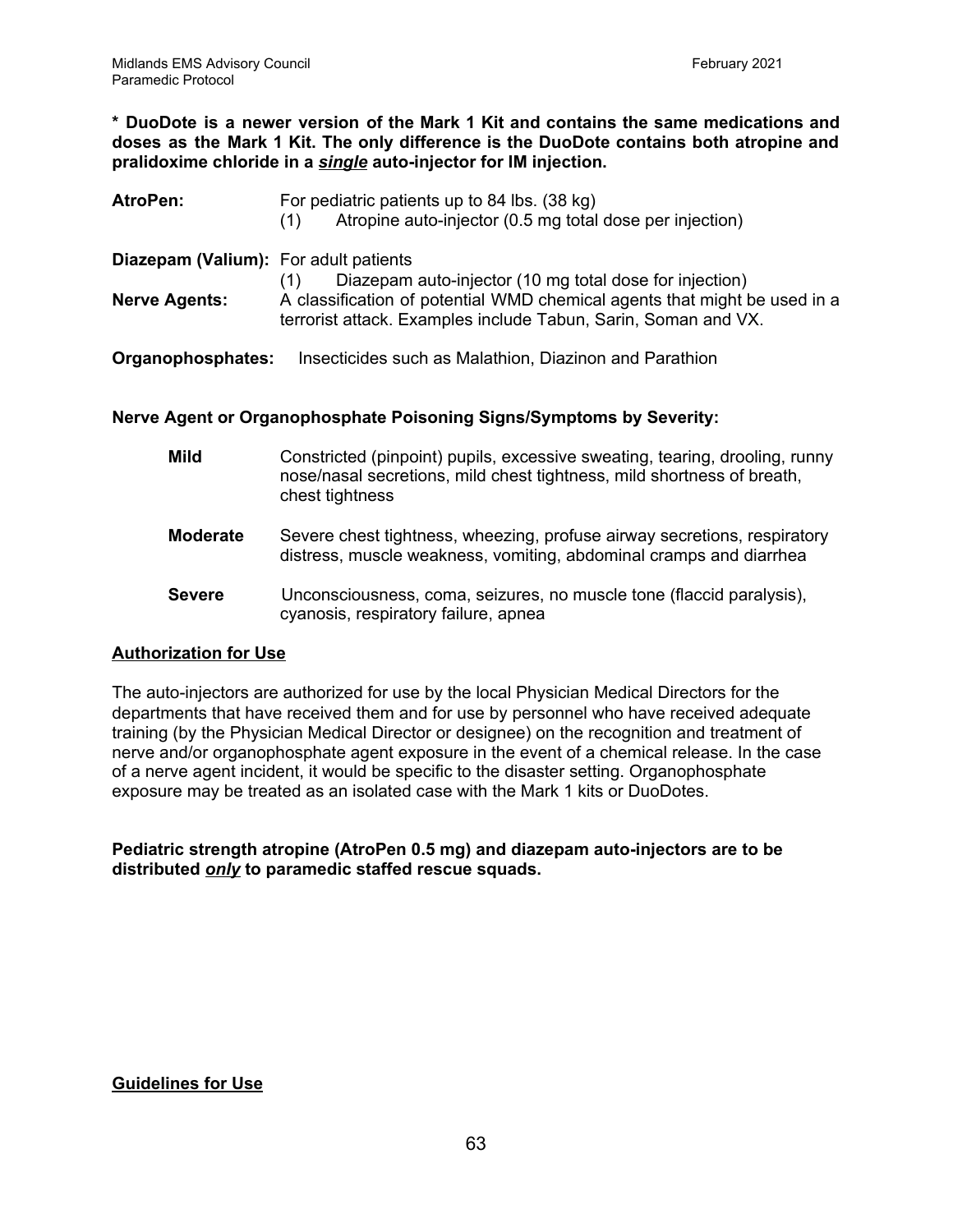The decision to use the Mark I kit or DuoDote is based on signs and symptoms of the patient, regardless if the patient is an EMS provider, firefighter or a civilian. The goal of using the auto-injectors is directed at relieving respiratory distress and alleviating seizures. The suspicion or identified presence of a nerve agent is not sufficient reason on its own to warrant the administration of the medication.

EMS providers/firefighters may self-administer the Mark 1 kit or DuoDote. The pre-measured doses in the auto-injectors are generally safe for most adults suffering from a nerve agent or organophosphate exposure.

Paramedics are reminded to review the indications for use and to only treat victims with an auto-injector that are exhibiting signs and symptoms from a nerve agent or organophosphate exposure.

#### **Mark 1 Kit / DuoDote Dosage Guidelines for Adults**

Each Mark 1 Kit contains two auto-injectors: Atropine 2 mg and Pralidoxime Chloride 600 mg. Each DuoDote contains the same medications in a single auto-injector. Dosing is based on signs & symptoms.

For **MILD** signs & symptoms, administer **one** Mark 1 Kit **OR one** DuoDote.

For **MODERATE** signs & symptoms, administer **two** Mark 1 Kits **OR two** DuoDotes.

For **SEVERE** signs & symptoms, administer **three** Mark 1 Kits **OR three** DuoDotes.

#### **Diazepam (Valium) Dosage Guidelines for Adults**

Each Valium auto-injector contains Diazepam 10 mg

For SEIZURES and/or SEVERE signs & symptoms, administer one Valium auto-injector May repeat every 5 – 10 minutes as needed

#### **AtroPen Dosage Guidelines for Children**

Each AtroPen auto-injector contains Atropine 0.5 mg

Dosing is weight based:

- 13 to 40 lbs. (6-18 kg), administer one AtroPen, repeat every 5-10 mins as needed
- 41 to 62 lbs. (19-28 kg), administer two AtroPens, repeat every 5-10 mins as needed
- 63 to 84 lbs. (29-38 kg), administer three AtroPens, repeat every 5-10 mins as needed
- Greater than 84 lbs. (>38 kg), administer one Mark 1 Kit **OR** one DuoDote, repeat every 5-10 mins as needed

#### **Mark 1 Kit Injection Procedure**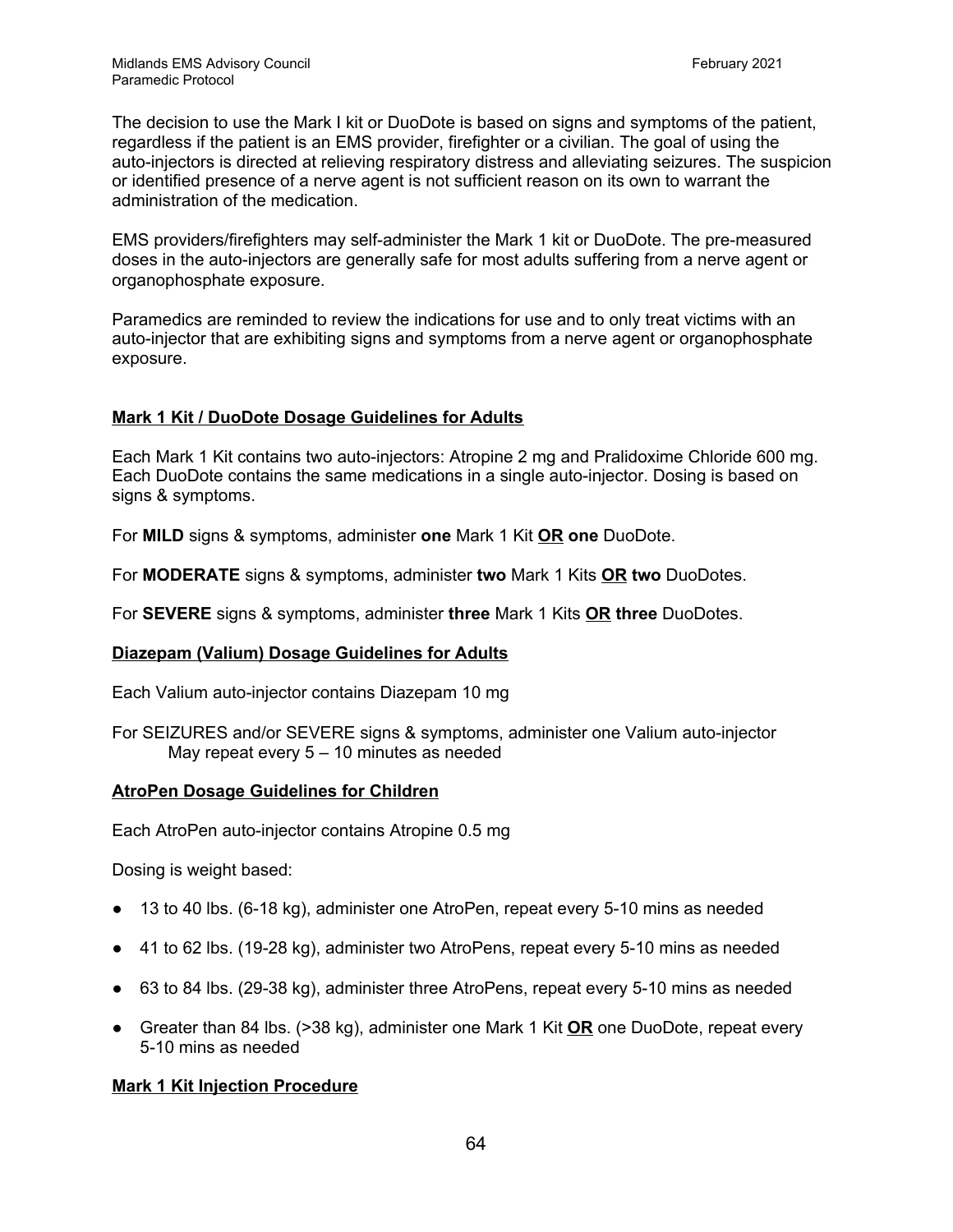- 1. Remove the Mark I kit from the protective foam case.
- 2. With the non-dominant hand, hold the kit so that the larger injector is on top and position the kit at eye level.
- 3. With the other hand, check the injection site (outer thigh or buttocks) for buttons or objects in the pocket, which may interfere with the injections.
- 4. Grasp the small (green tipped) injector (atropine) with your thumb and first two fingers.
- 5. Pull the injector out of the clip with a smooth motion.
- 6. Hold the injector like a pen, between your thumb and first two fingers.
- 7. Position the green tip of the auto injector against the injection site (thigh or buttocks).
- 8. Apply firm even pressure (not a jabbing motion) to the injector until it pushes the needle into the site. Hold the injector firmly in place for at least 10 seconds.
- 9. Carefully remove the auto injector and place it into a sharps container. In an emergency, and no sharps container available, bend the used needle over, or blunt the end to avoid any accidental needle sticks.
- 10. Pull the 2-PAM auto injector (larger, black tipped one) out of the clip and inject using the same procedure outlined above.
- 11. Document the number of auto injectors administered on the patient care report, on the triage tag or attached the used injector(s) to the patient.

# **DuoDote Injection Procedure**

1. Remove the DuoDote from the plastic pouch.